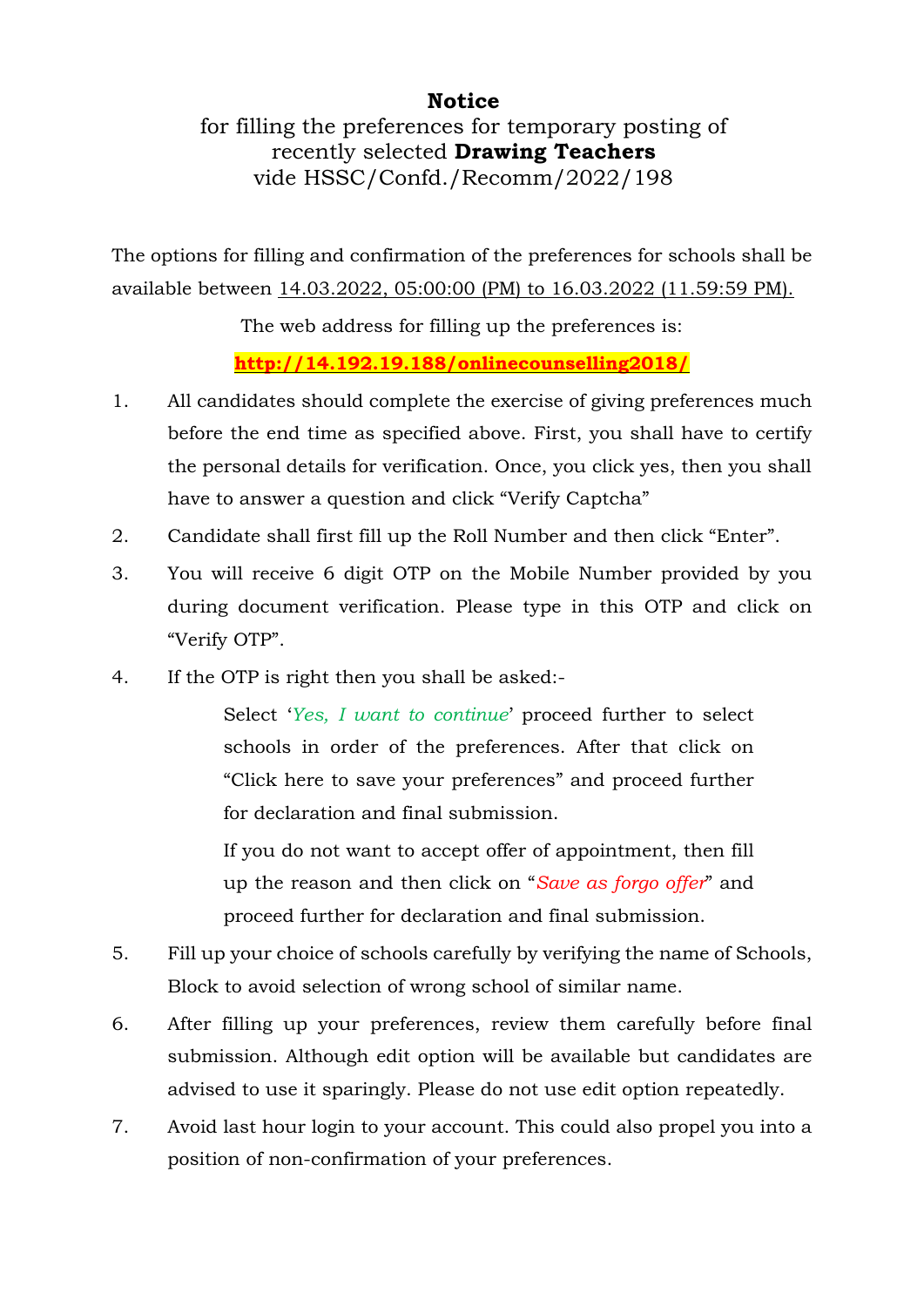#### **8. Candidates can opt schools of their choice only from the District Allocated to him/her from the offered vacancy list.**

- 9. Eligible candidates should give ample number of options of schools to ensure allocation of school of their choice. In the absence of less number of preferences they may not get the school of their choice failing which they can be posted under anywhere category.
- 10. In case you do not want to accept the offer of appointment, you have to fill your preference as forgo from appointment with reason. In case you opt for forgo, you cannot fill stations as preferences for posting.
- 11. The posting allocated through this online counselling will be a purely temporary arrangement. Subsequently, the candidate concerned shall have to seek permanent posting through online General Teacher Transfer Drive as per Teachers Transfer Policy 2016 of the Department.
- 12. In case of any *technical difficulty* faced while filling preferences, please contact MIS Helpdesk at 0172-5049801.

Visit: **http://14.192.19.188/onlinecounselling2018/**  for filling the preferences for temporary posting of recently selected **Drawing Teachers** vide HSSC/Confd./Recomm/2022/198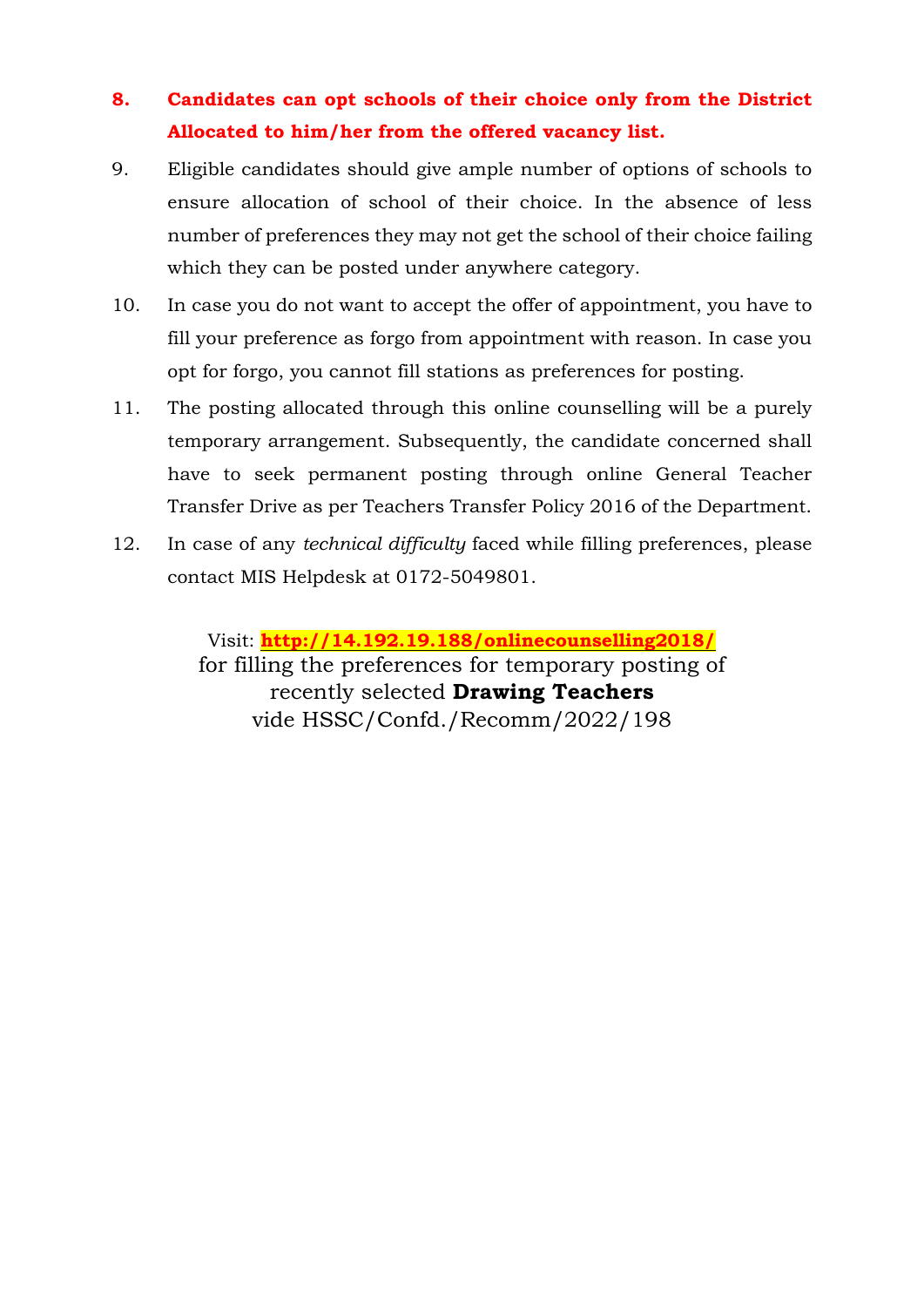| SN                      | <b>District</b> | <b>Block</b>      | Code                    | <b>School Name</b>                                                    | <b>Enrolment</b><br>$[6-8]$ |
|-------------------------|-----------------|-------------------|-------------------------|-----------------------------------------------------------------------|-----------------------------|
| $\vert$ 1               | Ambala          | Ambala-I (City)   | 9                       | Government Senior Secondary School Ambala<br>City (Prem Nagar)        | 218                         |
| $\overline{2}$          | Ambala          | Ambala-I (City)   | 24                      | Government Senior Secondary School Jalbera                            | 148                         |
| 3                       | Ambala          | Ambala-I (City)   | 69                      | Government Girls Senior SecondarySchool<br>Ambala City (Baldev Nagar) | 164                         |
| $\overline{\mathbf{4}}$ | Ambala          | Ambala-I (City)   | 79                      | Government High School Chaurmastpur                                   | 124                         |
| 5                       | Ambala          | Ambala-I (City)   | 82                      | Government Senior SecondarySchool Jansui                              | 106                         |
| $6\phantom{.}6$         | Ambala          | Ambala-I (City)   | 83                      | Government Senior Secondary School Kaleran                            | 102                         |
| 7                       | Ambala          | Ambala-I (City)   | 104                     | Government Senior Secondary School Saunta                             | 105                         |
| $\overline{8}$          | Ambala          | Ambala-I (City)   | 108                     | Government High School Tharwa                                         | 101                         |
| 9                       | Ambala          | Ambala-I (City)   | 3989                    | Government High School Ambala City (No. 7)                            | 435                         |
| 10                      | Ambala          | Ambala-I (City)   | 4484                    | Government High School Sonda                                          | 129                         |
| 11                      | Ambala          | Ambala-II (Cantt) | $\overline{\mathbf{4}}$ | Government Senior Secondary School Ambala<br>Cantt. (B.C. Bazar)      | 120                         |
| 12                      | Ambala          | Ambala-II (Cantt) | 5                       | Government Senior Secondary School Ambala<br>Cantt. (Bakra Market)    | 159                         |
| 13                      | Ambala          | Ambala-II (Cantt) | 6                       | Government Senior Secondary School Ambala<br>Cantt (Rangia Mandi)     | 155                         |
| 14                      | Ambala          | Ambala-II (Cantt) | 11                      | Government Senior Secondary School Babyal                             | 123                         |
| 15                      | Ambala          | Ambala-II (Cantt) | 103                     | Government Senior SecondarySchool Sapera                              | 112                         |
| 16                      | Ambala          | Ambala-II (Cantt) | 105                     | Government Senior SecondarySchool Sultanpur                           | 231                         |
| 17                      | Ambala          | Ambala-II (Cantt) | 127                     | Government Middle School Jandli                                       | 123                         |
| 18                      | Ambala          | Ambala-II (Cantt) | 153                     | Government Girls Senior Secondary School<br>Babyal                    | 154                         |
| 19                      | Ambala          | Ambala-II (Cantt) | 157                     | Government Senior Secondary School Kardhan                            | 179                         |
| 20                      | Ambala          | Ambala-II (Cantt) | 160                     | Government High School Mandhaur                                       | 118                         |
| 21                      | Ambala          | Ambala-II (Cantt) | 6276                    | Government Middle School Rattangarh                                   | 110                         |
| 22                      | Ambala          | Ambala-II (Cantt) | 6288                    | Government Middle School Khojkipur                                    | 138                         |
| 23                      | Ambala          | Ambala-II (Cantt) | 6291                    | Government Middle School Ambala City (Sector<br>9)                    | 122                         |
| 24                      | Ambala          | <b>Barara</b>     | $\mathbf{1}$            | Government Senior Secondary School Ugala                              | 117                         |
| 25                      | Ambala          | <b>Barara</b>     | 19                      | Government Senior Secondary School Dheen                              | 110                         |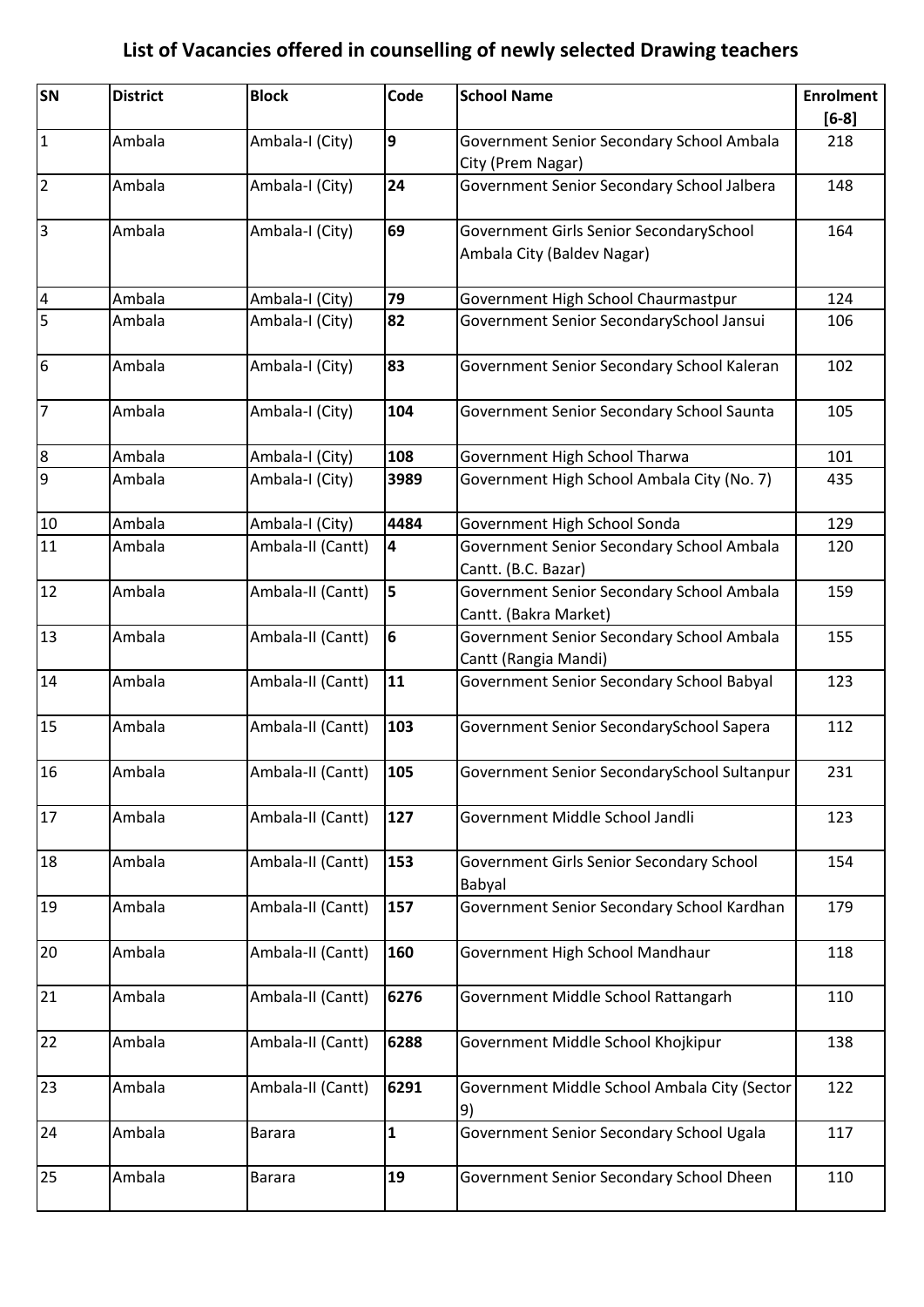| <b>SN</b> | <b>District</b> | <b>Block</b>  | Code | <b>School Name</b>                                      | <b>Enrolment</b> |
|-----------|-----------------|---------------|------|---------------------------------------------------------|------------------|
|           |                 |               |      |                                                         | $[6-8]$          |
| 26        | Ambala          | <b>Barara</b> | 77   | Government Senior SecondarySchool Dhanaura              | 103              |
| 27        | Ambala          | <b>Barara</b> | 5345 | Government Girls High School Barara                     | 134              |
| 28        | Ambala          | Naraingarh    | 3    | Government Senior Secondary School Kurali               | 114              |
| 29        | Ambala          | Naraingarh    | 14   | Government Senior Secondary School Badhauli             | 101              |
| 30        | Ambala          | Naraingarh    | 46   | Government Senior SecondarySchool Baragaon              | 134              |
| 31        | Ambala          | Naraingarh    | 47   | Government Senior SecondarySchool Kathe<br>Majra        | 101              |
| 32        | Ambala          | Naraingarh    | 63   | Government Senior Secondary School Dera                 | 167              |
| 33        | Ambala          | Naraingarh    | 88   | Government High School Khanpur Labana                   | 101              |
| 34        | Ambala          | Naraingarh    | 142  | Government Senior Secondary School Kanjala              | 107              |
| 35        | Ambala          | Naraingarh    | 5383 | Government Middle School Kala Amb                       | 167              |
| 36        | Ambala          | Saha          | 16   | Government Senior Secondary School Bihta                | 207              |
| 37        | Ambala          | Saha          | 32   | Government Senior Secondary School Nahouni              | 147              |
| 38        | Ambala          | Saha          | 36   | Government Senior Secondary School<br>Sambalakha        | 124              |
| 39        | Ambala          | Saha          | 39   | Government Senior Secondary School Saha                 | 103              |
| 40        | Ambala          | Saha          | 156  | Government Senior Secondary School Kalpi                | 119              |
| 41        | Ambala          | Shehzadpur    | 23   | Government Senior Secondary School Jatwar               | 101              |
| 42        | Ambala          | Shehzadpur    | 26   | Government Senior Secondary School Kakkar<br>Majra      | 157              |
| 43        | Ambala          | Shehzadpur    | 33   | Government Senior Secondary School Pathreri             | 118              |
| 44        | Ambala          | Shehzadpur    | 54   | <b>Government Senior Secondary School</b><br>Fathehgarh | 102              |
| 45        | Ambala          | Shehzadpur    | 144  | Government Girls Senior Secondary School<br>Shahzadpur  | 158              |
| 46        | Ambala          | Shehzadpur    | 145  | Government Senior Secondary School Raiwali              | 122              |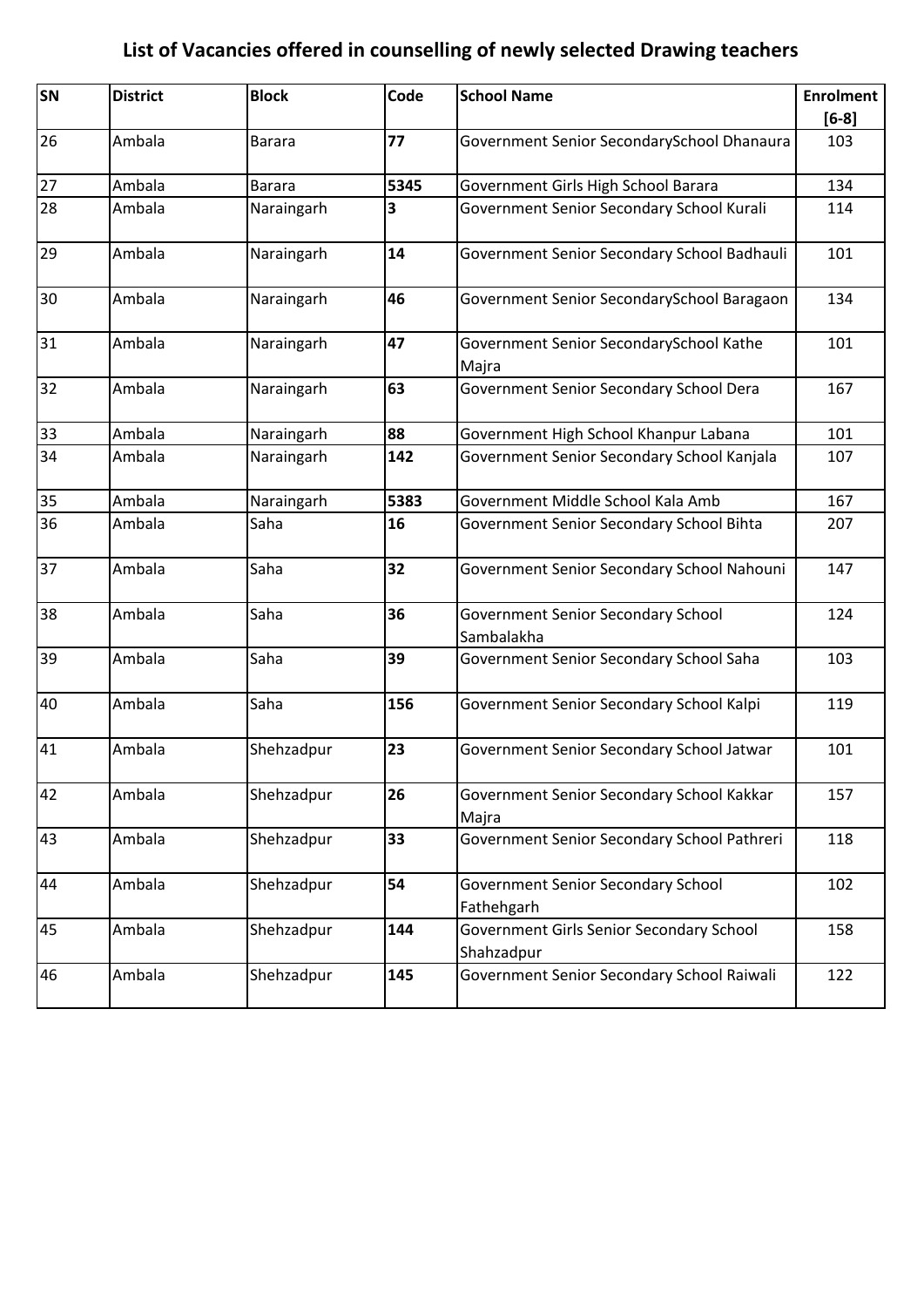| SN                      | <b>District</b> | <b>Block</b> | Code | <b>School Name</b>                                         | <b>Enrolment</b> |
|-------------------------|-----------------|--------------|------|------------------------------------------------------------|------------------|
| $\mathbf{1}$            | Bhiwani         | Bawani Khera | 335  | Government Senior Secondary School Baliali                 | $[6-8]$<br>154   |
|                         |                 |              |      |                                                            |                  |
| $\overline{2}$          | Bhiwani         | Bawani Khera | 352  | Government Senior Secondary School Jamalpur                | 149              |
| $\overline{3}$          | Bhiwani         | Bawani Khera | 366  | Government Girls Senior Secondary School Pur               | 102              |
| $\overline{\mathbf{4}}$ | <b>Bhiwani</b>  | Bawani Khera | 374  | Government Girls Senior Secondary School<br><b>Baliali</b> | 103              |
| 5                       | Bhiwani         | Bawani Khera | 398  | Government Senior SecondarySchool Ratera                   | 145              |
| 6                       | Bhiwani         | Bawani Khera | 414  | Government Girls Senior SecondarySchool<br>Lohari Jattu    | 155              |
| $\overline{7}$          | Bhiwani         | Bawani Khera | 416  | Government High School Rohnat                              | 109              |
| 8                       | Bhiwani         | Bawani Khera | 437  | Government Senior SecondarySchool Kirawar                  | 225              |
| 9                       | Bhiwani         | Bawani Khera | 441  | Government Senior SecondarySchool<br>Alakhpura             | 101              |
| 10                      | Bhiwani         | Bawani Khera | 463  | Government Senior Secondary School Lohari<br>Jattu         | 110              |
| 11                      | <b>Bhiwani</b>  | Bawani Khera | 599  | Government Girls High School Jamalpur                      | 145              |
| 12                      | Bhiwani         | Bawani Khera | 677  | Government Senior SecondarySchool Bhaini<br>Kungar         | 108              |
| 13                      | <b>Bhiwani</b>  | Bawani Khera | 4372 | Government Middle School Ramu Pura                         | 103              |
| 14                      | <b>Bhiwani</b>  | Behal        | 370  | Government Girls Senior Secondary School<br>Behal          | 136              |
| 15                      | Bhiwani         | Behal        | 654  | Government Middle School Surpura Kalan                     | 110              |
| 16                      | Bhiwani         | Behal        | 675  | Government Senior Secondary School Bidhnoi                 | 105              |
| 17                      | Bhiwani         | Bhiwani      | 320  | Government Girls Senior Secondary School<br>Manheru        | 154              |
| 18                      | Bhiwani         | Bhiwani      | 327  | Government Senior Secondary School Bapora                  | 149              |
| 19                      | Bhiwani         | Bhiwani      | 344  | Government Girls Senior Secondary School<br>Chang          | 114              |
| 20                      | Bhiwani         | Bhiwani      | 361  | Government Senior Secondary School Sanga                   | 147              |
| 21                      | Bhiwani         | Bhiwani      | 363  | Government Senior Secondary School Kharak<br>Kalan         | 131              |
| 22                      | Bhiwani         | Bhiwani      | 368  | Government Senior Secondary School Devsar                  | 109              |
| 23                      | Bhiwani         | Bhiwani      | 376  | Government Senior Secondary School Mundhal<br>Khurd        | 144              |
| 24                      | Bhiwani         | Bhiwani      | 403  | Government Girls Senior Secondary School<br>Kalinga        | 140              |
| 25                      | Bhiwani         | Bhiwani      | 415  | Government Girls Senior Secondary School<br>Devsar         | 115              |
| 26                      | Bhiwani         | Bhiwani      | 425  | Government High School Dinod                               | 130              |
|                         |                 |              |      |                                                            |                  |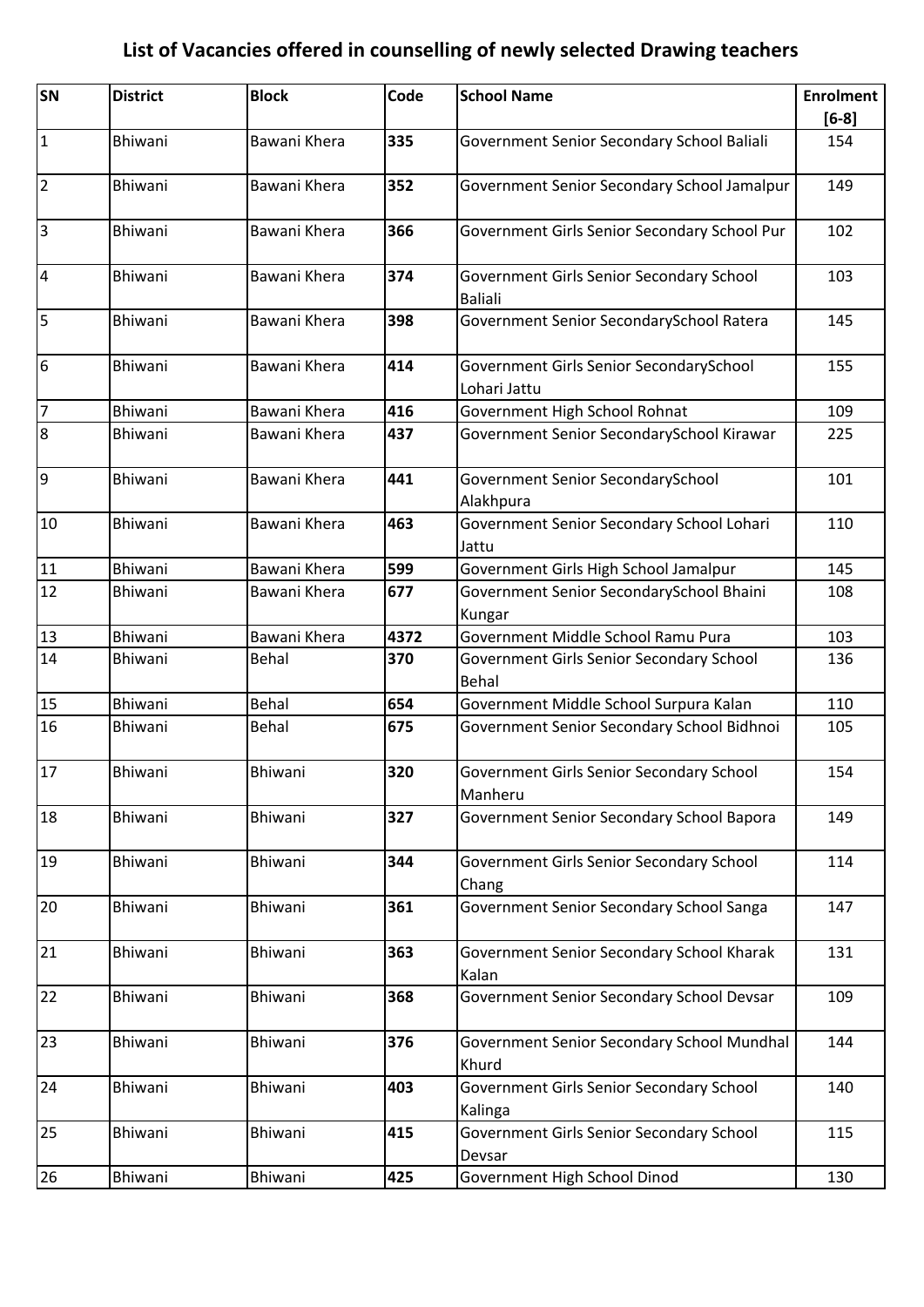| SN | <b>District</b> | <b>Block</b> | Code | <b>School Name</b>                                         | <b>Enrolment</b><br>$[6-8]$ |
|----|-----------------|--------------|------|------------------------------------------------------------|-----------------------------|
| 27 | Bhiwani         | Bhiwani      | 445  | Government Senior SecondarySchool Dhirana                  | 125                         |
| 28 | Bhiwani         | Bhiwani      | 446  | Government High School Riwari Khera                        | 102                         |
| 29 | Bhiwani         | Bhiwani      | 448  | Government Senior Secondary School Kaunt                   | 117                         |
| 30 | Bhiwani         | Bhiwani      | 453  | Government High School Badala                              | 107                         |
| 31 | Bhiwani         | Bhiwani      | 454  | Government Senior SecondarySchool Sai                      | 209                         |
| 32 | Bhiwani         | Bhiwani      | 460  | Government Senior SecondarySchool Palwas                   | 415                         |
| 33 | Bhiwani         | Bhiwani      | 605  | Government Middle School Kalinga Amru                      | 102                         |
| 34 | Bhiwani         | Bhiwani      | 608  | Government Senior Secondary School Dhana<br>Ladanpur       | 136                         |
| 35 | Bhiwani         | Bhiwani      | 631  | Government High School Dhani Hanuman                       | 411                         |
| 36 | Bhiwani         | Bhiwani      | 661  | Government Senior Secondary School Kohar                   | 132                         |
| 37 | Bhiwani         | Bhiwani      | 662  | Government Girls Senior SecondarySchool Talu               | 120                         |
| 38 | Bhiwani         | Bhiwani      | 4045 | Government Girls Senior SecondarySchool<br>Bamla           | 165                         |
| 39 | Bhiwani         | Bhiwani      | 4361 | Government Middle School Sirsa Ghogra                      | 108                         |
| 40 | Bhiwani         | Bhiwani      | 4367 | Government Middle School Ninan                             | 108                         |
| 41 | Bhiwani         | Bhiwani      | 5702 | Government Middle School Bhiwani (Sector-13<br>Huda)       | 173                         |
| 42 | <b>Bhiwani</b>  | Bhiwani      | 5715 | Government Middle School Bhiwani (Ward 11<br>Hanuman Gate) | 310                         |
| 43 | Bhiwani         | Bhiwani      | 5716 | Government Middle School Bhiwani (Ward 29<br>MC)           | 354                         |
| 44 | Bhiwani         | Kairu        | 424  | <b>Government Senior Secondary School</b><br>Bhangarh      | 139                         |
| 45 | Bhiwani         | Kairu        | 432  | Government Senior SecondarySchool Leghan                   | 148                         |
| 46 | Bhiwani         | Kairu        | 439  | Government Girls High School Lohani                        | 101                         |
| 47 | Bhiwani         | Kairu        | 680  | <b>Government Senior Secondary School</b><br>Sungarpur     | 147                         |
| 48 | Bhiwani         | Loharu       | 535  | Government Senior Secondary School<br>Kharkhari            | 120                         |
| 49 | Bhiwani         | Siwani       | 318  | Government Senior Secondary School Gurera                  | 120                         |
| 50 | Bhiwani         | Siwani       | 537  | Government Senior SecondarySchool Naloi                    | 102                         |
| 51 | Bhiwani         | Siwani       | 551  | Government High School Lilas                               | 133                         |
| 52 | Bhiwani         | Siwani       | 4124 | Government Senior Secondary School Barwa                   | 197                         |
| 53 | Bhiwani         | Tosham       | 406  | Government Senior SecondarySchool Patodi                   | 101                         |
| 54 | Bhiwani         | Tosham       | 429  | Government Senior Secondary School Khanak                  | 253                         |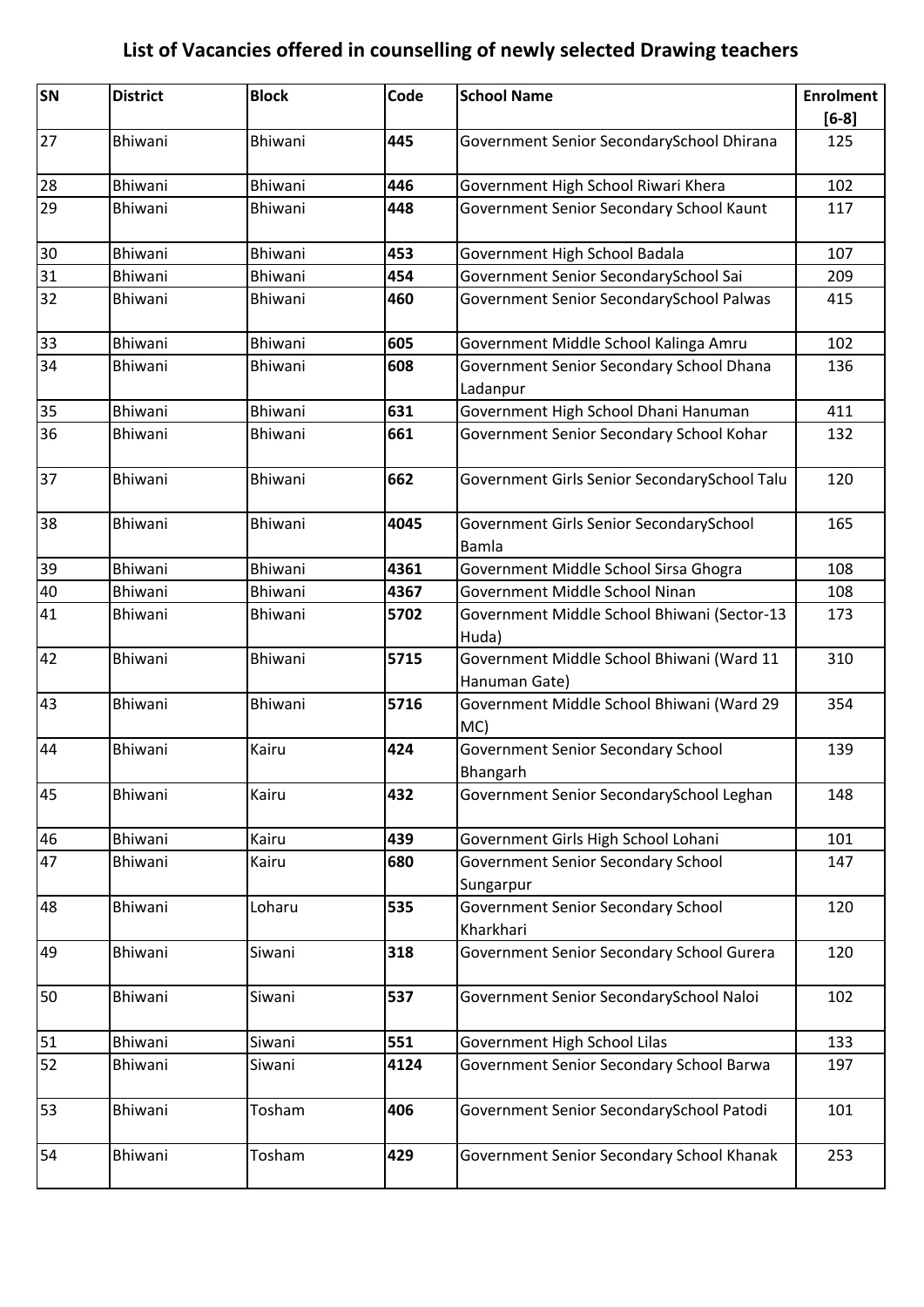| <b>SN</b>       | <b>District</b> | <b>Block</b> | Code | <b>School Name</b>                                 | <b>Enrolment</b> |
|-----------------|-----------------|--------------|------|----------------------------------------------------|------------------|
|                 |                 |              |      |                                                    | $[6-8]$          |
| $\overline{55}$ | Bhiwani         | Tosham       | 434  | Government Senior SecondarySchool Dulhari          | 124              |
| 56              | <b>Bhiwani</b>  | Tosham       | 442  | Government Senior SecondarySchool Sagwan           | 136              |
| 57              | Bhiwani         | Tosham       | 462  | Government High School Pinjo Khera                 | 120              |
| 58              | Bhiwani         | Tosham       | 596  | Government Senior Secondary School Nigana<br>Kalan | 173              |
| 59              | Bhiwani         | Tosham       | 676  | Government Senior SecondarySchool Bajina           | 184              |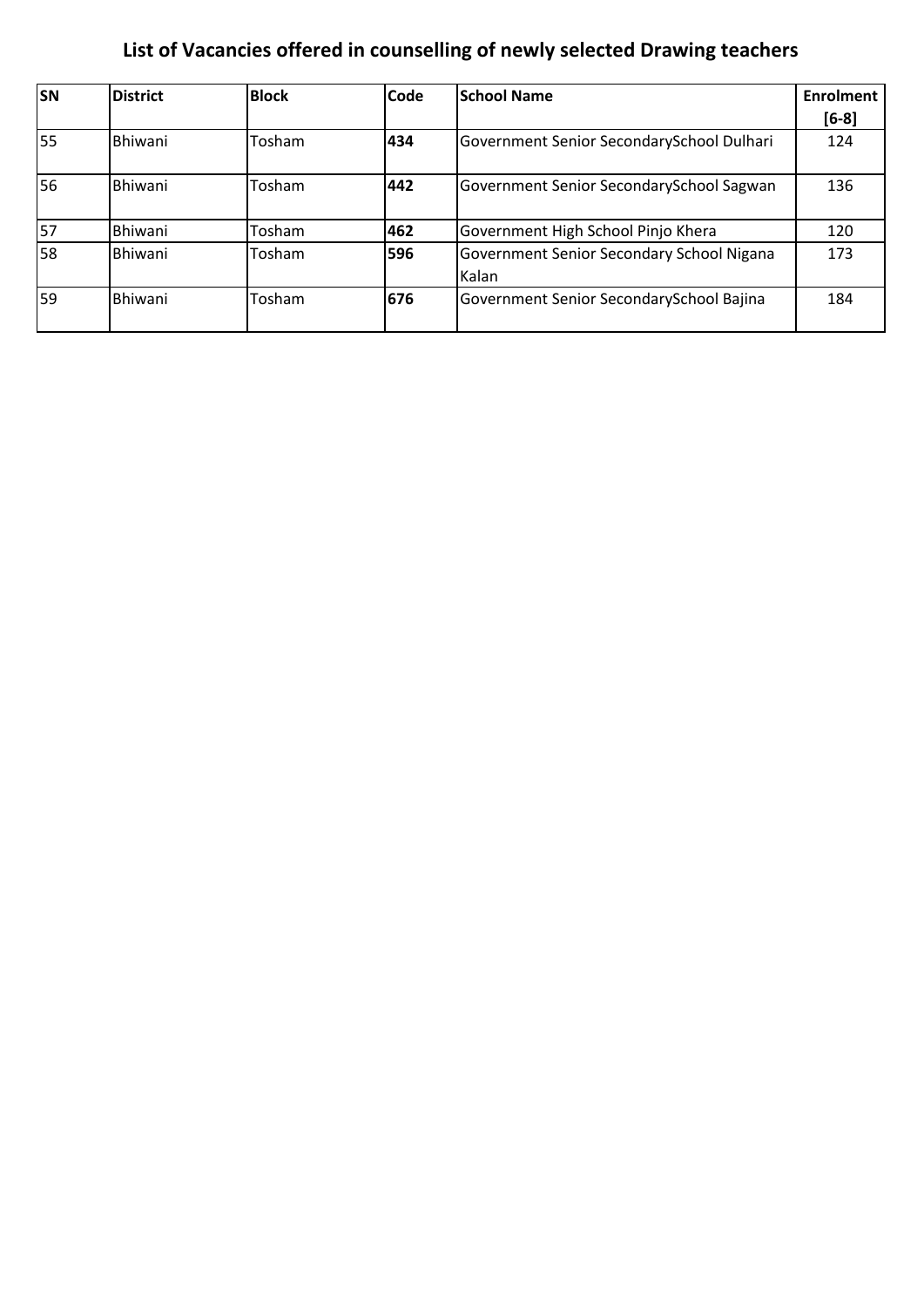| <b>SN</b>      | <b>District</b> | <b>Block</b>       | Code | <b>School Name</b>                         | <b>Enrolment</b> |
|----------------|-----------------|--------------------|------|--------------------------------------------|------------------|
|                |                 |                    |      |                                            | $[6-8]$          |
| $\overline{1}$ | Charkhi Dadri   | <b>Badhra</b>      | 373  | Government Senior Secondary School Kakroli | 105              |
|                |                 |                    |      | Sardara                                    |                  |
| $\overline{2}$ | Charkhi Dadri   | <b>Badhra</b>      | 383  | Government Senior Secondary School Berla   | 116              |
| 3              | Charkhi Dadri   | <b>Baund Kalan</b> | 355  | Government Senior Secondary School Sanwar  | 135              |
| $\overline{4}$ | Charkhi Dadri   | <b>Baund Kalan</b> | 523  | Government High School Rawaldhi            | 116              |
| 5              | Charkhi Dadri   | Dadri              | 333  | Government Girls Senior Secondary School   | 104              |
|                |                 |                    |      | Jhojhu Kalan                               |                  |
| $\overline{6}$ | Charkhi Dadri   | Dadri              | 375  | Government Girls Senior Secondary School   | 301              |
|                |                 |                    |      | Charkhi Dadri                              |                  |
| 17             | Charkhi Dadri   | Dadri              | 388  | Government Senior Secondary School Chappar | 151              |
| l8             | Charkhi Dadri   | Dadri              | 478  | Government Senior SecondarySchool Kalyana  | 176              |
| 9              | Charkhi Dadri   | Dadri              | 521  | Government Girls High School Mankawas      | 108              |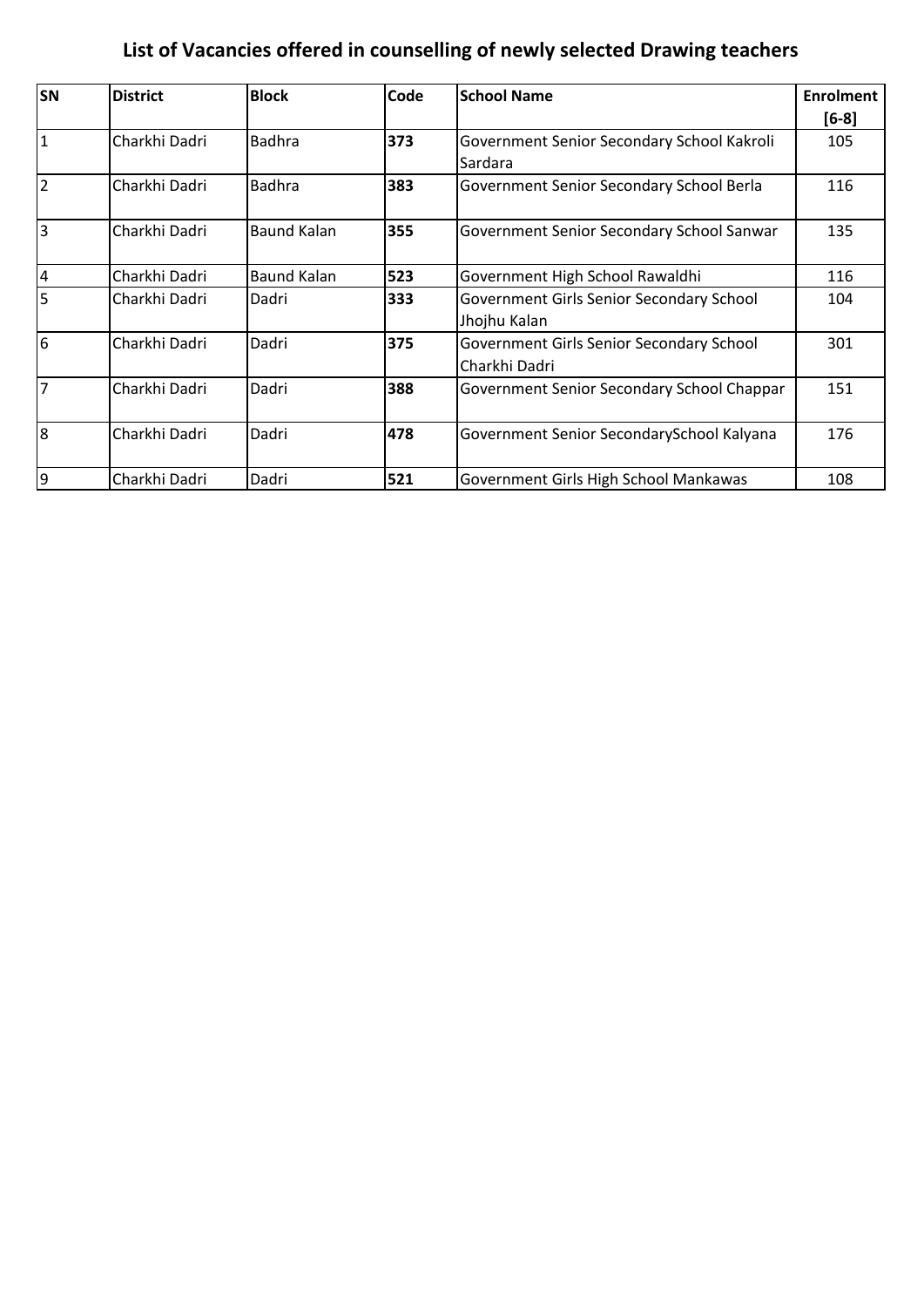| SN              | <b>District</b> | <b>Block</b> | Code | <b>School Name</b>                                                | <b>Enrolment</b> |
|-----------------|-----------------|--------------|------|-------------------------------------------------------------------|------------------|
|                 |                 |              |      |                                                                   | $[6-8]$          |
| $\mathbf{1}$    | Faridabad       | Ballabgarh   | 957  | Government Girls Senior Secondary School<br>Ballabgarh            | 774              |
| $\overline{2}$  | Faridabad       | Ballabgarh   | 976  | Government Senior Secondary School Fathepur<br>Billoch            | 117              |
| $\overline{3}$  | Faridabad       | Ballabgarh   | 977  | Government Senior Secondary School Gaunchhi                       | 645              |
| $\overline{4}$  | Faridabad       | Ballabgarh   | 987  | <b>Government Senior Secondary School</b><br>Ferozepur Kalan      | 163              |
| 5               | Faridabad       | Ballabgarh   | 994  | Government Senior Secondary School Panhera<br>Khurd               | 127              |
| $6\phantom{.}6$ | Faridabad       | Ballabgarh   | 1012 | Government Middle School Bapu Nagar                               | 128              |
| $\overline{7}$  | Faridabad       | Ballabgarh   | 1019 | Government Girls Senior Secondary School<br>Fateh Pur Billoch     | 149              |
| 8               | Faridabad       | Ballabgarh   | 1023 | Government High School Karnera                                    | 268              |
| $\overline{9}$  | Faridabad       | Ballabgarh   | 1024 | Government Girls High School Kaurali                              | 111              |
| 10              | Faridabad       | Ballabgarh   | 1027 | Government Middle School Pratap Garh                              | 167              |
| 11              | Faridabad       | Ballabgarh   | 1029 | Government Senior Secondary School<br>Faridabad (Sector 7)        | 172              |
| 12              | Faridabad       | Ballabgarh   | 1033 | Government Girls Senior Secondary School<br>Chhainsa              | 166              |
| 13              | Faridabad       | Ballabgarh   | 1081 | Government Senior Secondary School Arua                           | 240              |
| 14              | Faridabad       | Ballabgarh   | 1082 | Government Senior SecondarySchool Uncha<br>Goan                   | 572              |
| 15              | Faridabad       | Ballabgarh   | 1090 | Government Senior Secondary School Gharora                        | 143              |
| 16              | Faridabad       | Ballabgarh   | 1092 | Government Senior SecondarySchool Fatehpur<br>Tagga               | 483              |
| 17              | Faridabad       | Ballabgarh   | 1093 | Government High School Machhgar                                   | 105              |
| 18              | Faridabad       | Ballabgarh   | 1096 | Government Senior Secondary School Mujessar                       | 494              |
| 19              | Faridabad       | Ballabgarh   | 1102 | Government High School Piyala                                     | 111              |
| 20              | Faridabad       | Ballabgarh   | 1105 | Government Senior Secondary School Sihi<br>Sector 7               | 233              |
| 21              | Faridabad       | Ballabgarh   | 1106 | Government Girls Senior Secondary School<br>Faridabad (Sector 22) | 356              |
| 22              | Faridabad       | Ballabgarh   | 1108 | Government Senior SecondarySchool Seekri                          | 371              |
| 23              | Faridabad       | Ballabgarh   | 1111 | Government Senior Secondary School Samaipur                       | 385              |
| 24              | Faridabad       | Ballabgarh   | 1173 | Government Senior SecondarySchool Jharsently                      | 328              |
| 25              | Faridabad       | Ballabgarh   | 4293 | Government Senior Secondary School Mujeri                         | 119              |
| 26              | Faridabad       | Ballabgarh   | 4374 | <b>Government Senior Secondary School</b><br>Mirtzapur            | 125              |
| 27              | Faridabad       | Ballabgarh   | 5958 | Government Senior Secondary School<br>Khandawali                  | 278              |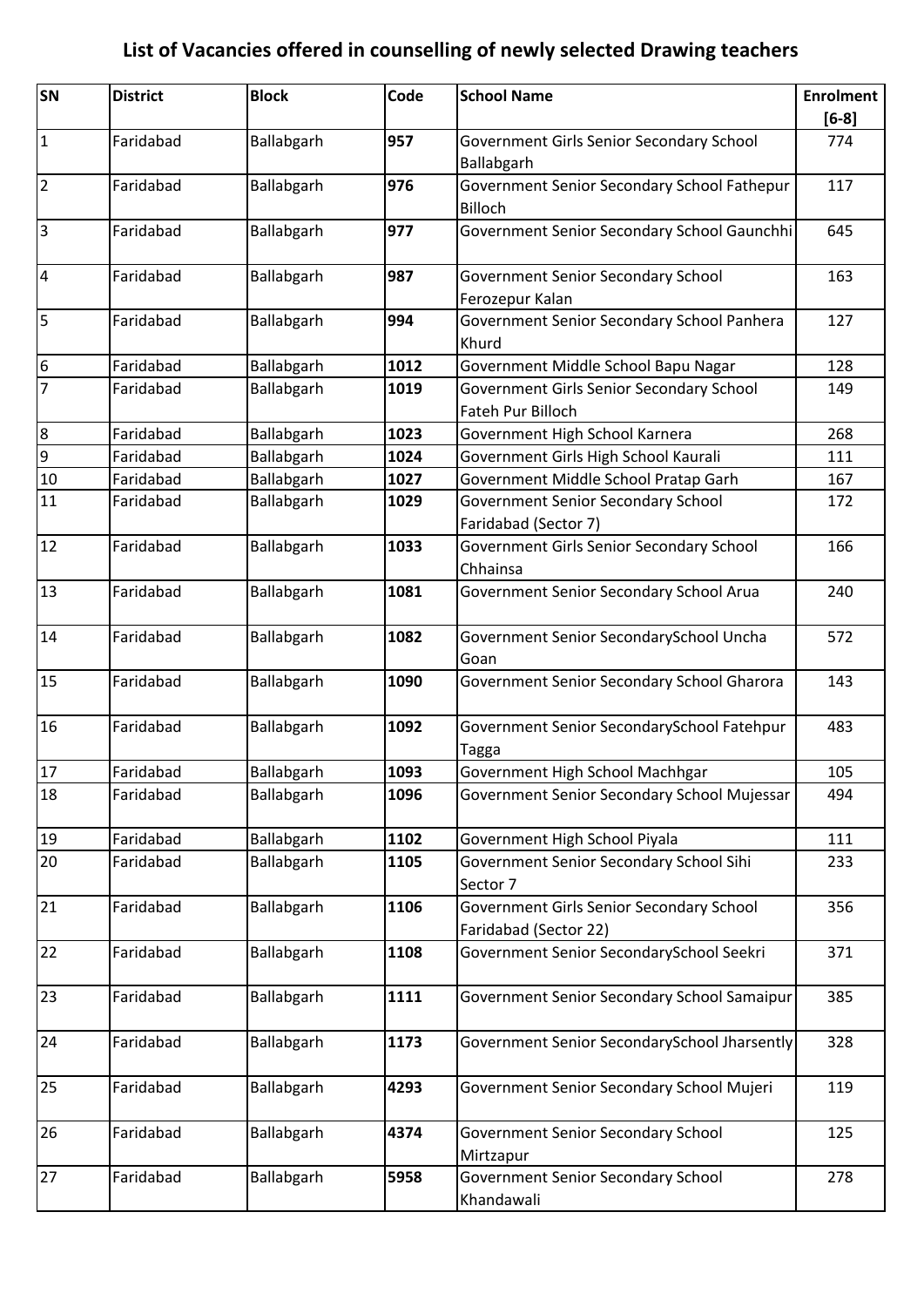| SN | <b>District</b> | <b>Block</b> | Code | <b>School Name</b>                                 | <b>Enrolment</b> |
|----|-----------------|--------------|------|----------------------------------------------------|------------------|
| 28 | Faridabad       | Ballabgarh   | 5959 | Government Senior Secondary School                 | $[6-8]$<br>144   |
|    |                 |              |      | Faridabad (Sector 10)                              |                  |
| 29 | Faridabad       | Ballabgarh   | 5962 | Government Senior SecondarySchool Bijopur          | 185              |
|    |                 |              |      |                                                    |                  |
| 30 | Faridabad       | Ballabgarh   | 7140 | Government Middle School Ladhiyapur                | 124              |
| 31 | Faridabad       | Faridabad    | 958  | Government Senior Secondary School Bhupani         | 257              |
| 32 | Faridabad       | Faridabad    | 969  | <b>Government Senior Secondary School</b>          | 456              |
|    |                 |              |      | Faridabad Old                                      |                  |
| 33 | Faridabad       | Faridabad    | 971  | <b>Government Senior Secondary School</b>          | 124              |
|    |                 |              |      | Faridabad (NIT No. 1 Tikona Park)                  |                  |
| 34 | Faridabad       | Faridabad    | 975  | Government Girls Senior Secondary School           | 474              |
|    | Faridabad       | Faridabad    |      | Faridabad (NIT No. 3)                              |                  |
| 35 |                 |              | 982  | Government Senior Secondary School Jassana         | 173              |
| 36 | Faridabad       | Faridabad    | 983  | Government Senior Secondary School Kheri           | 148              |
|    |                 |              |      | Kalan                                              |                  |
| 37 | Faridabad       | Faridabad    | 1000 | Government Girls Senior Secondary School<br>Tigaon | 166              |
| 38 | Faridabad       | Faridabad    | 1004 | Government Girls Senior Secondary School Pali      | 172              |
| 39 | Faridabad       | Faridabad    | 1009 | Government Senior Secondary School Tilpat          | 561              |
|    |                 |              |      |                                                    |                  |
| 40 | Faridabad       | Faridabad    | 1010 | Government Senior Secondary School Ajronda         | 350              |
| 41 | Faridabad       | Faridabad    | 1028 | Government Senior Secondary School Saroor          | 208              |
|    |                 |              |      | Pur                                                |                  |
| 42 | Faridabad       | Faridabad    | 1031 | Government High School Mangar                      | 125              |
| 43 | Faridabad       | Faridabad    | 1083 | Government Senior Secondary School Barauli         | 237              |
| 44 | Faridabad       | Faridabad    | 1084 | Government Senior Secondary School Bhankri         | 166              |
| 45 | Faridabad       | Faridabad    | 1087 | Government Girls High School Faridabad (NIT        | 398              |
|    |                 |              |      | No. 1)                                             |                  |
| 46 | Faridabad       | Faridabad    | 1088 | Government Senior Secondary School                 | 221              |
|    |                 |              |      | Faridabad (NIT No. 5)                              |                  |
| 47 | Faridabad       | Faridabad    | 1089 | <b>Government Senior Secondary School</b>          | 250              |
|    |                 |              |      | Faridabad (Indra Nagar)                            |                  |
| 48 | Faridabad       | Faridabad    | 1100 | Government Senior Secondary School Pali            | 151              |
| 49 | Faridabad       | Faridabad    | 1101 | Government Senior SecondarySchool Pawta            | 203              |
|    |                 |              |      |                                                    |                  |
| 50 | Faridabad       | Faridabad    | 1104 | Government Senior SecondarySchool Saran            | 558              |
| 51 | Faridabad       | Faridabad    | 1109 | Government High School Wazirpur                    | 124              |
| 52 | Faridabad       | Faridabad    | 1110 | Government High School Faridabad (NIT No. 2)       | 267              |
|    |                 |              |      |                                                    |                  |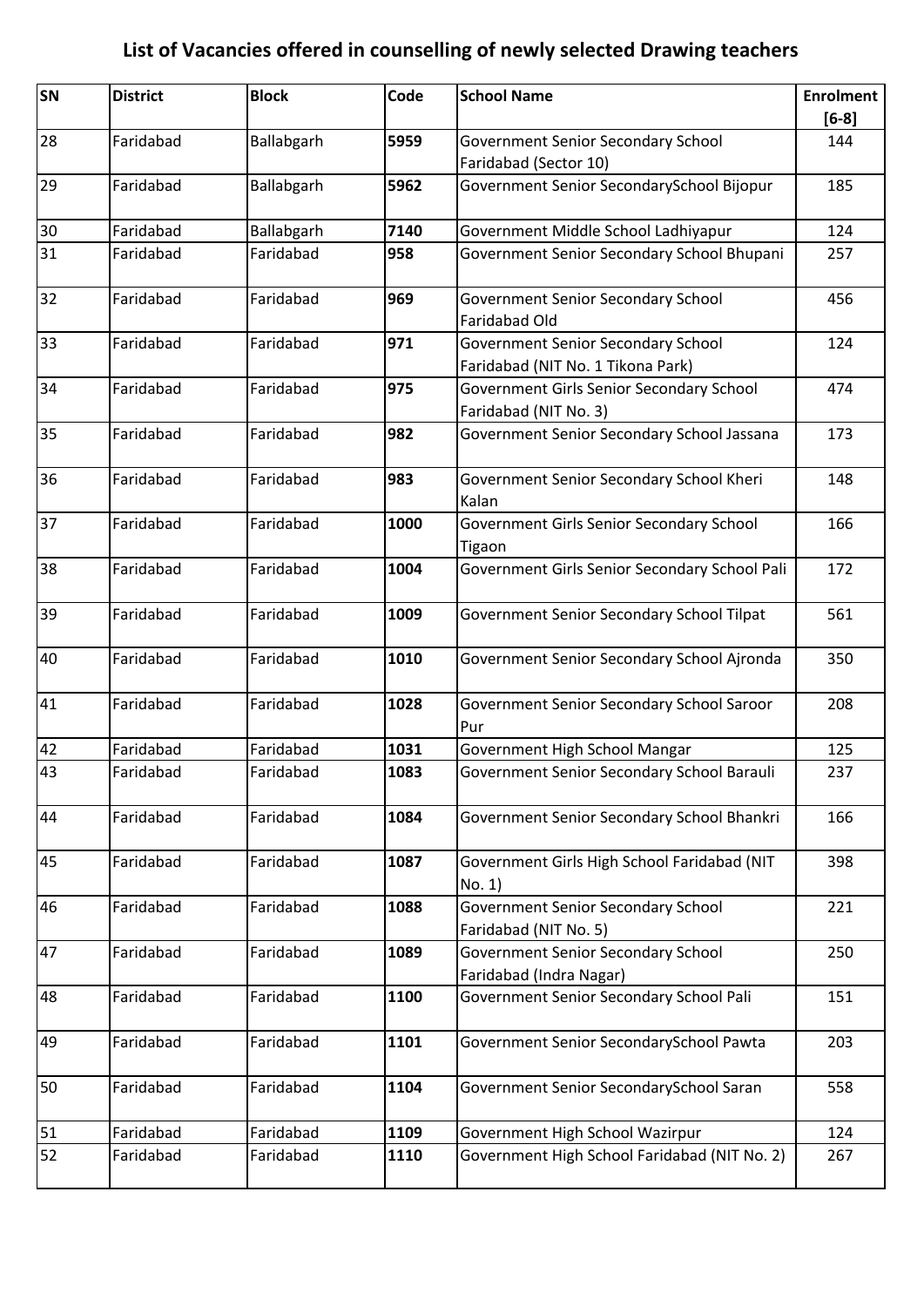| SN | <b>District</b> | <b>Block</b> | Code | <b>School Name</b>                          | <b>Enrolment</b> |
|----|-----------------|--------------|------|---------------------------------------------|------------------|
|    |                 |              |      |                                             | $[6-8]$          |
| 53 | Faridabad       | Faridabad    | 1112 | Government Senior SecondarySchool Dhauj     | 866              |
|    |                 |              |      |                                             |                  |
| 54 | Faridabad       | Faridabad    | 1113 | Government Senior SecondarySchool Ankhir    | 163              |
| 55 | Faridabad       | Faridabad    | 1114 | Government Senior Secondary School Sehatpur | 761              |
| 56 | Faridabad       | Faridabad    | 1116 | Government High School Bhuapur              | 101              |
| 57 | Faridabad       | Faridabad    | 1117 | Government High School Faridabad (Press     | 295              |
|    |                 |              |      | Colony)                                     |                  |
| 58 | Faridabad       | Faridabad    | 1172 | Government Senior Secondary School Fatehpur | 309              |
|    |                 |              |      | Chandila                                    |                  |
| 59 | Faridabad       | Faridabad    | 1175 | Government Senior Secondary School Faridpur | 207              |
| 60 | Faridabad       | Faridabad    | 1176 | Government Girls Senior Secondary School    | 450              |
|    |                 |              |      | Faridabad (NIT No. 5)                       |                  |
| 61 | Faridabad       | Faridabad    | 1178 | Government High School Mahawat Pur          | 123              |
| 62 | Faridabad       | Faridabad    | 4296 | Government Girls Middle School Kheri Kalan  | 106              |
| 63 | Faridabad       | Faridabad    | 4378 | Government Senior Secondary School Amipur   | 107              |
| 64 | Faridabad       | Faridabad    | 4713 | Government Middle School Nekpur             | 189              |
| 65 | Faridabad       | Faridabad    | 5970 | Government Senior Secondary School          | 249              |
|    |                 |              |      | Faridabad (Sector 21D)                      |                  |
| 66 | Faridabad       | Faridabad    | 5971 | Government Middle School Bhatola            | 165              |
| 67 | Faridabad       | Faridabad    | 5972 | Government Middle School Faridabad (Sector  | 192              |
|    |                 |              |      | 31)                                         |                  |
| 68 | Faridabad       | Faridabad    | 5973 | Government Middle School Dabua Gaon         | 243              |
| 69 | Faridabad       | Faridabad    | 6879 | Government Senior Secondary School          | 345              |
|    |                 |              |      | Lakkarpur                                   |                  |
| 70 | Faridabad       | Faridabad    | 7142 | <b>GMS Faridabad (Sector 28)</b>            | 125              |
| 71 | Faridabad       | Faridabad    | 7143 | <b>GMS Tikri Khera</b>                      | 138              |
| 72 | Faridabad       | Faridabad    | 7144 | <b>GMS Sirohi</b>                           | 156              |
| 73 | Faridabad       | Faridabad    | 7145 | <b>GMS Mawai</b>                            | 159              |
| 74 | Faridabad       | Faridabad    | 7188 | <b>GMS Dayal Nagar</b>                      | 214              |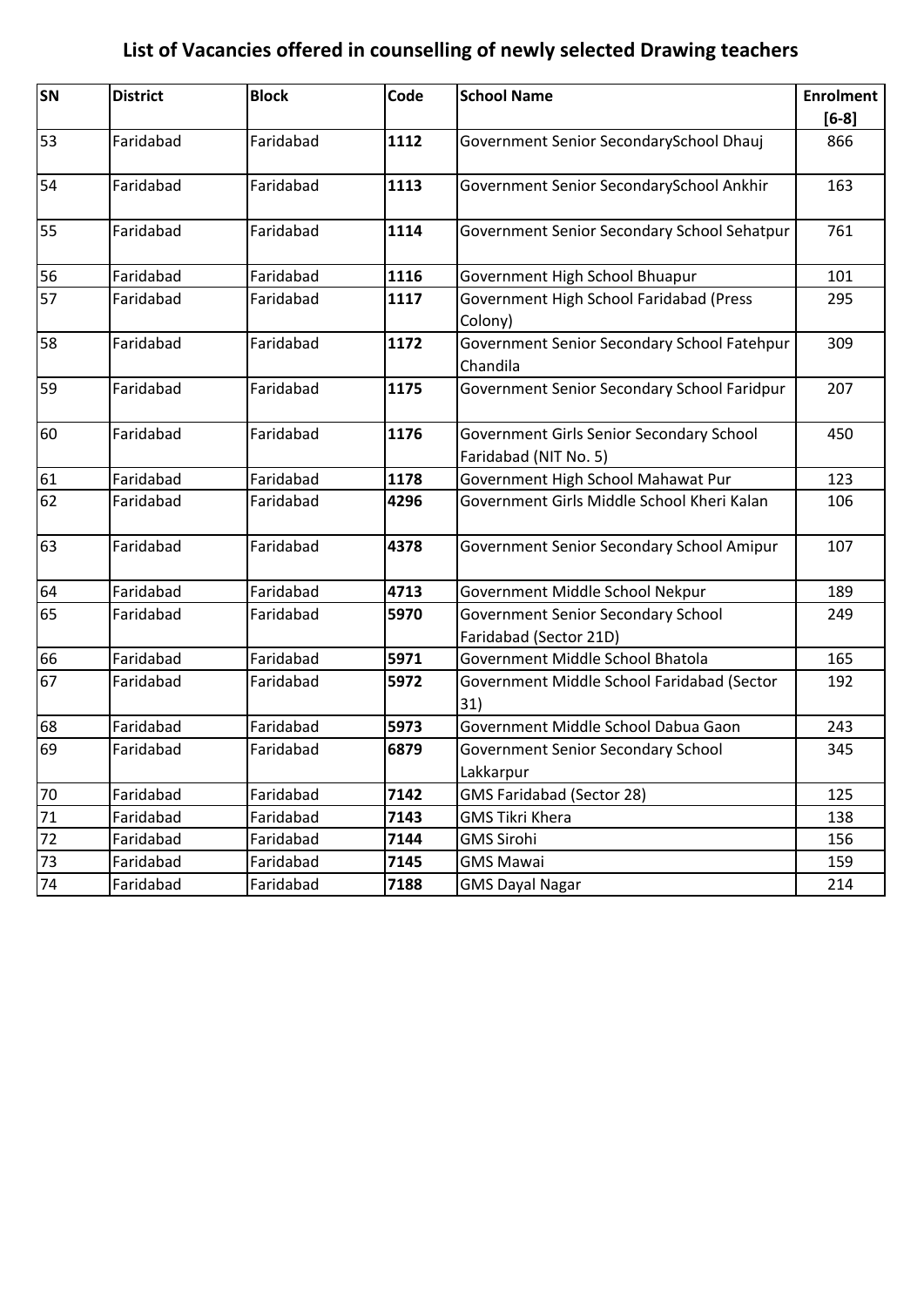| SN              | <b>District</b> | <b>Block</b>        | Code | <b>School Name</b>                                     | <b>Enrolment</b> |
|-----------------|-----------------|---------------------|------|--------------------------------------------------------|------------------|
|                 |                 |                     |      |                                                        | $[6-8]$          |
| $\vert$ 1       | Fatehabad       | <b>Bhattu Kalan</b> | 3263 | Government Senior Secondary School Banawali            | 116              |
| $\overline{2}$  | Fatehabad       | <b>Bhattu Kalan</b> | 3326 | Government High School Kukranwali                      | 145              |
| $\overline{3}$  | Fatehabad       | <b>Bhattu Kalan</b> | 3346 | Government Senior Secondary School                     | 165              |
|                 |                 |                     |      | Shekhupur Daroli                                       |                  |
| $\overline{4}$  | Fatehabad       | <b>Bhattu Kalan</b> | 3364 | Government Senior Secondary School Dhabi               | 112              |
|                 |                 |                     |      | Kalan                                                  |                  |
| 5               | Fatehabad       | <b>Bhattu Kalan</b> | 3367 | Government High School Daiyar                          | 109              |
| $6\overline{6}$ | Fatehabad       | <b>Bhattu Kalan</b> | 3373 | Government Senior Secondary School Jandwala            | 126              |
|                 |                 |                     |      | <b>Bagar</b>                                           |                  |
| 7               | Fatehabad       | <b>Bhattu Kalan</b> | 3382 | SNS Government Senior Secondary School                 | 150              |
|                 |                 |                     |      | Mehuwala                                               |                  |
| 8               | Fatehabad       | <b>Bhattu Kalan</b> | 3387 | Government Senior Secondary School Pili                | 106              |
|                 |                 |                     |      | Mandori                                                |                  |
| 9               | Fatehabad       | <b>Bhattu Kalan</b> | 3388 | Government Girls High School Pili Mandori              | 112              |
|                 |                 |                     |      |                                                        |                  |
| 10              | Fatehabad       | <b>Bhattu Kalan</b> | 3426 | Government Girls High School Bhattu Kalan              | 174              |
|                 |                 |                     |      |                                                        |                  |
| 11              | Fatehabad       | <b>Bhattu Kalan</b> | 5765 | Government Middle School Bhatu Mandi                   | 225              |
| 12              | Fatehabad       | <b>Bhuna</b>        | 3268 | Government Girls Senior Secondary School               | 373              |
|                 | Fatehabad       |                     | 3276 | <b>Bhuna</b>                                           |                  |
| 13              |                 | <b>Bhuna</b>        |      | <b>Government Senior Secondary School</b><br>Gorakhpur | 138              |
| 14              | Fatehabad       | <b>Bhuna</b>        | 3284 | Government Senior Secondary School Nehla               | 167              |
|                 |                 |                     |      |                                                        |                  |
| 15              | Fatehabad       | <b>Bhuna</b>        | 3287 | Shaheed Sardar Mehar Singh Government Girls            | 103              |
|                 |                 |                     |      | Senior Secondary School Saniana                        |                  |
| 16              | Fatehabad       | <b>Bhuna</b>        | 3294 | Government Middle School Dulat                         | 156              |
| 17              | Fatehabad       | <b>Bhuna</b>        | 3339 | Government High School Mochiwali                       | 107              |
| 18              | Fatehabad       | <b>Bhuna</b>        | 3341 | Government Senior SecondarySchool Nadhori              | 158              |
|                 |                 |                     |      |                                                        |                  |
| 19              | Fatehabad       | <b>Bhuna</b>        | 3359 | Government Senior Secondary School Baijalpur           | 254              |
|                 |                 |                     |      |                                                        |                  |
| 20              | Fatehabad       | <b>Bhuna</b>        | 3365 | Government Senior SecondarySchool Dhollu               | 206              |
|                 |                 |                     |      |                                                        |                  |
| 21              | Fatehabad       | <b>Bhuna</b>        | 3375 | Government High School Jandli Khurd                    | 123              |
| 22              | Fatehabad       | <b>Bhuna</b>        | 3392 | Government Girls Senior SecondarySchool                | 164              |
|                 |                 |                     |      | Nehla                                                  |                  |
| 23              | Fatehabad       | <b>Bhuna</b>        | 3398 | Government Senior SecondarySchool Buwan                | 138              |
|                 |                 |                     |      |                                                        |                  |
| 24              | Fatehabad       | <b>Bhuna</b>        | 3402 | Government High School Dhani Gopal                     | 209              |
| 25              | Fatehabad       | <b>Bhuna</b>        | 3418 | Government High School Saniana                         | 119              |
| 26              | Fatehabad       | <b>Bhuna</b>        | 3419 | Government High School Sanchla                         | 143              |
| 27              | Fatehabad       | <b>Bhuna</b>        | 4267 | Government High School Tibbi                           | 161              |
| 28              | Fatehabad       | <b>Bhuna</b>        | 5766 | Government Middle School Bhuna-I                       | 186              |
| 29              | Fatehabad       | <b>Bhuna</b>        | 6691 | Government Girls Senior Secondary School               | 114              |
|                 |                 |                     |      | Jandli Kalan                                           |                  |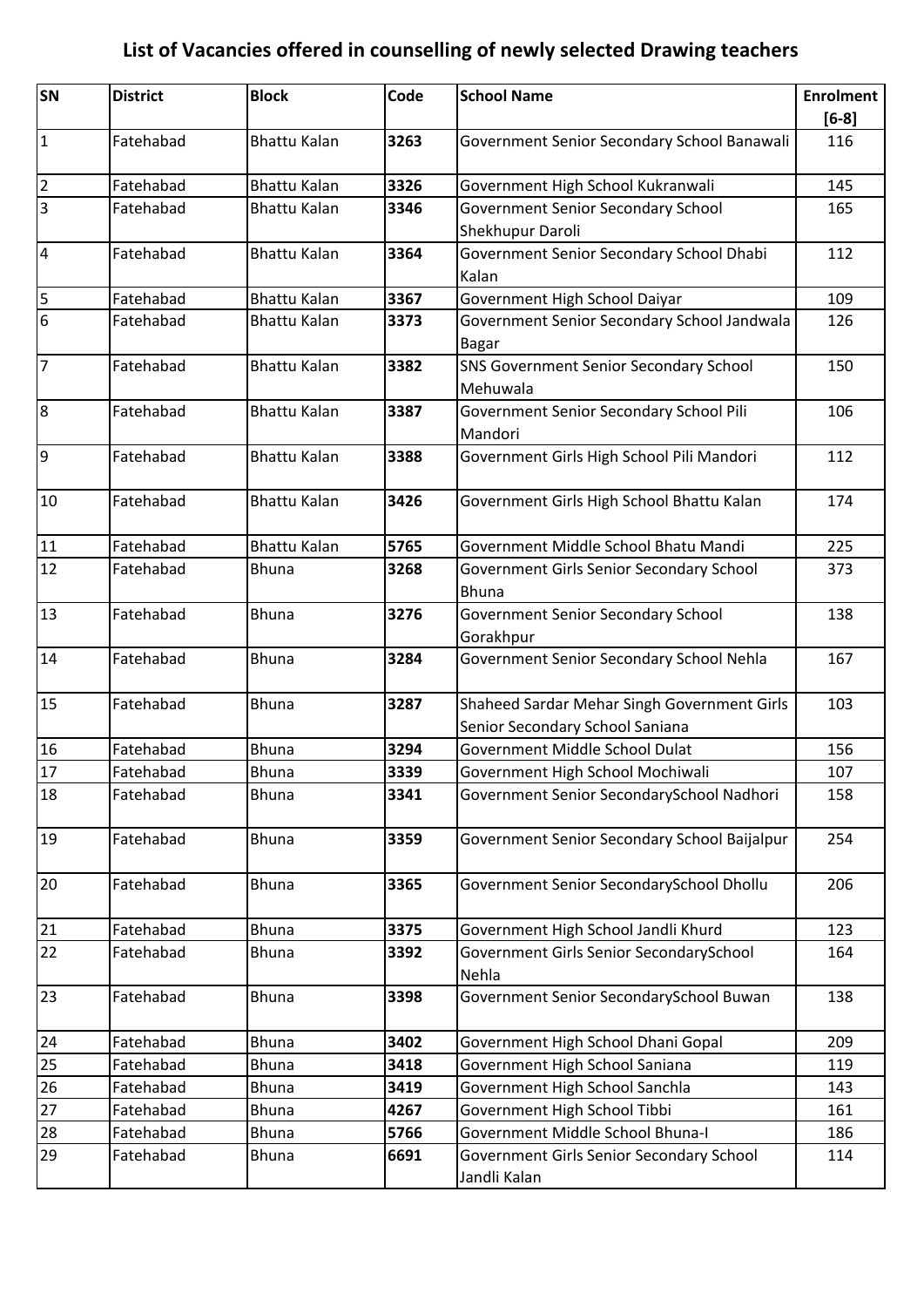| SN | <b>District</b> | <b>Block</b> | Code | <b>School Name</b>                                              | <b>Enrolment</b><br>$[6-8]$ |
|----|-----------------|--------------|------|-----------------------------------------------------------------|-----------------------------|
| 30 | Fatehabad       | Fatehabad    | 3264 | Government Senior Secondary School Badopal                      | 104                         |
| 31 | Fatehabad       | Fatehabad    | 3269 | Government Senior Secondary School Bhuthan<br>Kalan             | 157                         |
| 32 | Fatehabad       | Fatehabad    | 3270 | Government Senior Secondary School Bhirdana                     | 374                         |
| 33 | Fatehabad       | Fatehabad    | 3271 | Government Senior Secondary School Chinder                      | 191                         |
| 34 | Fatehabad       | Fatehabad    | 3272 | Government Senior Secondary School Daryapur                     | 219                         |
| 35 | Fatehabad       | Fatehabad    | 3273 | Government Senior Secondary School Dhanger                      | 191                         |
| 36 | Fatehabad       | Fatehabad    | 3281 | <b>Government Senior Secondary School</b><br>Mohamadpur Rohi    | 134                         |
| 37 | Fatehabad       | Fatehabad    | 3311 | Government High School Boswal                                   | 194                         |
| 38 | Fatehabad       | Fatehabad    | 3318 | Government High School Dharnia                                  | 113                         |
| 39 | Fatehabad       | Fatehabad    | 3319 | Government High School Daulatpur                                | 118                         |
| 40 | Fatehabad       | Fatehabad    | 3332 | Government Senior Secondary School Khara<br>Kheri               | 123                         |
| 41 | Fatehabad       | Fatehabad    | 3337 | Government High School Manawali                                 | 112                         |
| 42 | Fatehabad       | Fatehabad    | 3338 | Government High School Matana                                   | 155                         |
| 43 | Fatehabad       | Fatehabad    | 3349 | Government Girls High School Fatehabad (Basti<br>Bhima)         | 213                         |
| 44 | Fatehabad       | Fatehabad    | 3351 | Government High School Barseen                                  | 110                         |
| 45 | Fatehabad       | Fatehabad    | 3353 | Government Senior SecondarySchool Bighar                        | 218                         |
| 46 | Fatehabad       | Fatehabad    | 3354 | Government High School Bhodia Khera                             | 170                         |
| 47 | Fatehabad       | Fatehabad    | 3355 | Government Girls Senior Secondary School<br><b>Bhodia Khera</b> | 185                         |
| 48 | Fatehabad       | Fatehabad    | 3366 | Government Girls High School Dhanger                            | 159                         |
| 49 | Fatehabad       | Fatehabad    | 3371 | Government Senior Secondary School Hizrawan<br>Khurd            | 210                         |
| 50 | Fatehabad       | Fatehabad    | 3374 | Government Senior Secondary School Jhalania                     | 144                         |
| 51 | Fatehabad       | Fatehabad    | 3376 | Government High School Kajalheri                                | 171                         |
| 52 | Fatehabad       | Fatehabad    | 3422 | Government Senior Secondary School Ahli<br>Noorki Majra         | 105                         |
| 53 | Fatehabad       | Fatehabad    | 3431 | Government Senior Secondary School Bhattu<br>Khurd              | 118                         |
| 54 | Fatehabad       | Fatehabad    | 4039 | Government High School Bharolanwali                             | 167                         |
| 55 | Fatehabad       | Fatehabad    | 4393 | Government Middle School Shahidanwali                           | 107                         |
| 56 | Fatehabad       | Fatehabad    | 5754 | Government Middle School Hizrawan Kalan                         | 184                         |
| 57 | Fatehabad       | Fatehabad    | 5775 | Government Middle School Basti Bhaladiya                        | 127                         |
| 58 | Fatehabad       | Fatehabad    | 5776 | Government Middle School Ashok Nagar                            | 254                         |
| 59 | Fatehabad       | Jakhal       | 3278 | Government Girls Senior Secondary School                        | 180                         |
|    |                 |              |      | Jakhal Mandi                                                    |                             |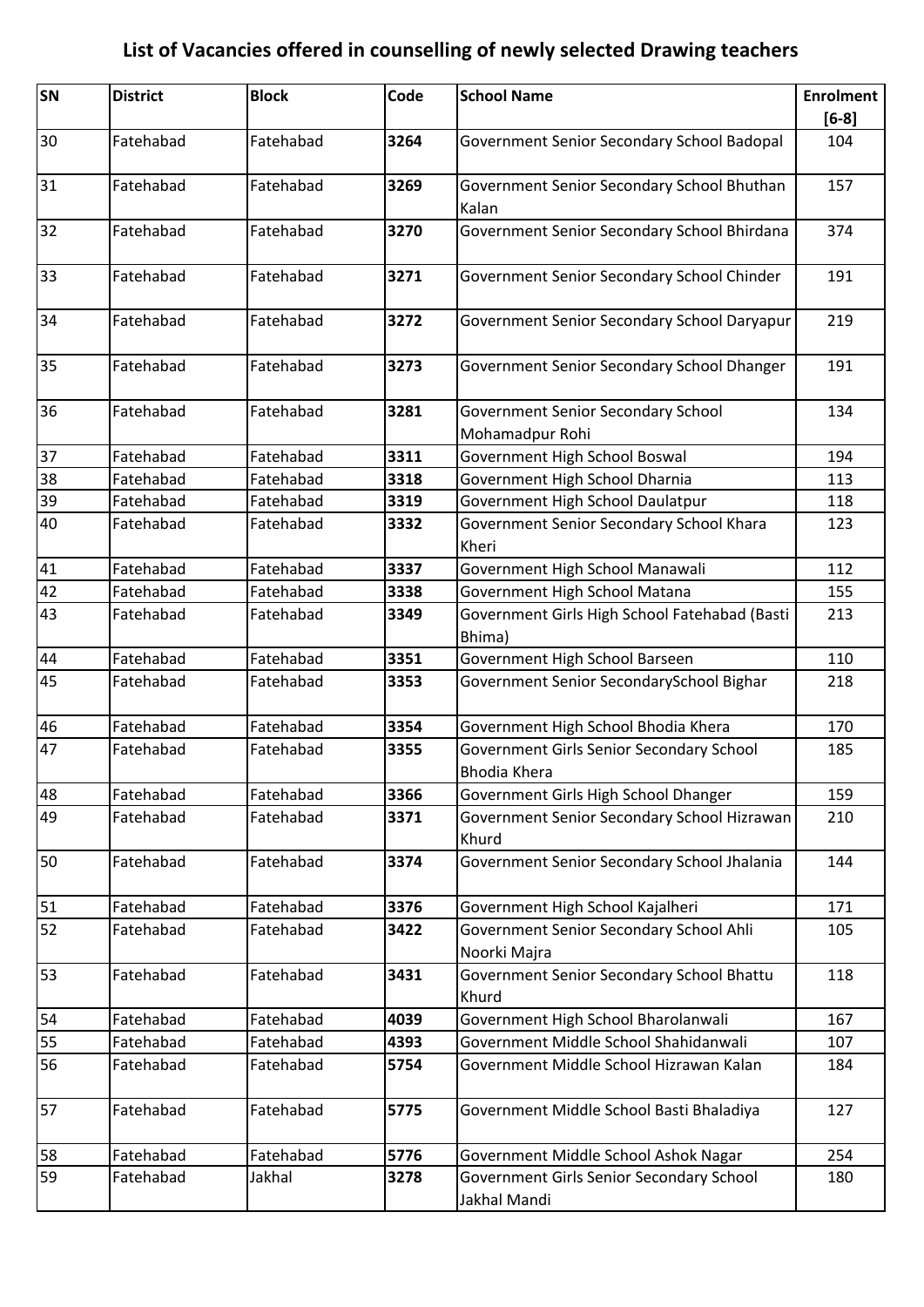| SN | <b>District</b> | <b>Block</b> | Code | <b>School Name</b>                                    | <b>Enrolment</b> |
|----|-----------------|--------------|------|-------------------------------------------------------|------------------|
| 60 | Fatehabad       | Jakhal       | 3298 | Government Senior SecondarySchool Karandi             | $[6-8]$<br>126   |
|    |                 |              |      |                                                       |                  |
| 61 | Fatehabad       | Jakhal       | 3308 | Government Middle School Talwara                      | 113              |
| 62 | Fatehabad       | Ratia        | 3285 | Government Girls Senior Secondary School              | 350              |
|    |                 |              |      | Ratia                                                 |                  |
| 63 | Fatehabad       | Ratia        | 3309 | Government Senior Secondary School Alika              | 207              |
| 64 | Fatehabad       | Ratia        | 3322 | Government High School Hanspur                        | 105              |
| 65 | Fatehabad       | Ratia        | 3329 | Government Middle School Kalotha                      | 135              |
| 66 | Fatehabad       | Ratia        | 3333 | Government Senior Secondary School Khunan             | 122              |
| 67 | Fatehabad       | Ratia        | 3335 | Government Middle School Khai                         | 118              |
| 68 | Fatehabad       | Ratia        | 3372 | Government Senior SecondarySchool Hassanga            | 113              |
| 69 | Fatehabad       | Ratia        | 3380 | Government Senior Secondary School Lamba              | 266              |
| 70 | Fatehabad       | Ratia        | 3381 | Government Senior Secondary School Madh               | 126              |
| 71 | Fatehabad       | Ratia        | 3386 | Government Senior Secondary School Phool              | 117              |
| 72 | Fatehabad       | Ratia        | 3390 | Government Senior SecondarySchool Ratta<br>Khera      | 253              |
| 73 | Fatehabad       | Ratia        | 3424 | Government Senior Secondary School Aharwan            | 111              |
| 74 | Fatehabad       | Ratia        | 3427 | Government High School Biran Badi                     | 151              |
| 75 | Fatehabad       | Ratia        | 3433 | Government Senior Secondary School Jandwala<br>Sottar | 134              |
| 76 | Fatehabad       | Ratia        | 4260 | Government Middle School Bharpur                      | 133              |
| 77 | Fatehabad       | Ratia        | 6421 | Government Middle School Kunal                        | 104              |
| 78 | Fatehabad       | Ratia        | 6424 | Government Middle School Sukhlampur                   | 133              |
| 79 | Fatehabad       | Ratia        | 6597 | Government Senior Secondary School Badal<br>Garh      | 196              |
| 80 | Fatehabad       | Ratia        | 6598 | Government Middle School Palsar                       | 129              |
| 81 | Fatehabad       | Ratia        | 6601 | Government Middle School Merana                       | 118              |
| 82 | Fatehabad       | Ratia        | 6688 | Government Middle School Sardarewala                  | 116              |
| 83 | Fatehabad       | Ratia        | 6690 | Government Middle School Jakhan Dadi                  | 233              |
| 84 | Fatehabad       | Tohana       | 3289 | Government Girls Senior Secondary School<br>Tohana    | 371              |
| 85 | Fatehabad       | Tohana       | 3296 | Government Middle School Fatehpuri                    | 102              |
| 86 | Fatehabad       | Tohana       | 3301 | Government High School Loha Khera                     | 114              |
| 87 | Fatehabad       | Tohana       | 3395 | Government Senior Secondary School Tohana<br>Mandi    | 568              |
| 88 | Fatehabad       | Tohana       | 3400 | Government Senior SecondarySchool Chander<br>Kalan    | 160              |
| 89 | Fatehabad       | Tohana       | 3406 | Government Senior SecondarySchool Gajuwala            | 176              |
| 90 | Fatehabad       | Tohana       | 3409 | Government Senior Secondary School Kulan              | 215              |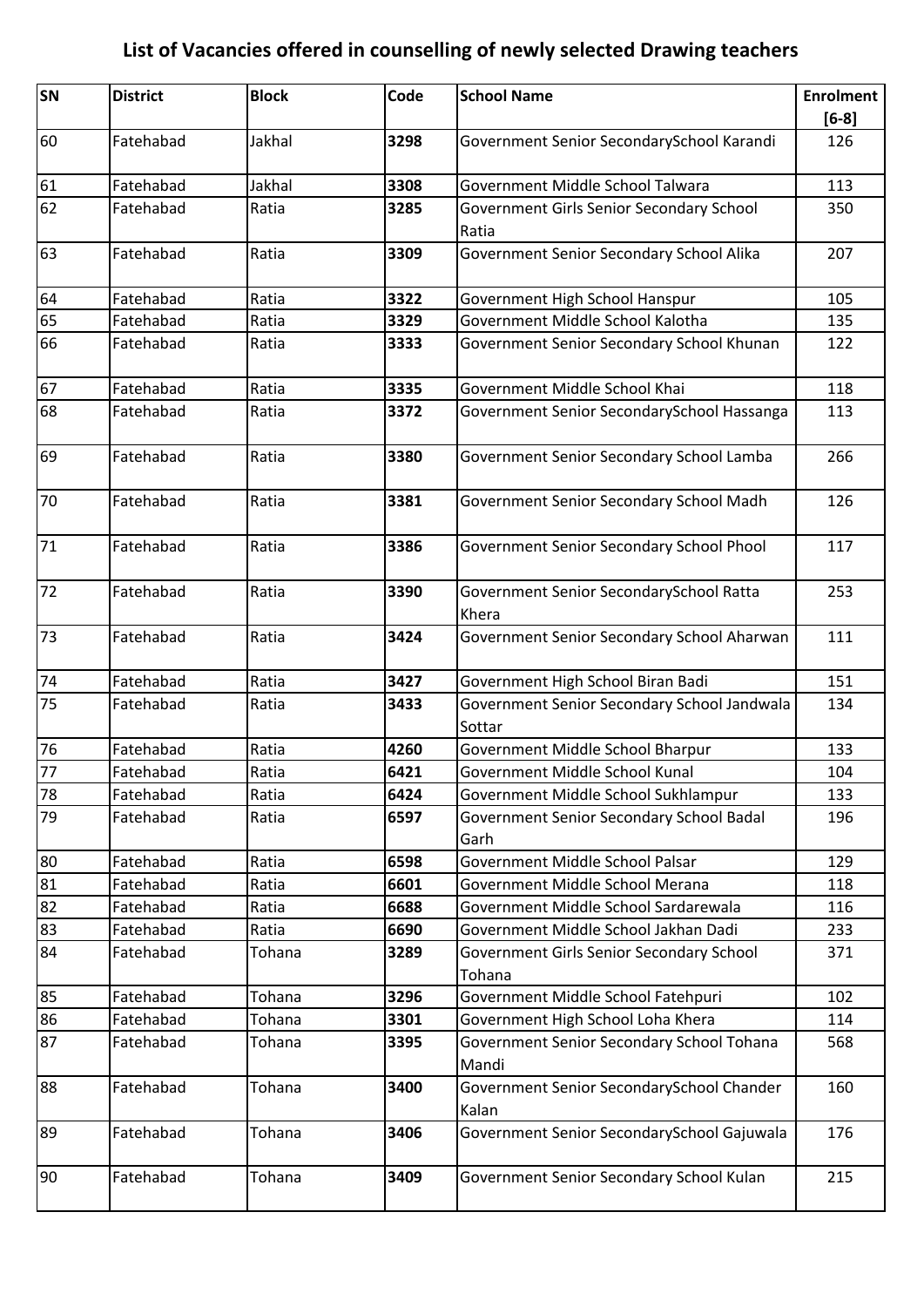| <b>SN</b> | <b>District</b> | <b>Block</b> | <b>Code</b> | <b>School Name</b>                         | <b>Enrolment</b> |
|-----------|-----------------|--------------|-------------|--------------------------------------------|------------------|
|           |                 |              |             |                                            | $[6-8]$          |
| 91        | Fatehabad       | Tohana       | 3413        | Shaheed Narender Singh Government Senior   | 122              |
|           |                 |              |             | Secondary School Parta                     |                  |
| 92        | Fatehabad       | Tohana       | 3415        | Government Girls High School Pirthala      | 104              |
| 93        | Fatehabad       | Tohana       | 4069        | Government Senior SecondarySchool Akanwali | 194              |
|           |                 |              |             |                                            |                  |
| 94        | Fatehabad       | Tohana       | 5762        | Government Middle School Simbalwala        | 108              |
| 95        | Fatehabad       | Tohana       | 7149        | <b>GGMS Jamalpur Sheikhan</b>              | 102              |
| 96        | Fatehabad       | Tohana       | 7150        | <b>GMS Lalluwal</b>                        | 133              |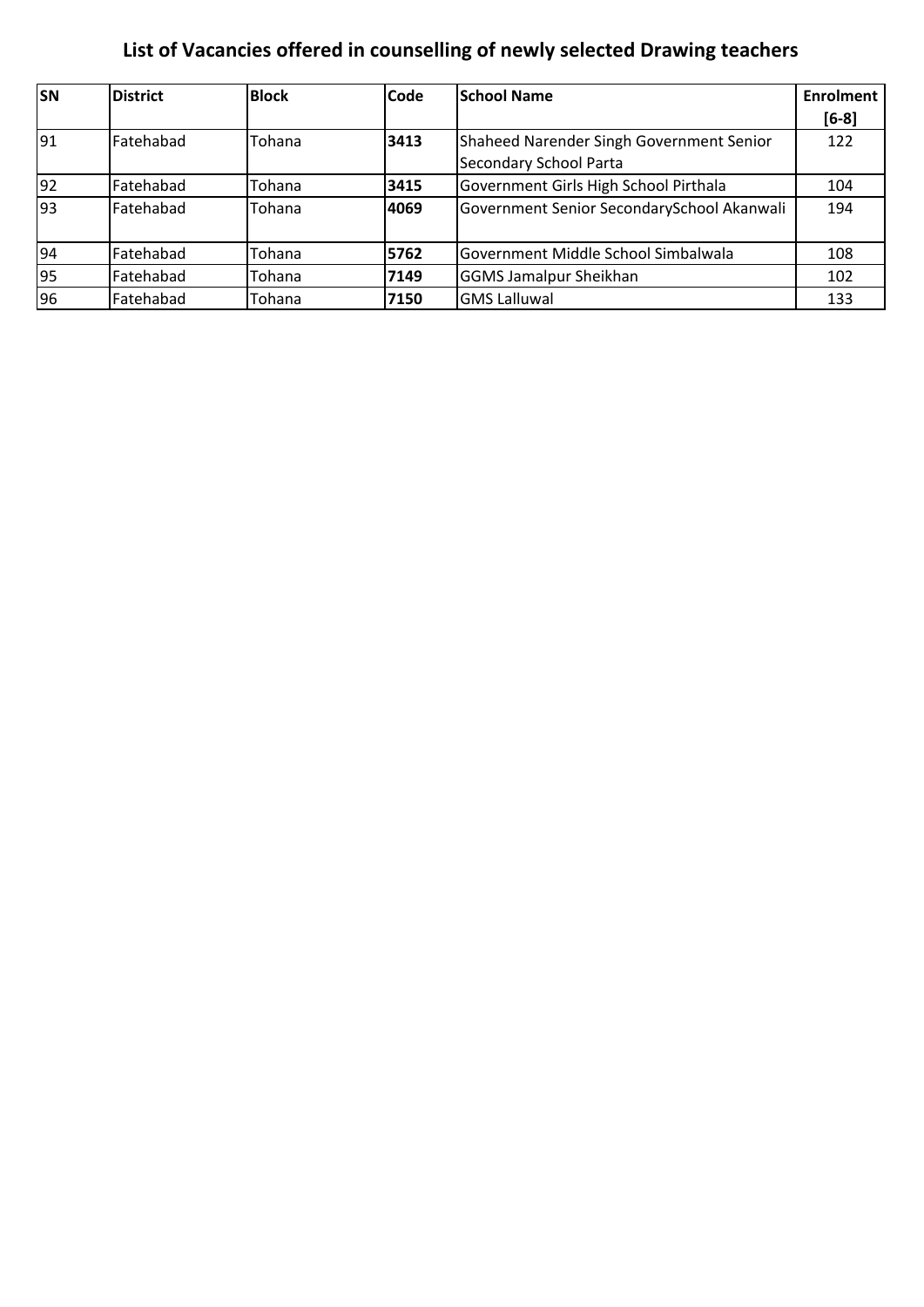| SN                      | <b>District</b> | <b>Block</b> | Code | <b>School Name</b>                                              | <b>Enrolment</b> |
|-------------------------|-----------------|--------------|------|-----------------------------------------------------------------|------------------|
|                         |                 |              |      |                                                                 | $[6-8]$          |
| $\mathbf 1$             | Gurugram        | Farukh Nagar | 749  | Government Senior Secondary School Budhera                      | 109              |
| $\overline{2}$          | Gurugram        | Farukh Nagar | 780  | Government Senior Secondary School<br><b>Mokalwas</b>           | 161              |
| $\overline{3}$          | Gurugram        | Farukh Nagar | 851  | Government Girls Senior SecondarySchool<br>Farrukh Nagar        | 200              |
| $\overline{\mathbf{4}}$ | Gurugram        | Farukh Nagar | 904  | Government Senior Secondary School Jatola                       | 110              |
| 5                       | Gurugram        | Farukh Nagar | 905  | Government High School Kaliawas                                 | 143              |
| 6                       | Gurugram        | Farukh Nagar | 4322 | Government Senior Secondary School Bas<br>Hariya                | 309              |
| $\overline{7}$          | Gurugram        | Gurgaon      | 689  | Government Middle School Gurgaon (New<br>Colony)                | 223              |
| 8                       | Gurugram        | Gurgaon      | 693  | Government Senior Secondary School Khoh                         | 497              |
| $\overline{9}$          | Gurugram        | Gurgaon      | 702  | Government Middle School Sikenderpur Ghosi                      | 227              |
| 10                      | Gurugram        | Gurgaon      | 740  | Government Senior Secondary School Manesar                      | 203              |
| 11                      | Gurugram        | Gurgaon      | 746  | Government Senior Secondary School Basai                        | 578              |
| 12                      | Gurugram        | Gurgaon      | 751  | Government Senior Secondary School<br>Chakkarpur                | 993              |
| 13                      | Gurugram        | Gurgaon      | 757  | Government Senior Secondary School Garouli<br>Khurd             | 283              |
| 14                      | Gurugram        | Gurgaon      | 761  | Government Senior SecondarySchool Gurgaon<br>(4/7 Urban Estate) | 857              |
| 15                      | Gurugram        | Gurgaon      | 762  | Government High School Gurgaon (4/8 Marla)                      | 343              |
| 16                      | Gurugram        | Gurgaon      | 763  | Government Girls Senior SecondarySchool<br>Gurgaon (Bhim Nagar) | 222              |
| 17                      | Gurugram        | Gurgaon      | 764  | Government Senior Secondary School Gurgaon<br>Village           | 335              |
| 18                      | Gurugram        | Gurgaon      | 766  | Government High School Harsaru                                  | 113              |
| 19                      | Gurugram        | Gurgaon      | 767  | Government High School Hayatpur                                 | 139              |
| 20                      | Gurugram        | Gurgaon      | 769  | Government Senior Secondary School Islampur                     | 391              |
| 21                      | Gurugram        | Gurgaon      | 774  | Government Senior Secondary School Kadipur                      | 1158             |
| 22                      | Gurugram        | Gurgaon      | 782  | Government High School Nakhrola                                 | 216              |
| 23                      | Gurugram        | Gurgaon      | 783  | Government Senior Secondary School<br>Nathupur                  | 520              |
| 24                      | Gurugram        | Gurgaon      | 784  | Government Senior Secondary School Nawada                       | 185              |
|                         |                 |              |      | Fatehpur                                                        |                  |
| 25                      | Gurugram        | Gurgaon      | 788  | Government High School Sadhrana                                 | 134              |
| 26                      | Gurugram        | Gurgaon      | 790  | Government Senior Secondary School<br>Shikhopur                 | 120              |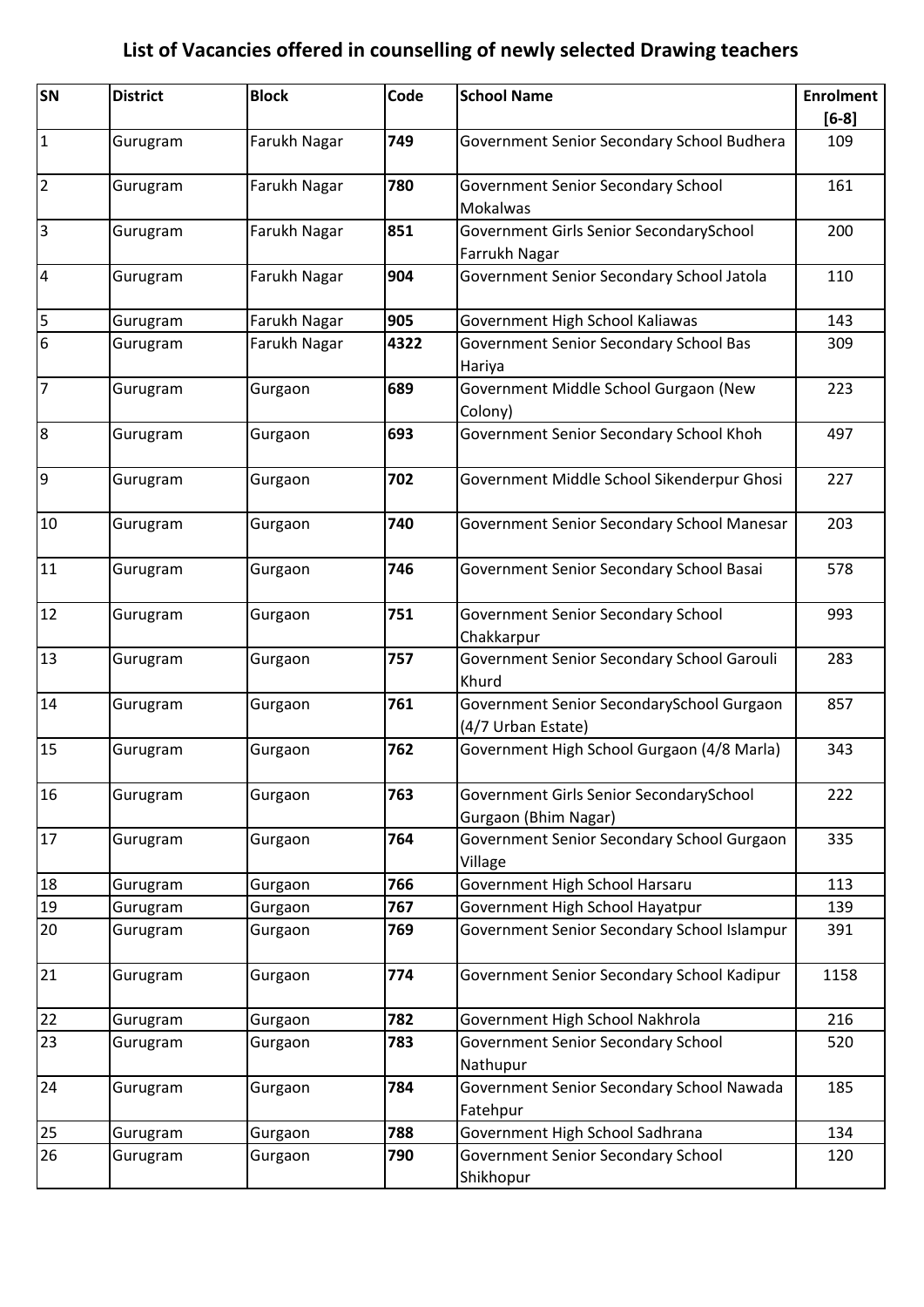| <b>SN</b> | <b>District</b> | <b>Block</b> | Code | <b>School Name</b>                                          | <b>Enrolment</b><br>$[6-8]$ |
|-----------|-----------------|--------------|------|-------------------------------------------------------------|-----------------------------|
| 27        | Gurugram        | Gurgaon      | 793  | Government Senior Secondary School Sukhrali                 | 346                         |
| 28        | Gurugram        | Gurgaon      | 834  | <b>Government Senior Secondary School</b><br>Naurangpur     | 156                         |
| 29        | Gurugram        | Gurgaon      | 839  | Government Middle School Silokhra                           | 193                         |
| 30        | Gurugram        | Gurgaon      | 842  | Government Girls Senior Secondary School                    | 274                         |
|           |                 |              |      | Wazirabad                                                   |                             |
| 31        | Gurugram        | Gurgaon      | 843  | Government Senior Secondary School<br><b>Bhimgarh Kheri</b> | 614                         |
| 32        | Gurugram        | Gurgaon      | 845  | Government Senior Secondary School Gurgaon                  | 214                         |
| 33        | Gurugram        | Gurgaon      | 846  | Government Girls Senior Secondary School                    | 304                         |
| 34        |                 |              | 847  | Gurgaon (Jacubpura)                                         | 292                         |
|           | Gurugram        | Gurgaon      |      | Government Senior Secondary School Garhi                    |                             |
| 35        |                 |              | 849  | Harsaru                                                     | 212                         |
|           | Gurugram        | Gurgaon      |      | Government Senior Secondary School Kasan                    |                             |
| 36        | Gurugram        | Gurgaon      | 857  | Government Senior Secondary School                          | 252                         |
|           |                 |              |      | Wazirabad                                                   |                             |
| 37        | Gurugram        | Gurgaon      | 864  | Government Senior Secondary School                          | 329                         |
|           |                 |              |      | Daultabad                                                   |                             |
| 38        | Gurugram        | Gurgaon      | 876  | Government Senior Secondary School                          | 559                         |
|           |                 |              |      | Dundahera                                                   |                             |
| 39        | Gurugram        | Gurgaon      | 883  | Government Senior Secondary School Jharsa                   | 316                         |
| 40        | Gurugram        | Gurgaon      | 896  | Government Senior SecondarySchool                           | 166                         |
|           |                 |              |      | Bandhwari                                                   |                             |
| 41        | Gurugram        | Gurgaon      | 899  | Government Girls Middle School Garhi Hasaru                 | 231                         |
| 42        | Gurugram        | Gurgaon      | 906  | Government Girls Senior Secondary School                    | 251                         |
|           |                 |              |      | Kasan                                                       |                             |
| 43        | Gurugram        | Gurgaon      | 942  | Government High School Kanhai                               | 282                         |
| 44        | Gurugram        | Gurgaon      | 944  | Government High School Kankrola                             | 235                         |
| 45        | Gurugram        | Gurgaon      | 4328 | Government Senior Secondary School Naharpur                 | 458                         |
|           |                 |              |      | Kasan                                                       |                             |
| 46        | Gurugram        | Gurgaon      | 4334 | Government Middle School Tigra                              | 127                         |
| 47        | Gurugram        | Gurgaon      | 4401 | Government Senior Secondary School Sarai                    | 310                         |
| 48        | Gurugram        | Gurgaon      | 6677 | Alawardi<br>Government Middle School Badha                  | 108                         |
| 49        |                 |              | 6680 |                                                             |                             |
|           | Gurugram        | Gurgaon      |      | Government Middle School Gurgaon (Sector-<br>14)            | 303                         |
| 50        | Gurugram        | Gurgaon      | 6921 | Government Middle School Gurgaon (Sector 9)                 | 499                         |
| 51        | Gurugram        | Gurgaon      | 7152 | GMS F.G. Colony                                             | 226                         |
| 52        | Gurugram        | Pataudi      | 683  | Government Senior Secondary School Bhora                    | 245                         |
|           |                 |              |      | Kalan                                                       |                             |
| 53        | Gurugram        | Pataudi      | 704  | Government Senior Secondary School Uncha                    | 110                         |
|           |                 |              |      | Majra                                                       |                             |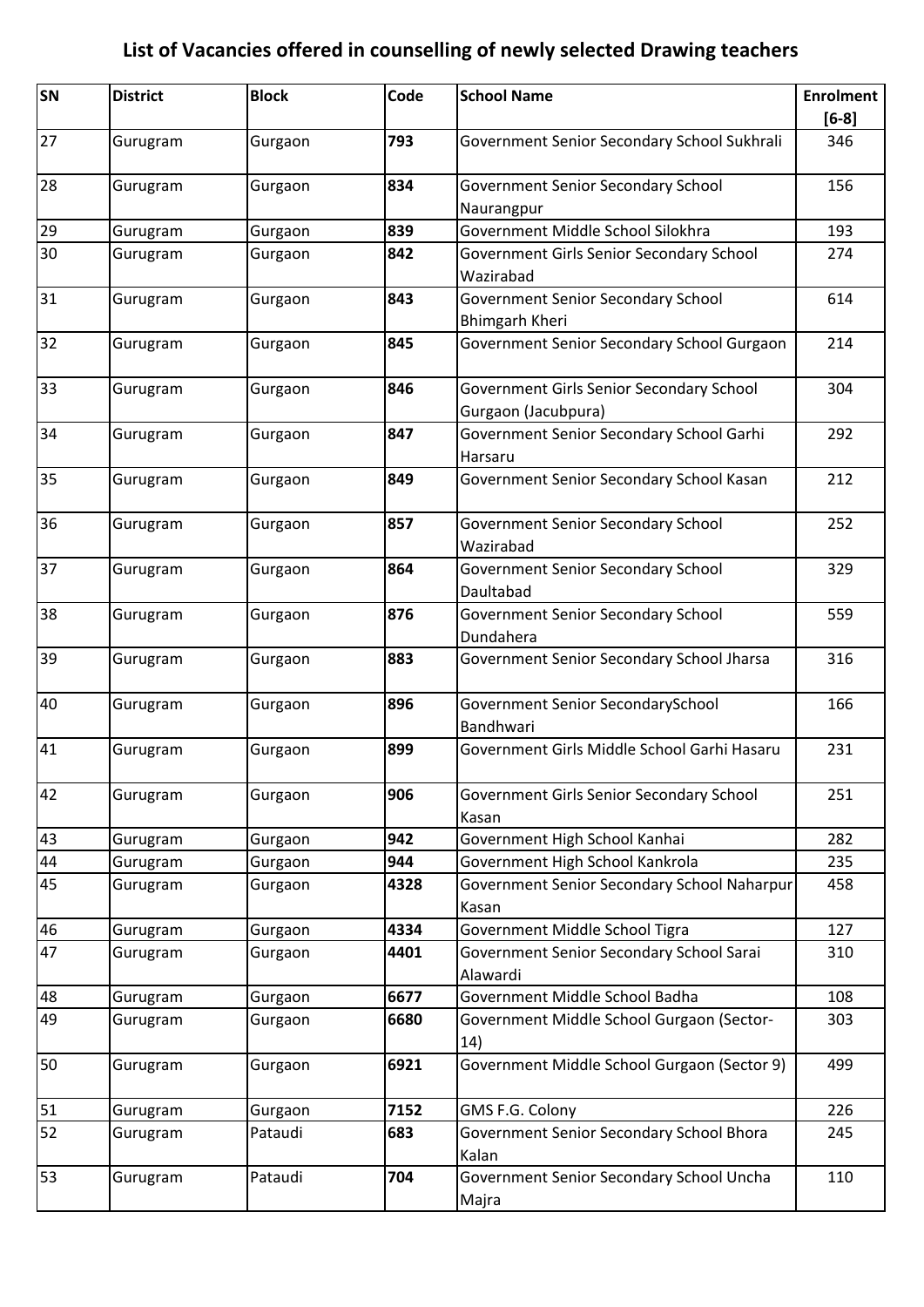| SN | <b>District</b> | <b>Block</b> | Code | <b>School Name</b>                                             | <b>Enrolment</b> |
|----|-----------------|--------------|------|----------------------------------------------------------------|------------------|
|    |                 |              |      |                                                                | $[6-8]$          |
| 54 | Gurugram        | Pataudi      | 737  | <b>Government Senior Secondary School</b><br>Pachgaon          | 125              |
| 55 | Gurugram        | Pataudi      | 775  | Government Senior Secondary School Khor                        | 123              |
| 56 | Gurugram        | Pataudi      | 789  | Government Senior Secondary School<br>Sidhrawali               | 174              |
| 57 | Gurugram        | Pataudi      | 850  | Government Senior Secondary School Sherpur                     | 124              |
| 58 | Gurugram        | Pataudi      | 4327 | Government Senior Secondary School Jatouli                     | 211              |
| 59 | Gurugram        | Pataudi      | 6617 | Government Middle School Haily Mandi                           | 110              |
| 60 | Gurugram        | Sohna        | 738  | <b>Government Senior Secondary School</b><br>Badshahpur        | 377              |
| 61 | Gurugram        | Sohna        | 760  | Government Senior Secondary School Ghamroj<br>Alipur           | 109              |
| 62 | Gurugram        | Sohna        | 765  | Government Senior Secondary School<br><b>Harchand Pur</b>      | 269              |
| 63 | Gurugram        | Sohna        | 773  | Government Senior Secondary School Kadarpur                    | 202              |
| 64 | Gurugram        | Sohna        | 786  | Government High School Palra                                   | 109              |
| 65 | Gurugram        | Sohna        | 838  | Government Senior SecondarySchool Silani                       | 220              |
| 66 | Gurugram        | Sohna        | 852  | Government Girls Senior Secondary School<br>Sohna              | 778              |
| 67 | Gurugram        | Sohna        | 858  | Government Girls Senior Secondary School<br>Badshahpur         | 410              |
| 68 | Gurugram        | Sohna        | 861  | Government Senior Secondary School Kherla                      | 166              |
| 69 | Gurugram        | Sohna        | 888  | Government Girls Senior Secondary School<br>Bhondsi            | 233              |
| 70 | Gurugram        | Sohna        | 901  | Shaheed Raj Singh Khattana Government<br>Middle School Damdama | 185              |
| 71 | Gurugram        | Sohna        | 4110 | Government Senior Secondary School Kherlilala                  | 237              |
| 72 | Gurugram        | Sohna        | 5858 | Government Middle School Naya Gaon                             | 179              |
| 73 | Gurugram        | Sohna        | 6668 | Government Middle School Sakatpur                              | 103              |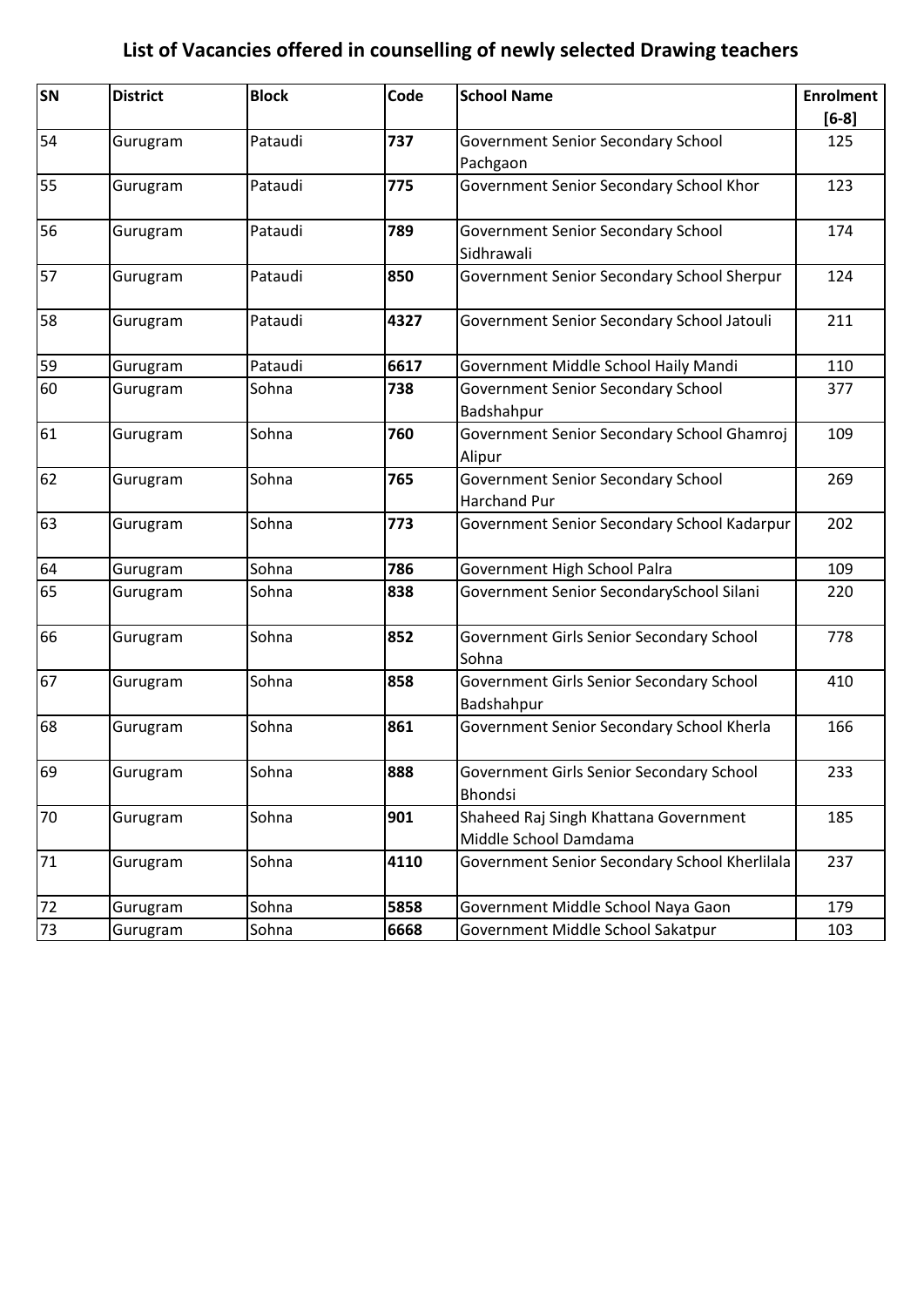| SN              | <b>District</b> | <b>Block</b>    | Code | <b>School Name</b>                                        | <b>Enrolment</b> |
|-----------------|-----------------|-----------------|------|-----------------------------------------------------------|------------------|
|                 |                 |                 |      |                                                           | $[6-8]$          |
| $\overline{1}$  | Hisar           | Adampur         | 1186 | Government High School Bhodia Bishnoian                   | 102              |
| $\overline{2}$  | Hisar           | Adampur         | 1196 | Government High School Choudhary Wali                     | 124              |
| $\overline{3}$  | Hisar           | Adampur         | 1207 | Government High School Dhani Mohabatpur                   | 109              |
| $\overline{4}$  | Hisar           | Adampur         | 1251 | <b>Government Senior Secondary School</b>                 | 118              |
|                 |                 |                 |      | Mohabatpur                                                |                  |
| 5               | Hisar           | Adampur         | 1333 | Government Girls High School Siswal                       | 138              |
| $\overline{6}$  | Hisar           | Adampur         | 1462 | Government Senior Secondary School Moda                   | 224              |
|                 |                 |                 |      | Khera                                                     |                  |
| $\overline{7}$  | Hisar           | Adampur         | 1472 | Government Senior Secondary School Sadalpur               | 278              |
| 8               | Hisar           | Adampur         | 1486 | Government Senior Secondary School Siswal                 | 121              |
| 9               | Hisar           | Agroha          | 1211 | Government Senior SecondarySchool<br>Durjanpur            | 234              |
| 10              | Hisar           | Agroha          | 1236 | Government Senior Secondary School Kirmara                | 174              |
| 11              | Hisar           | Agroha          | 1237 | Government High School Kirori                             | 112              |
| $\overline{12}$ | Hisar           | Agroha          | 1330 | Government High School Shamsukh                           | 133              |
| 13              | Hisar           | Agroha          | 1335 | Government Senior Secondary School Siwani<br><b>Bolan</b> | 102              |
| 14              | Hisar           | Agroha          | 1391 | Government Girls Middle School Kuleri                     | 113              |
| 15              | Hisar           | Agroha          | 1419 | Government Girls Senior Secondary School<br>Agroha        | 101              |
| 16              | Hisar           | Agroha          | 1465 | Government Senior Secondary School                        | 194              |
|                 |                 |                 |      | Nangthala                                                 |                  |
| 17              | Hisar           | Agroha          | 5781 | Government Middle School Kuleri                           | 109              |
| 18              | Hisar           | Agroha          | 6662 | Government Girls Middle School Nangthala                  | 202              |
| 19              | Hisar           | Barwala [Hisar] | 1182 | Government Senior Secondary School Balak                  | 116              |
| 20              | Hisar           | Barwala [Hisar] | 1228 | Government High School Kharkra                            | 213              |
| 21              | Hisar           | Barwala [Hisar] | 1310 | Government Senior SecondarySchool Panihari                | 178              |
| 22              | Hisar           | Barwala [Hisar] | 1345 | Government Senior Secondary School Dhani<br>Khan Bahadur  | 117              |
| 23              | Hisar           | Barwala [Hisar] | 1388 | Government Senior Secondary School Kheri<br>Barki         | 147              |
| 24              | Hisar           | Barwala [Hisar] | 1428 | Government Senior Secondary School Barwala<br>Anaj Mandi  | 481              |
| 25              | Hisar           | Barwala [Hisar] | 1429 | Government Girls Senior Secondary School<br>Barwala       | 495              |
| 26              | Hisar           | Barwala [Hisar] | 1431 | <b>Government Senior Secondary School</b><br>Behbalpur    | 163              |
| 27              | Hisar           | Barwala [Hisar] | 1446 | Government Senior Secondary School Juglan                 | 169              |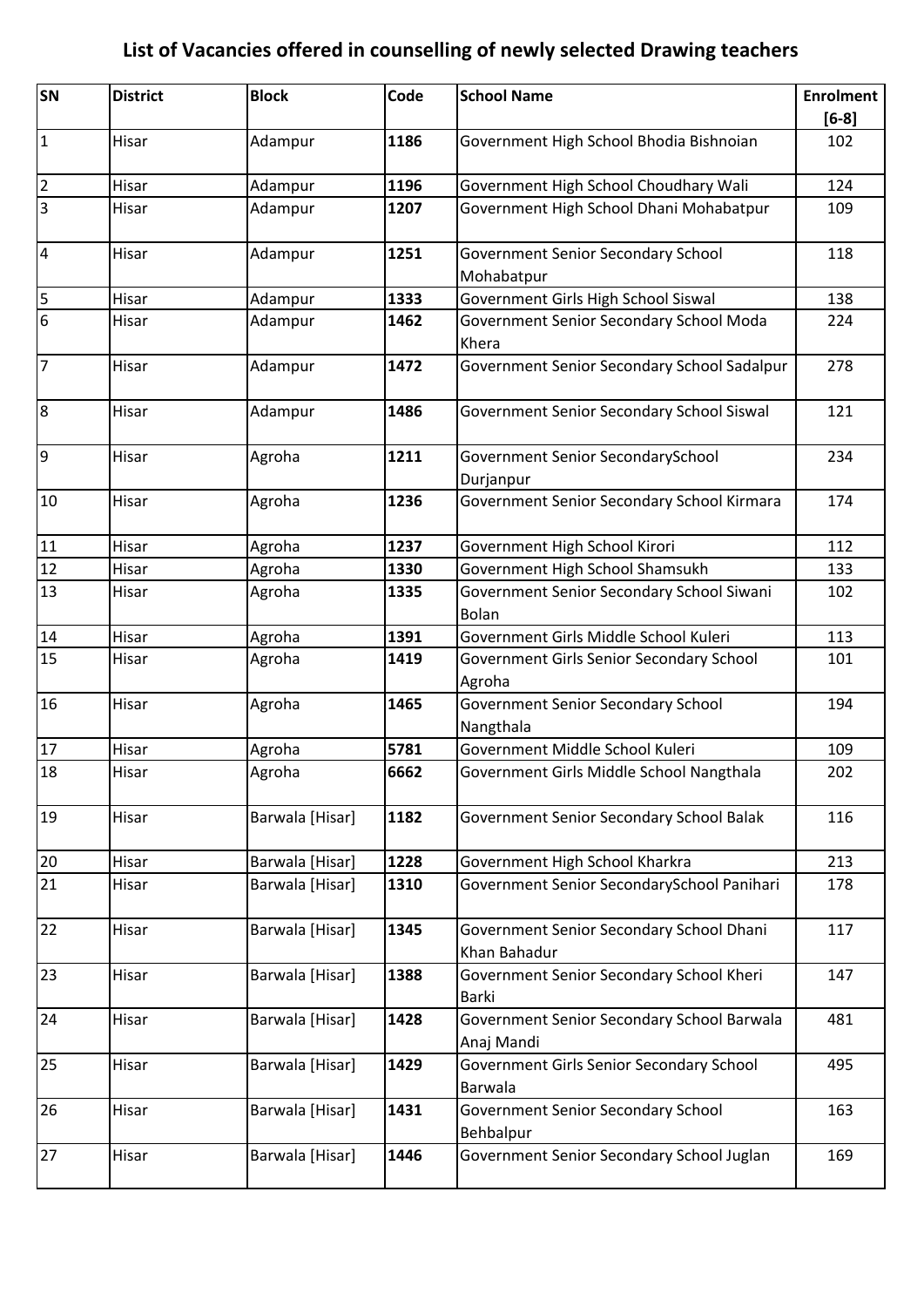| SN | <b>District</b> | <b>Block</b>    | Code | <b>School Name</b>                                                | <b>Enrolment</b> |
|----|-----------------|-----------------|------|-------------------------------------------------------------------|------------------|
|    |                 |                 |      |                                                                   | $[6-8]$          |
| 28 | Hisar           | Barwala [Hisar] | 1454 | Government Senior Secondary School Kharak<br>Punia                | 196              |
| 29 | Hisar           | Barwala [Hisar] | 1455 | Government Senior Secondary School Khedar                         | 150              |
| 30 | Hisar           | Barwala [Hisar] | 1469 | Government Senior Secondary School Rajli                          | 107              |
| 31 | Hisar           | Barwala [Hisar] | 1497 | Government Girls High School Khedar                               | 149              |
| 32 | Hisar           | Barwala [Hisar] | 4080 | Government High School Banbhori                                   | 124              |
| 33 | Hisar           | Barwala [Hisar] | 4170 | Government Girls Middle School Balak                              | 124              |
| 34 | Hisar           | Barwala [Hisar] | 6353 | Government Girls Middle School Badhawar                           | 102              |
| 35 | Hisar           | Bass (Hansi-II) | 1295 | Government High School Mohla                                      | 110              |
| 36 | Hisar           | Bass (Hansi-II) | 1319 | Government Girls Senior SecondarySchool Bass                      | 120              |
| 37 | Hisar           | Bass (Hansi-II) | 1432 | Government Senior Secondary School Bhatol<br>Kharkara             | 155              |
| 38 | Hisar           | Bass (Hansi-II) | 1491 | Government Senior Secondary School Ugalan                         | 199              |
| 39 | Hisar           | Hansi           | 1278 | Government High School Dhani Peerwali                             | 104              |
| 40 | Hisar           | Hansi           | 1281 | Government Senior Secondary School Gurana                         | 176              |
| 41 | Hisar           | Hansi           | 1289 | Government High School Kumbha                                     | 169              |
| 42 | Hisar           | Hansi           | 1297 | <b>Government Senior Secondary School</b><br>Masudpur             | 196              |
| 43 | Hisar           | Hansi           | 1299 | Government High School Mehanda                                    | 115              |
| 44 | Hisar           | Hansi           | 1300 | Government High School Hansi (MNC)                                | 202              |
| 45 | Hisar           | Hansi           | 1307 | Government Senior SecondarySchool Puthi<br>Mangal Khan            | 225              |
| 46 | Hisar           | Hansi           | 1311 | Government Senior Secondary School Rampura                        | 102              |
| 47 | Hisar           | Hansi           | 1316 | Government High School Sainipura                                  | 173              |
| 48 | Hisar           | Hansi           | 1346 | Government Middle School Dayal Singh Colony                       | 245              |
| 49 | Hisar           | Hansi           | 1351 | Government Middle School Kutubpur                                 | 102              |
| 50 | Hisar           | Hansi           | 1368 | Government Senior Secondary School Sisai<br>Kalirawan             | 150              |
| 51 | Hisar           | Hansi           | 1436 | Government Senior Secondary School Datta                          | 135              |
| 52 | Hisar           | Hansi           | 1442 | Shiv Lal Singla Government Girls Senior<br>Secondary School Hansi | 305              |
| 53 | Hisar           | Hansi           | 1475 | Government Senior Secondary School Bhatla                         | 181              |
| 54 | Hisar           | Hansi           | 1482 | Government Senior Secondary School Umra                           | 102              |
| 55 | Hisar           | Hansi           | 4157 | Government Middle School Dhani Kaindu                             | 103              |
| 56 | Hisar           | Hansi           | 4169 | Government Senior Secondary School Jamawari                       | 102              |
| 57 | Hisar           | Hansi           | 5783 | Government Middle School Kharkara                                 | 103              |
|    |                 |                 |      |                                                                   |                  |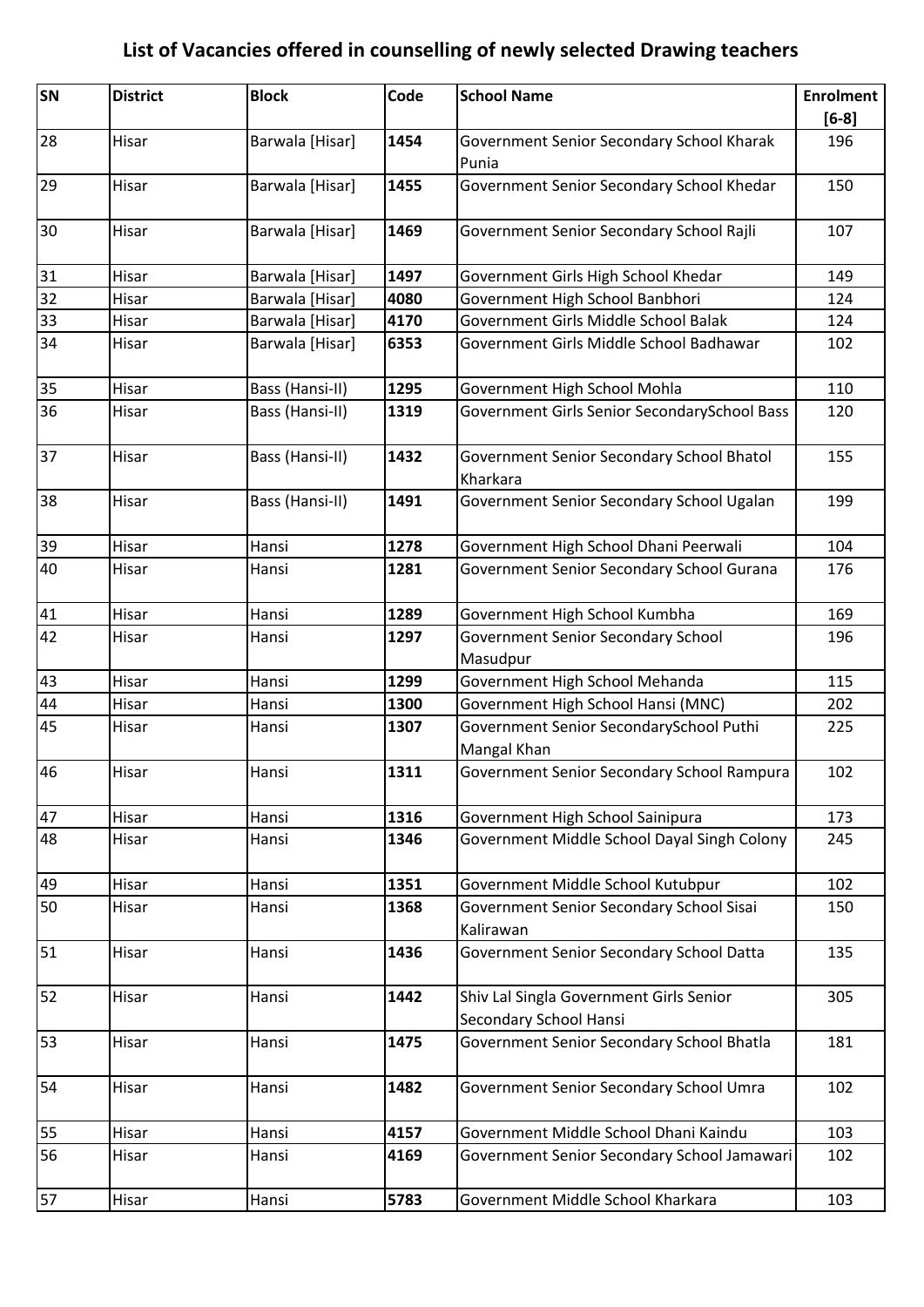| SN | <b>District</b> | <b>Block</b> | Code | <b>School Name</b>                                        | <b>Enrolment</b> |
|----|-----------------|--------------|------|-----------------------------------------------------------|------------------|
|    |                 |              |      |                                                           | $[6-8]$          |
| 58 | Hisar           | Hisar - I    | 1205 | Government High School Daya                               | 115              |
| 59 | Hisar           | Hisar - I    | 1208 | Government High School Dhani Raipur                       | 137              |
| 60 | Hisar           | Hisar - I    | 1210 | Government High School Dhansu                             | 143              |
| 61 | Hisar           | Hisar - I    | 1222 | Government High School Kaimari                            | 129              |
| 62 | Hisar           | Hisar - I    | 1249 | Government Senior SecondarySchool Mirzapur                | 117              |
| 63 | Hisar           | Hisar - I    | 1250 | Government Senior Secondary School Hisar<br>(MT)          | 444              |
| 64 | Hisar           | Hisar - I    | 1263 | Government High School Rawat Khera                        | 123              |
| 65 | Hisar           | Hisar - I    | 1328 | Government High School Satrod Kalan                       | 143              |
| 66 | Hisar           | Hisar - I    | 1331 | Government High School Hisar (Shiv Nagar)                 | 437              |
| 67 | Hisar           | Hisar - I    | 1410 | Government Girls Middle School Satrod Khurd               | 173              |
| 68 | Hisar           | Hisar - I    | 1411 | <b>Government Senior Secondary School</b><br>Shikarpur    | 116              |
| 69 | Hisar           | Hisar - I    | 1447 | Government Senior Secondary School Gangwa                 | 476              |
| 70 | Hisar           | Hisar - I    | 1448 | Government Girls Senior Secondary School<br>Kaimri        | 159              |
| 71 | Hisar           | Hisar - I    | 1457 | Government Senior Secondary School Ladwa                  | 103              |
| 72 | Hisar           | Hisar - I    | 1460 | Government Senior Secondary School Mangali                | 228              |
| 73 | Hisar           | Hisar - I    | 1466 | Government Senior Secondary School Hisar<br>(Patel Nagar) | 138              |
| 74 | Hisar           | Hisar - I    | 1489 | Government Senior Secondary School Talwandi<br>Rana       | 277              |
| 75 | Hisar           | Hisar - I    | 1499 | Government Senior Secondary School Satrod<br>Khurd        | 204              |
| 76 | Hisar           | Hisar - I    | 4003 | Government Girls Senior Secondary School<br>Dhansu        | 168              |
| 77 | Hisar           | Hisar - II   | 1218 | Government High School Hindwan                            | 108              |
| 78 | Hisar           | Hisar - II   | 1244 | Government High School Ludas                              | 113              |
| 79 | Hisar           | Hisar - II   | 1254 | Government Senior Secondary School Neoli<br>Kalan         | 104              |
| 80 | Hisar           | Hisar - II   | 1259 | Government High School Pattan Tokas                       | 130              |
| 81 | Hisar           | Hisar - II   | 1266 | Government High School Salemgarh                          | 119              |
| 82 | Hisar           | Hisar - II   | 1329 | Government Senior Secondary School Shahpur                | 154              |
| 83 | Hisar           | Hisar - II   | 1375 | Government Girls Senior SecondarySchool<br>Dhandoor       | 196              |
| 84 | Hisar           | Hisar - II   | 1401 | Government Girls Middle School Neoli Kalan                | 115              |
| 85 | Hisar           | Hisar - II   | 1407 | Government Senior SecondarySchool Dhani<br>Peeran Wali    | 129              |
| 86 | Hisar           | Hisar - II   | 1427 | Government Girls Senior Secondary School<br>Balsamand     | 173              |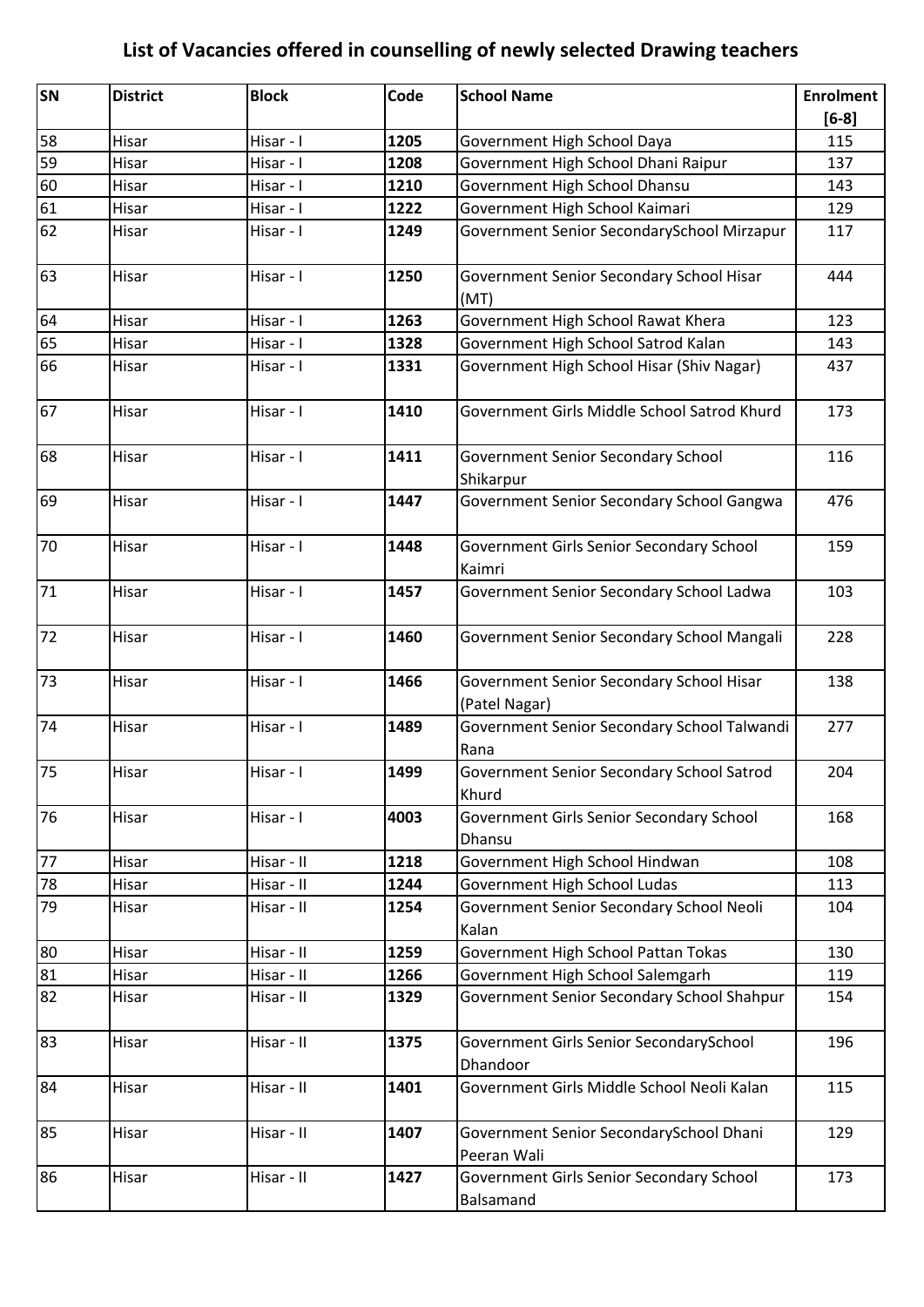| SN  | <b>District</b> | <b>Block</b> | Code | <b>School Name</b>                                          | <b>Enrolment</b> |
|-----|-----------------|--------------|------|-------------------------------------------------------------|------------------|
|     |                 |              |      |                                                             | $[6-8]$          |
| 87  | Hisar           | Hisar - II   | 1444 | Government Girls Senior Secondary School<br>Hisar           | 120              |
| 88  | Hisar           | Hisar - II   | 1451 | Government Senior Secondary School Kirtan                   | 137              |
| 89  | Hisar           | Narnaund     | 1286 | Government Senior Secondary School Koth<br>Kalan            | 153              |
| 90  | Hisar           | Narnaund     | 1296 | Government Senior SecondarySchool Moth                      | 207              |
| 91  | Hisar           | Narnaund     | 1303 | Government High School Nara                                 | 106              |
| 92  | Hisar           | Narnaund     | 1354 | Government Senior Secondary School Majra                    | 135              |
| 93  | Hisar           | Narnaund     | 1449 | Government Senior Secondary School Kapro                    | 224              |
| 94  | Hisar           | Narnaund     | 1458 | Government Senior Secondary School Lohari<br>Ragho          | 194              |
| 95  | Hisar           | Narnaund     | 1470 | Government Senior Secondary School Rakhi<br>Shahpur         | 103              |
| 96  | Hisar           | Narnaund     | 1493 | Government Girls Senior Secondary School<br>Koth Kalan      | 164              |
| 97  | Hisar           | Narnaund     | 3995 | Government Senior Secondary School Koth<br>Khurd            | 128              |
| 98  | Hisar           | Uklana       | 1189 | Government Senior Secondary School Bithmara                 | 154              |
| 99  | Hisar           | Uklana       | 1190 | Government Girls Senior Secondary School<br><b>Bithmara</b> | 173              |
| 100 | Hisar           | Uklana       | 1193 | Government High School Budhakhera                           | 158              |
| 101 | Hisar           | Uklana       | 1204 | <b>Government Senior Secondary School</b><br>Daulatpur      | 221              |
| 102 | Hisar           | Uklana       | 1233 | Government High School Khairi                               | 138              |
| 103 | Hisar           | Uklana       | 1235 | Government Senior Secondary School Kinala                   | 181              |
| 104 | Hisar           | Uklana       | 1243 | Government Senior Secondary School Litani                   | 158              |
| 105 | Hisar           | Uklana       | 1256 | Government Senior Secondary School Pabra                    | 186              |
| 106 | Hisar           | Uklana       | 1260 | <b>Government Senior Secondary School</b><br>Parbhuwala     | 235              |
| 107 | Hisar           | Uklana       | 1265 | Government High School Sahu                                 | 166              |
| 108 | Hisar           | Uklana       | 1340 | Government High School Uklana Gaon                          | 244              |
| 109 | Hisar           | Uklana       | 1341 | Government Girls Senior Secondary School<br>Uklana Mandi    | 133              |
| 110 | Hisar           | Uklana       | 1413 | Government High School Surewala                             | 121              |
| 111 | Hisar           | Uklana       | 1434 | <b>Government Senior Secondary School</b><br>Chamarkhera    | 162              |
| 112 | Hisar           | Uklana       | 1467 | Government Girls Senior Secondary School<br>Pabra           | 180              |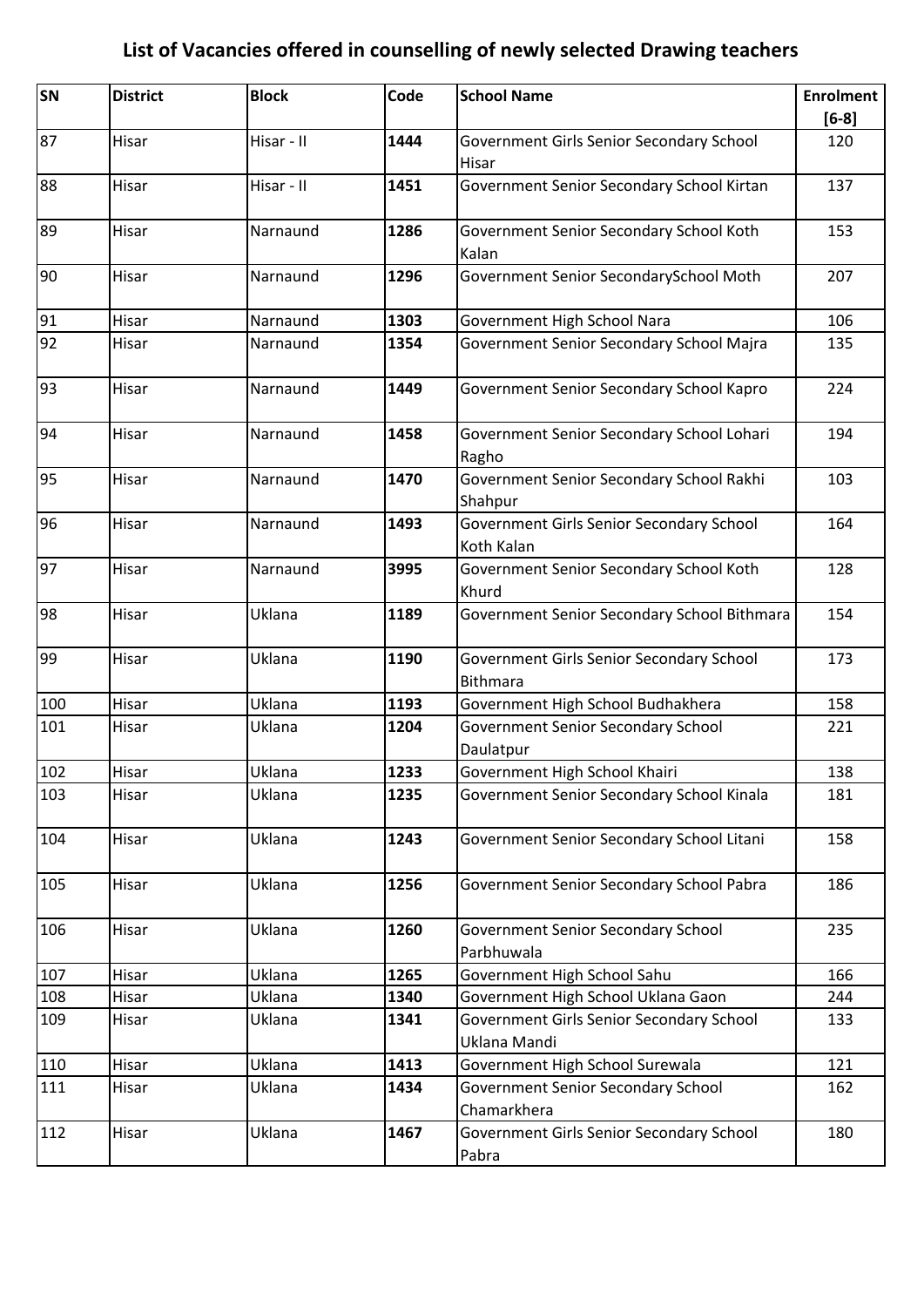| <b>SN</b>      | <b>District</b> | <b>Block</b>      | Code | <b>School Name</b>                         | <b>Enrolment</b> |
|----------------|-----------------|-------------------|------|--------------------------------------------|------------------|
|                |                 |                   |      |                                            | $[6-8]$          |
| $\mathbf{1}$   | Jhajjar         | Bahadurgarh       | 3091 | Government Girls Senior Secondary School   | 125              |
|                |                 |                   |      | Noona Majra                                |                  |
| $\overline{2}$ | Jhajjar         | Bahadurgarh       | 3102 | Government Girls Senior Secondary School   | 319              |
|                |                 |                   |      | Bahadurgarh                                |                  |
| $\overline{3}$ | Jhajjar         | Bahadurgarh       | 3122 | Government Senior SecondarySchool Ladrawan | 143              |
| $\overline{4}$ | Jhajjar         | Bahadurgarh       | 3126 | Government Senior SecondarySchool Sankhol  | 346              |
| 5              | Jhajjar         | Bahadurgarh       | 3138 | Government Middle School Bahdurgarh Kath   | 298              |
|                |                 |                   |      | Mandi                                      |                  |
| 6              | Jhajjar         | Bahadurgarh       | 3256 | Government Senior Secondary School Parnala | 408              |
| $\overline{7}$ | Jhajjar         | Bahadurgarh       | 4666 | Government Girls High School Rohad         | 104              |
| 8              | Jhajjar         | Jhajjar           | 3072 | Government Senior Secondary School Pelpa   | 101              |
| 9              | Jhajjar         | Jhajjar           | 3103 | Government Senior Secondary School Dawla   | 135              |
| $10\,$         | Jhajjar         | Jhajjar           | 3189 | Government Girls High School Untlodha      | 106              |
| 11             | Jhajjar         | Jhajjar           | 3199 | Government Girls Middle School Dujana      | 130              |
| 12             | Jhajjar         | Jhajjar           | 3232 | Government Senior SecondarySchool Lohari   | 113              |
| 13             | Jhajjar         | Jhajjar           | 6923 | Government Middle School Nangla            | 103              |
| 14             | Jhajjar         | Matan Hail        | 3145 | Government Girls Senior Secondary School   | 117              |
|                |                 |                   |      | Bahu Jholri                                |                  |
| 15             | Jhajjar         | <b>Matan Hail</b> | 3230 | Government Senior Secondary School         | 134              |
|                |                 |                   |      | Chhuchhakwas                               |                  |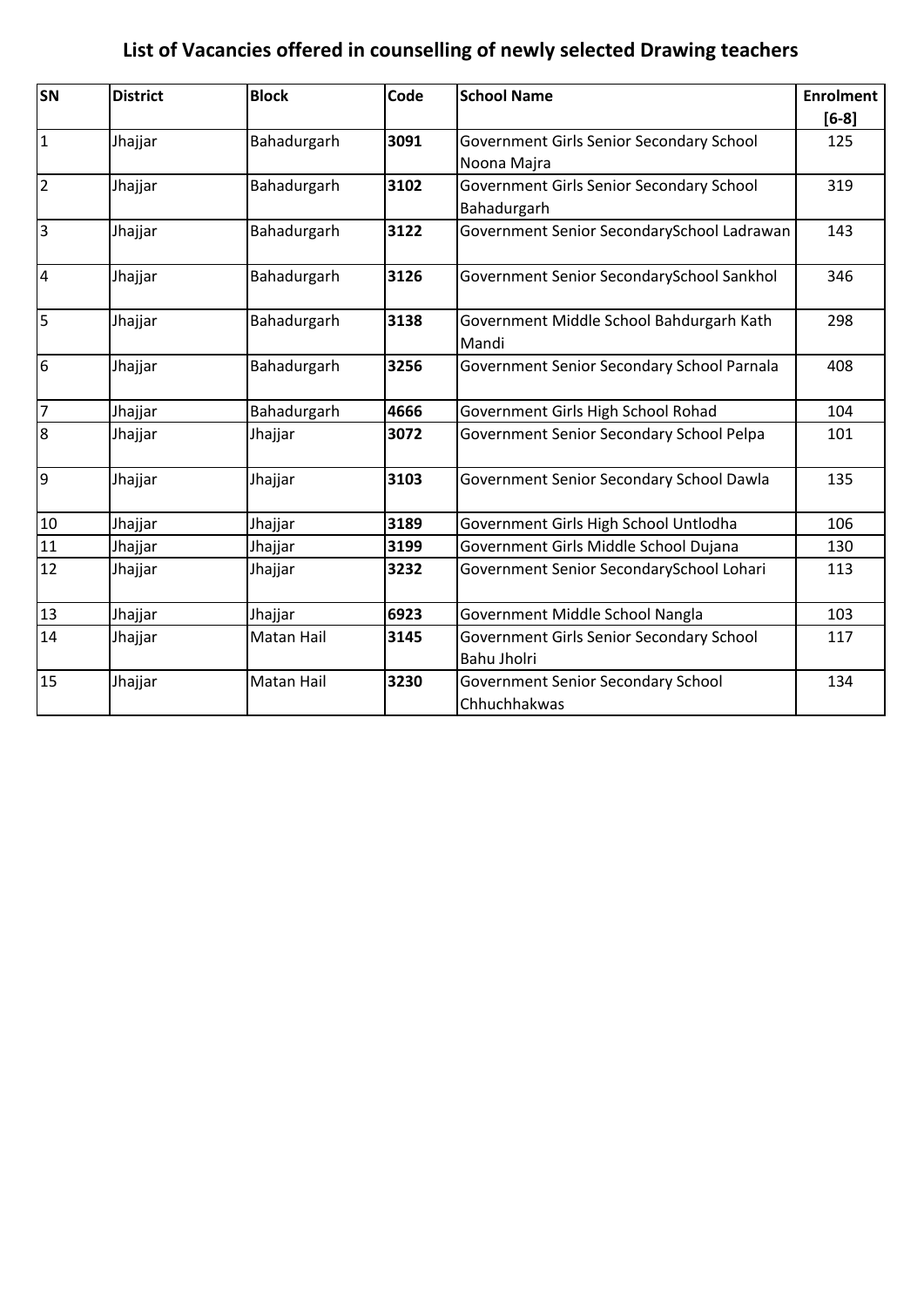| SN                      | <b>District</b> | <b>Block</b> | Code | <b>School Name</b>                                         | <b>Enrolment</b><br>$[6-8]$ |
|-------------------------|-----------------|--------------|------|------------------------------------------------------------|-----------------------------|
| $\overline{1}$          | Jind            | Alewa        | 1508 | Government Girls Senior Secondary School<br>Naguran        | 131                         |
| $\overline{2}$          | Jind            | Alewa        | 1528 | Government Girls Senior Secondary School<br>Alewa          | 163                         |
| $\overline{\mathbf{3}}$ | Jind            | Alewa        | 1533 | Government Girls High School Dahola                        | 144                         |
| $\overline{4}$          | Jind            | Alewa        | 1535 | Government Senior SecondarySchool Rai Chand                | 110                         |
|                         |                 |              |      | Wala                                                       |                             |
| 5                       | Jind            | Alewa        | 1539 | Government Senior Secondary School Dahola                  | 160                         |
| 6                       | Jind            | Alewa        | 1558 | Government Senior Secondary School Pegan                   | 101                         |
| $\overline{7}$          | Jind            | Alewa        | 1568 | Government Senior Secondary School Alewa                   | 197                         |
| 8                       | Jind            | Alewa        | 1571 | Government Senior Secondary School Bighana                 | 172                         |
| $\overline{9}$          | Jind            | Alewa        | 1629 | Government High School Dhillowal                           | 115                         |
| 10                      | Jind            | Alewa        | 1677 | Government High School Badhana                             | 126                         |
| 11                      | Jind            | Alewa        | 1750 | Government Girls High School Thua                          | 112                         |
| 12                      | Jind            | Jind         | 1509 | Government Senior Secondary School Kharak                  | 106                         |
|                         |                 |              |      | Ram Ji                                                     |                             |
| 13                      | Jind            | Jind         | 1536 | Government Senior Secondary School Brah<br>Kalan           | 120                         |
| 14                      | Jind            | Jind         | 1538 | Government Senior SecondarySchool Ahirka                   | 147                         |
| 15                      | Jind            | Jind         | 1545 | Government High School Amarheri                            | 199                         |
| 16                      | Jind            | Jind         | 1549 | Government Girls Senior Secondary School<br><b>Barsola</b> | 102                         |
| 17                      | Jind            | Jind         | 1562 | Government High School Siwaha                              | 110                         |
| 18                      | Jind            | Jind         | 1569 | Government High School Jind Junction                       | 260                         |
| 19                      | Jind            | Jind         | 1651 | Government Senior Secondary School Bishan<br>Pura          | 128                         |
| 20                      | Jind            | Jind         | 1685 | Government Senior Secondary School Jhanj<br>Kalan          | 140                         |
| 21                      | Jind            | Jind         | 1692 | Government Senior Secondary School Ramrai                  | 173                         |
| 22                      | Jind            | Jind         | 1748 | Government Girls Senior Secondary School Jind              | 251                         |
| 23                      | Jind            | Julana       | 1551 | Government Senior SecondarySchool Kinana                   | 126                         |
| 24                      | Jind            | Julana       | 1670 | Government Senior Secondary School Kila<br>Jafargarh       | 135                         |
| 25                      | Jind            | Julana       | 1675 | Government Senior SecondarySchool Nand<br>Garh             | 147                         |
| 26                      | Jind            | Narwana      | 1516 | Government Senior Secondary School Bhana<br>Brahmnan       | 186                         |
| 27                      | Jind            | Narwana      | 1518 | Government Senior Secondary School Dhamtan<br>Sahib        | 132                         |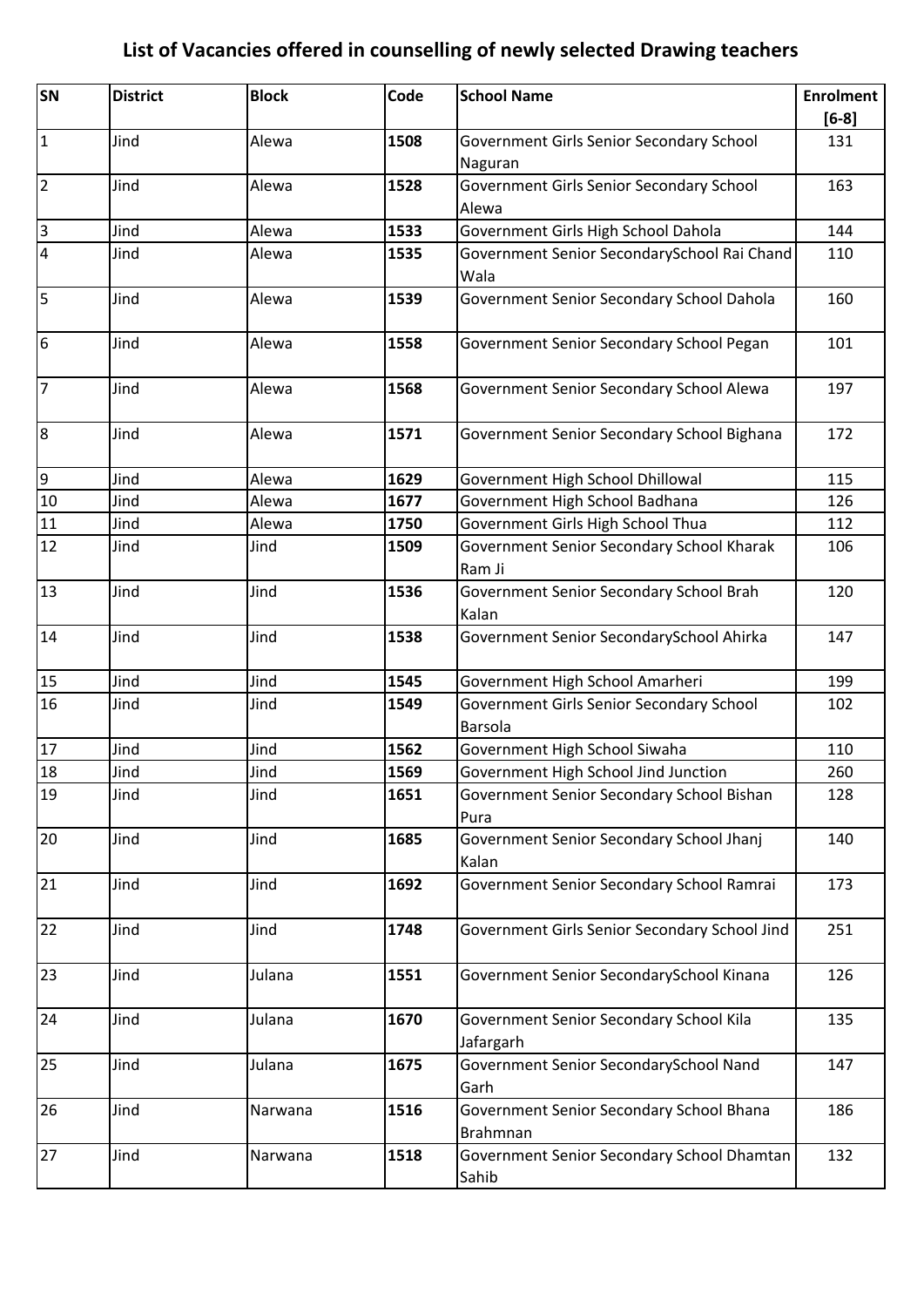| SN | <b>District</b> | <b>Block</b> | Code | <b>School Name</b>                                       | <b>Enrolment</b> |
|----|-----------------|--------------|------|----------------------------------------------------------|------------------|
|    |                 |              |      |                                                          | $[6-8]$          |
| 28 | Jind            | Narwana      | 1519 | Government Girls Senior Secondary School                 | 337              |
|    |                 |              |      | Narwana                                                  |                  |
| 29 | Jind            | Narwana      | 1520 | Government Senior Secondary School Dhanauri              | 139              |
| 30 | Jind            | Narwana      | 1530 | Government Girls Senior Secondary School<br>Danoda       | 253              |
| 31 | Jind            | Narwana      | 1531 | Government Senior Secondary School Danoda                | 233              |
| 32 | Jind            | Narwana      | 1600 | Government Middle School Jajan Wala                      | 101              |
| 33 | Jind            | Narwana      | 1603 | Government Middle School Koyal                           | 119              |
| 34 | Jind            | Narwana      | 1613 | Government High School Sinsar                            | 121              |
| 35 | Jind            | Narwana      | 1696 | Government Senior Secondary School Balerkha              | 122              |
| 36 | Jind            | Narwana      | 1706 | Government High School Dhakal                            | 149              |
| 37 | Jind            | Narwana      | 1711 | Government High School Hatho                             | 142              |
| 38 | Jind            | Narwana      | 1713 | Government High School Kharal                            | 110              |
| 39 | Jind            | Narwana      | 1731 | Government Senior Secondary School Ujhana                | 193              |
| 40 | Jind            | Narwana      | 1736 | Government Girls Senior SecondarySchool<br>Kalwan        | 118              |
| 41 | Jind            | Narwana      | 1738 | Government Girls Senior SecondarySchool<br>Dhamtan Sahib | 203              |
| 42 | Jind            | Narwana      | 1743 | Government Girls Senior Secondary School<br>Dhanauri     | 202              |
| 43 | Jind            | Narwana      | 7159 | GMS Narwana (Dhani)                                      | 164              |
| 44 | Jind            | Pillu Khera  | 1532 | Government Senior Secondary School Budha                 | 124              |
|    |                 |              |      | Khera                                                    |                  |
| 45 | Jind            | Pillu Khera  | 1548 | Government High School Bhartana                          | 107              |
| 46 | Jind            | Pillu Khera  | 1576 | Government Senior Secondary School Dhatrath              | 131              |
| 47 | Jind            | Pillu Khera  | 1577 | Government Senior Secondary School Gangoli               | 118              |
| 48 | Jind            | Pillu Khera  | 1631 | Government High School Mohhamad Khera                    | 108              |
| 49 | Jind            | Pillu Khera  | 1689 | Government Senior Secondary School Morkhi                | 118              |
| 50 | Jind            | Pillu Khera  | 1695 | Government Senior Secondary School Ritoli                | 104              |
| 51 | Jind            | Safidon      | 1501 | Government Senior Secondary School Muana                 | 246              |
| 52 | Jind            | Safidon      | 1502 | Government Senior Secondary School Hatt                  | 102              |
| 53 | Jind            | Safidon      | 1504 | Government Girls Senior Secondary School<br>Safidon      | 258              |
| 54 | Jind            | Safidon      | 1583 | Government Senior Secondary School Khera<br>Khemawati    | 287              |
| 55 | Jind            | Safidon      | 1585 | Government Senior SecondarySchool Malar                  | 106              |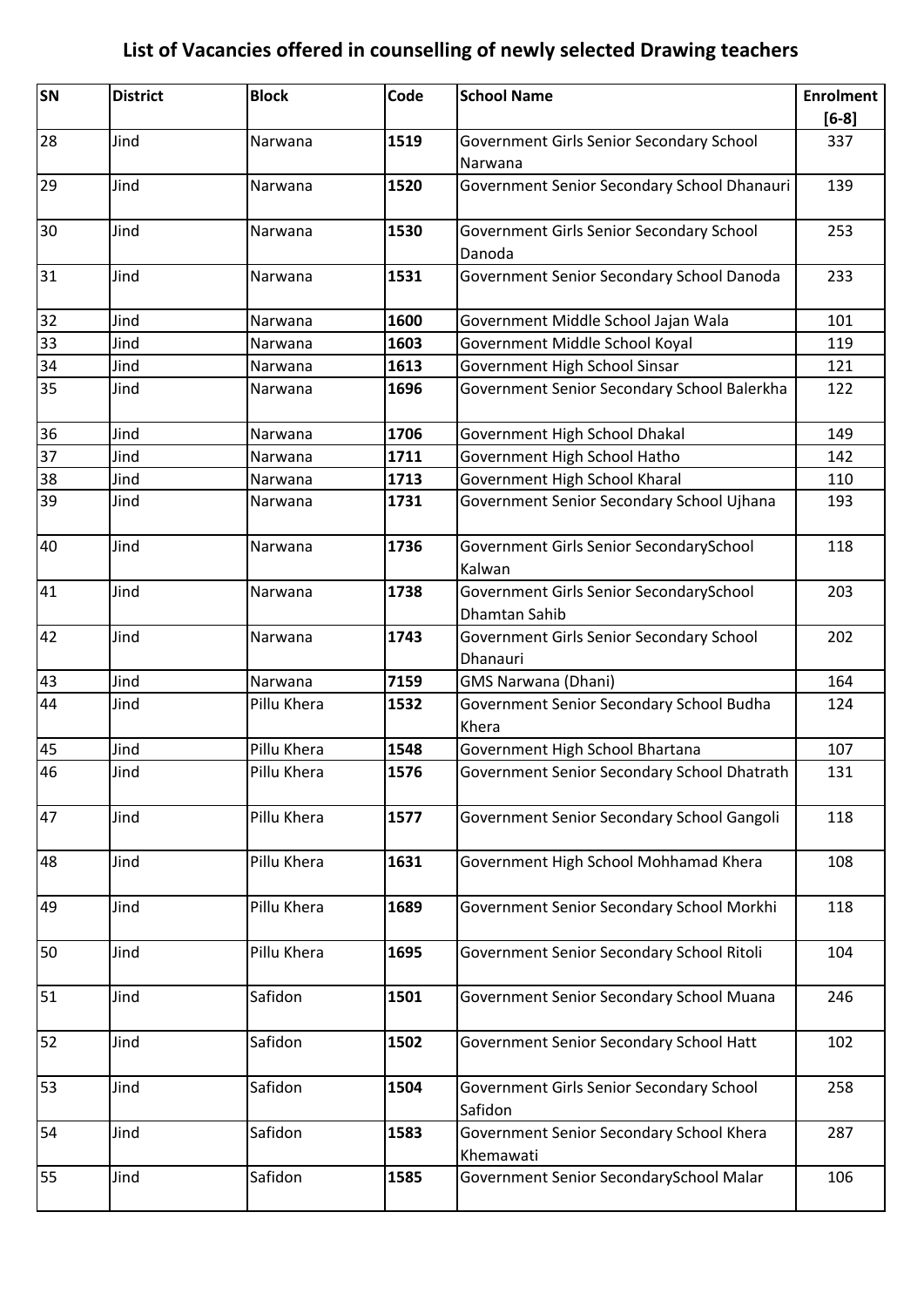| SN | <b>District</b> | <b>Block</b> | Code | <b>School Name</b>                               | <b>Enrolment</b> |
|----|-----------------|--------------|------|--------------------------------------------------|------------------|
|    |                 |              |      |                                                  | $[6-8]$          |
| 56 | Jind            | Safidon      | 1590 | Government Senior Secondary School Singhana      | 150              |
| 57 | Jind            | Safidon      | 1614 | Government Senior Secondary School Rod           | 133              |
| 58 | Jind            | Safidon      | 1620 | Government High School Butani                    | 141              |
| 59 | Jind            | Safidon      | 1659 | Government Girls Senior Secondary School         | 270              |
|    |                 |              |      | Muana                                            |                  |
| 60 | Jind            | Safidon      | 1660 | Government Girls Senior SecondarySchool          | 140              |
|    |                 |              |      | Singhana                                         |                  |
| 61 | Jind            | Safidon      | 1661 | Government Girls High School Hatt                | 108              |
| 62 | Jind            | Safidon      | 1664 | Government Senior SecondarySchool Paju           | 180              |
|    |                 |              |      | Kalan                                            |                  |
| 63 | Jind            | Safidon      | 5657 | Government Middle School Bahadurgarh             | 110              |
| 64 | Jind            | Safidon      | 7158 | GMS Adarsh Colony (Ward 13 & 14)                 | 188              |
| 65 | Jind            | Safidon      | 7191 | <b>GMS Anta</b>                                  | 103              |
| 66 | Jind            | Uchana       | 1503 | Government Senior Secondary School               | 242              |
|    |                 |              |      | Durjanpur                                        |                  |
| 67 | Jind            | Uchana       | 1525 | Government Senior Secondary School Chattar       | 141              |
| 68 | Jind            | Uchana       | 1591 | Government Middle School Alipura                 | 101              |
| 69 | Jind            | Uchana       | 1602 | Government Middle School Khapra                  | 110              |
| 70 | Jind            | Uchana       | 1607 | Government High School Pehalwan                  | 118              |
| 71 | Jind            | Uchana       | 1612 | Government High School Sudkain Kalan             | 121              |
| 72 | Jind            | Uchana       | 1686 | Government Senior Secondary School Kabarcha      | 103              |
| 73 | Jind            | Uchana       | 1697 | Government Senior Secondary School               | 157              |
|    |                 |              |      | Badanpur                                         |                  |
| 74 | Jind            | Uchana       | 1698 | Government Senior Secondary School Baroda        | 101              |
| 75 | Jind            | Uchana       | 1699 | Government Senior Secondary School Bhongra       | 129              |
| 76 | Jind            | Uchana       | 1712 | Government Senior Secondary School Kakrod        | 166              |
| 77 | Jind            | Uchana       | 1719 | Government Senior Secondary School Mangal<br>Pur | 190              |
| 78 | Jind            | Uchana       | 1725 | Government High School Sudkain Khurd             | 170              |
| 79 | Jind            | Uchana       | 1727 | Government High School Surbara                   | 170              |
| 80 | Jind            | Uchana       | 1728 | Government High School Tohana Khera              | 108              |
| 81 | Jind            | Uchana       | 1729 | Government Senior Secondary School Uchana        | 110              |
|    |                 |              |      | Khurd                                            |                  |
| 82 | Jind            | Uchana       | 1733 | Government Girls High School Ghogiran            | 136              |
| 83 | Jind            | Uchana       | 1734 | Government Senior Secondary School Ghogiran      | 117              |
| 84 | Jind            | Uchana       | 1744 | Government Middle School Jheel                   | 135              |
| 85 | Jind            | Uchana       | 1749 | Government Senior Secondary School Lodhar        | 288              |
| 86 | Jind            | Uchana       | 5669 | Government Girls Middle School Badanpur          | 130              |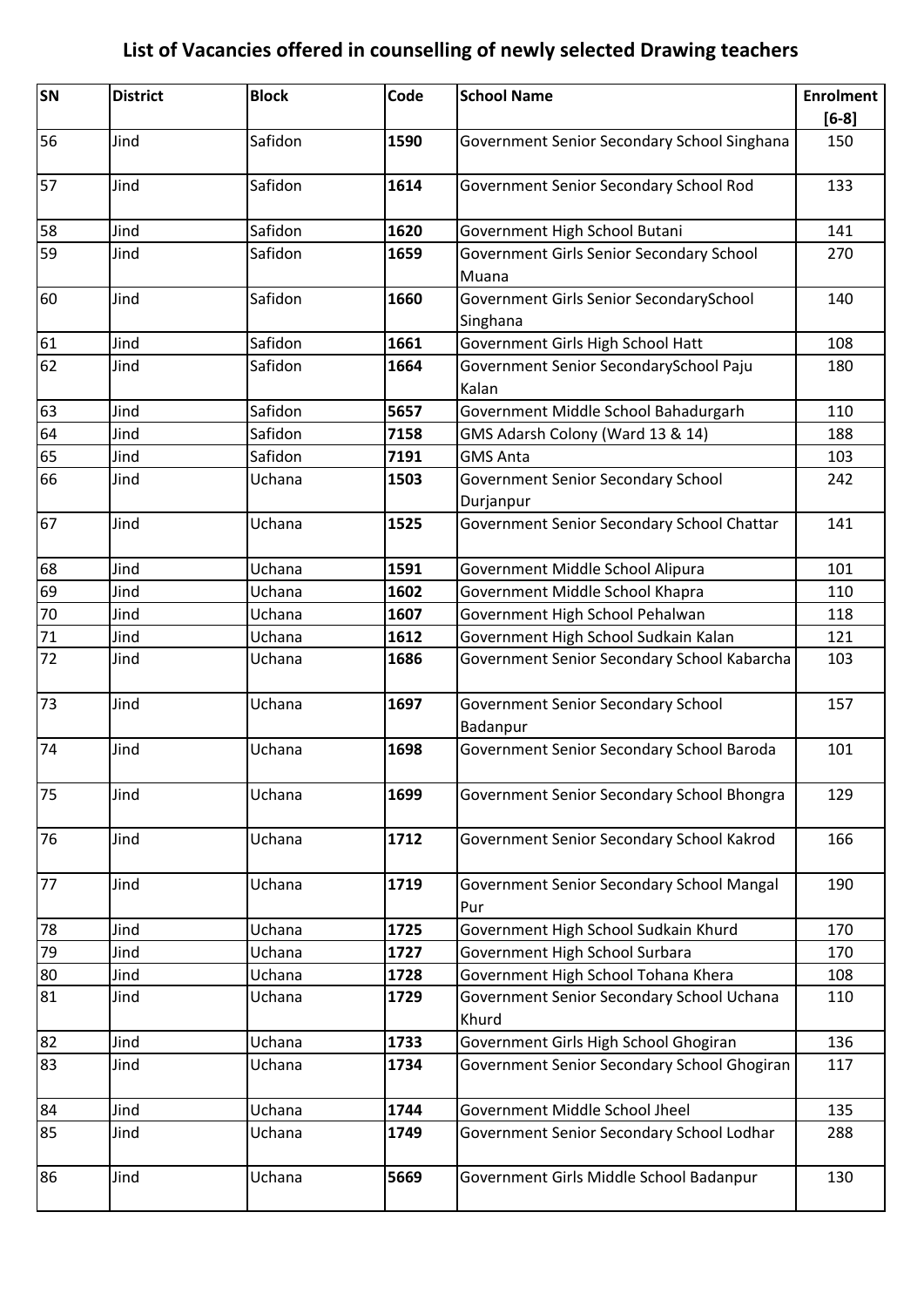| <b>SN</b>               | <b>District</b> | <b>Block</b>    | Code | <b>School Name</b>                                   | <b>Enrolment</b><br>$[6-8]$ |
|-------------------------|-----------------|-----------------|------|------------------------------------------------------|-----------------------------|
| $\mathbf 1$             | Kaithal         | Guhla at Cheeka | 2163 | Government Girls Senior Secondary School<br>Cheeka   | 410                         |
| $\overline{2}$          | Kaithal         | Guhla at Cheeka | 2184 | Government Senior Secondary School Bhunsla           | 181                         |
| $\overline{3}$          | Kaithal         | Guhla at Cheeka | 2187 | Government Senior SecondarySchool Balbehra           | 252                         |
| $\overline{\mathbf{4}}$ | Kaithal         | Guhla at Cheeka | 2192 | Government Senior Secondary School Agondh            | 234                         |
| 5                       | Kaithal         | Guhla at Cheeka | 2195 | Government Senior SecondarySchool Peedal             | 150                         |
| 6                       | Kaithal         | Guhla at Cheeka | 2198 | Government Senior Secondary School Kharkara          | 139                         |
| $\overline{7}$          | Kaithal         | Guhla at Cheeka | 2199 | Government Senior Secondary School Kharoudi          | 255                         |
| $\bf 8$                 | Kaithal         | Guhla at Cheeka | 2203 | Government Senior Secondary School<br>Mehmood Pur    | 208                         |
| 9                       | Kaithal         | Guhla at Cheeka | 2207 | Government Senior SecondarySchool Seon<br>Majra      | 176                         |
| 10                      | Kaithal         | Guhla at Cheeka | 2302 | Government Senior SecondarySchool Arnouli            | 128                         |
| 11                      | Kaithal         | Guhla at Cheeka | 4428 | Government Middle School Salimpur                    | 145                         |
| 12                      | Kaithal         | Guhla at Cheeka | 5612 | Government Middle School Majri                       | 163                         |
| 13                      | Kaithal         | Kaithal         | 1592 | Government High School Barta                         | 178                         |
| 14                      | Kaithal         | Kaithal         | 2156 | Government Girls Senior Secondary School<br>Kaithal  | 500                         |
| 15                      | Kaithal         | Kaithal         | 2167 | Government Senior Secondary School Sisla-<br>Sismore | 201                         |
| 16                      | Kaithal         | Kaithal         | 2170 | Government Senior SecondarySchool Nawch              | 194                         |
| 17                      | Kaithal         | Kaithal         | 2178 | Government Senior Secondary School Patti<br>Afgan    | 398                         |
| 18                      | Kaithal         | Kaithal         | 2185 | Government Senior Secondary School Khurana           | 102                         |
| 19                      | Kaithal         | Kaithal         | 2218 | Government High School Kathwar                       | 153                         |
| $20\,$                  | Kaithal         | Kaithal         | 2230 | Government High School Sega                          | 114                         |
| 21                      | Kaithal         | Kaithal         | 2234 | Government Senior SecondarySchool Baba<br>Ladana     | 248                         |
| 22                      | Kaithal         | Kaithal         | 2244 | Government Senior SecondarySchool Chandana           | 107                         |
| 23                      | Kaithal         | Kaithal         | 2247 | Government High School Chhot                         | 108                         |
| 24                      | Kaithal         | Kaithal         | 2251 | Government Senior Secondary School Deohra            | 189                         |
| 25                      | Kaithal         | Kaithal         | 2258 | Government Senior Secondary School Geong             | 139                         |
| 26                      | Kaithal         | Kaithal         | 2260 | Government Senior Secondary School Harsola           | 141                         |
| 27                      | Kaithal         | Kaithal         | 2271 | Government Girls Senior Secondary School<br>Keorak   | 132                         |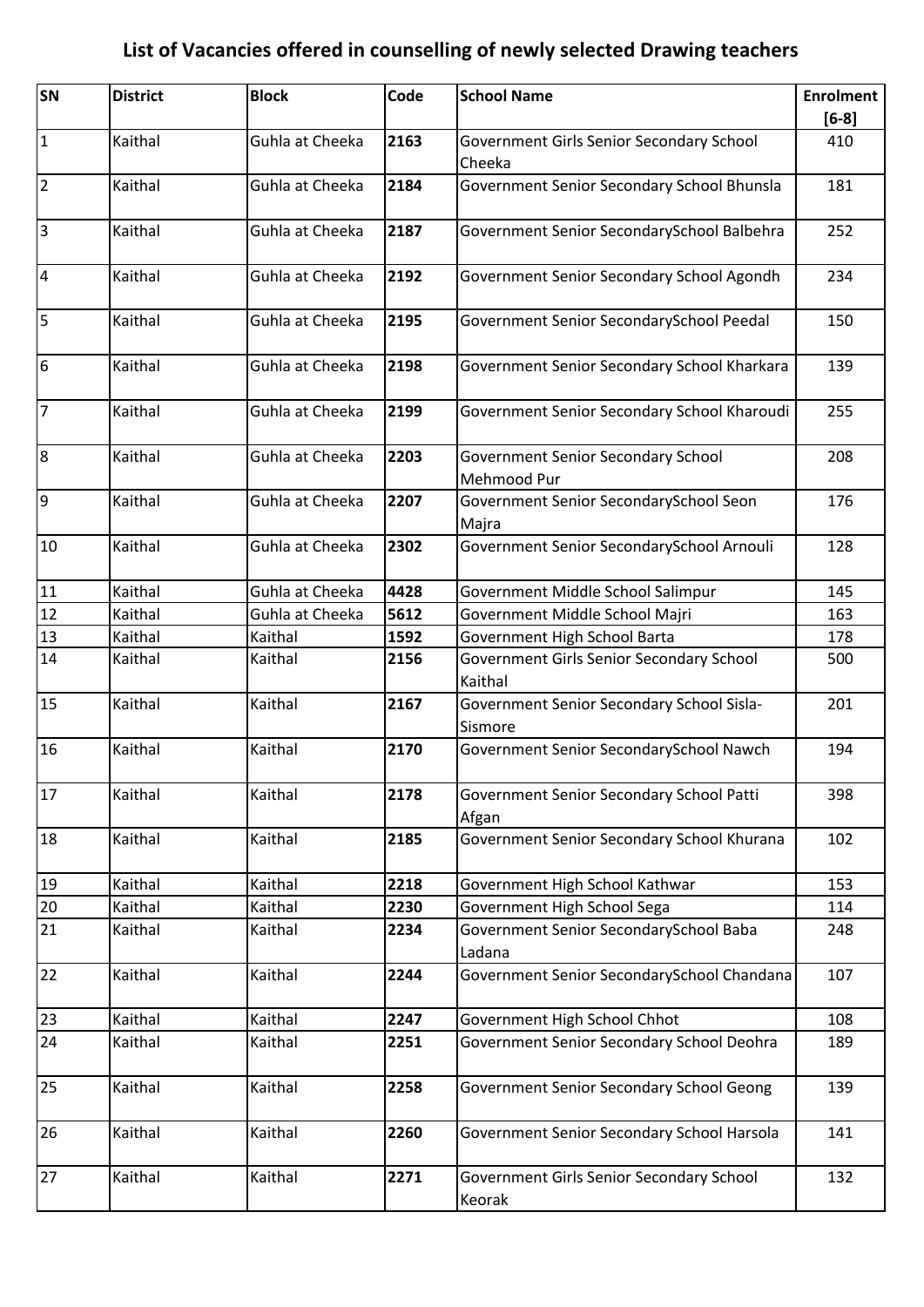| SN | <b>District</b> | <b>Block</b> | Code | <b>School Name</b>                                                           | <b>Enrolment</b> |
|----|-----------------|--------------|------|------------------------------------------------------------------------------|------------------|
|    |                 |              |      |                                                                              | $[6-8]$          |
| 28 | Kaithal         | Kaithal      | 2276 | Government High School Khanoda                                               | 111              |
| 29 | Kaithal         | Kaithal      | 2280 | Swatantrata Senani Shri Mani Ram Government<br>Senior Secondary School Narar | 166              |
| 30 | Kaithal         | Kaithal      | 2281 | Government Senior Secondary School Naina<br><b>Dhons</b>                     | 138              |
| 31 | Kaithal         | Kaithal      | 2285 | Government Senior SecondarySchool Peoda                                      | 162              |
| 32 | Kaithal         | Kaithal      | 2292 | Government Senior Secondary School Sajuma                                    | 119              |
| 33 | Kaithal         | Kaithal      | 2298 | Government Senior Secondary School Sirta                                     | 128              |
| 34 | Kaithal         | Kaithal      | 4014 | Government High School Titram                                                | 115              |
| 35 | Kaithal         | Kaithal      | 4738 | <b>Government Middle School Dhos</b>                                         | 124              |
| 36 | Kaithal         | Kaithal      | 4755 | Government Girls Middle School Sajuma                                        | 127              |
| 37 | Kaithal         | Kaithal      | 7160 | <b>GMS Devigarh</b>                                                          | 117              |
| 38 | Kaithal         | Kaithal      | 7161 | <b>GMS Huda Kaithal</b>                                                      | 187              |
| 39 | Kaithal         | Kalayat      | 2153 | Government Senior Secondary School Bata                                      | 277              |
| 40 | Kaithal         | Kalayat      | 2182 | Government Senior Secondary School<br>Chaushala                              | 133              |
| 41 | Kaithal         | Kalayat      | 2189 | Government Senior Secondary School Kurar                                     | 105              |
| 42 | Kaithal         | Kalayat      | 2237 | Government Girls High School Balu                                            | 203              |
| 43 | Kaithal         | Kalayat      | 2255 | Government Senior SecondarySchool Dundwa<br>Kolekhan                         | 141              |
| 44 | Kaithal         | Kalayat      | 2274 | Government Senior Secondary School Kailram                                   | 123              |
| 45 | Kaithal         | Kalayat      | 2296 | Government Senior Secondary School Seemla                                    | 151              |
| 46 | Kaithal         | Kalayat      | 4016 | Government High School Kharak Pandwa                                         | 162              |
| 47 | Kaithal         | Kalayat      | 4741 | Government Girls High School Matour                                          | 108              |
| 48 | Kaithal         | Kalayat      | 5624 | Government Middle School Kalayat Main Bazar                                  | 129              |
| 49 | Kaithal         | Kalayat      | 7162 | <b>GMS Wazir Nagar</b>                                                       | 101              |
| 50 | Kaithal         | Pundri       | 2155 | Government Girls Senior Secondary School<br>Sirsal                           | 106              |
| 51 | Kaithal         | Pundri       | 2159 | Government Girls Senior Secondary School<br>Karora                           | 195              |
| 52 | Kaithal         | Pundri       | 2172 | Government Senior Secondary School Habri                                     | 180              |
| 53 | Kaithal         | Pundri       | 2181 | Government Senior Secondary School Karora                                    | 211              |
| 54 | Kaithal         | Pundri       | 2248 | Government Senior SecondarySchool Dhand                                      | 150              |
| 55 | Kaithal         | Pundri       | 2257 | Government Senior SecondarySchool Fatehpur                                   | 121              |
| 56 | Kaithal         | Pundri       | 2259 | Government Girls High School Habri                                           | 191              |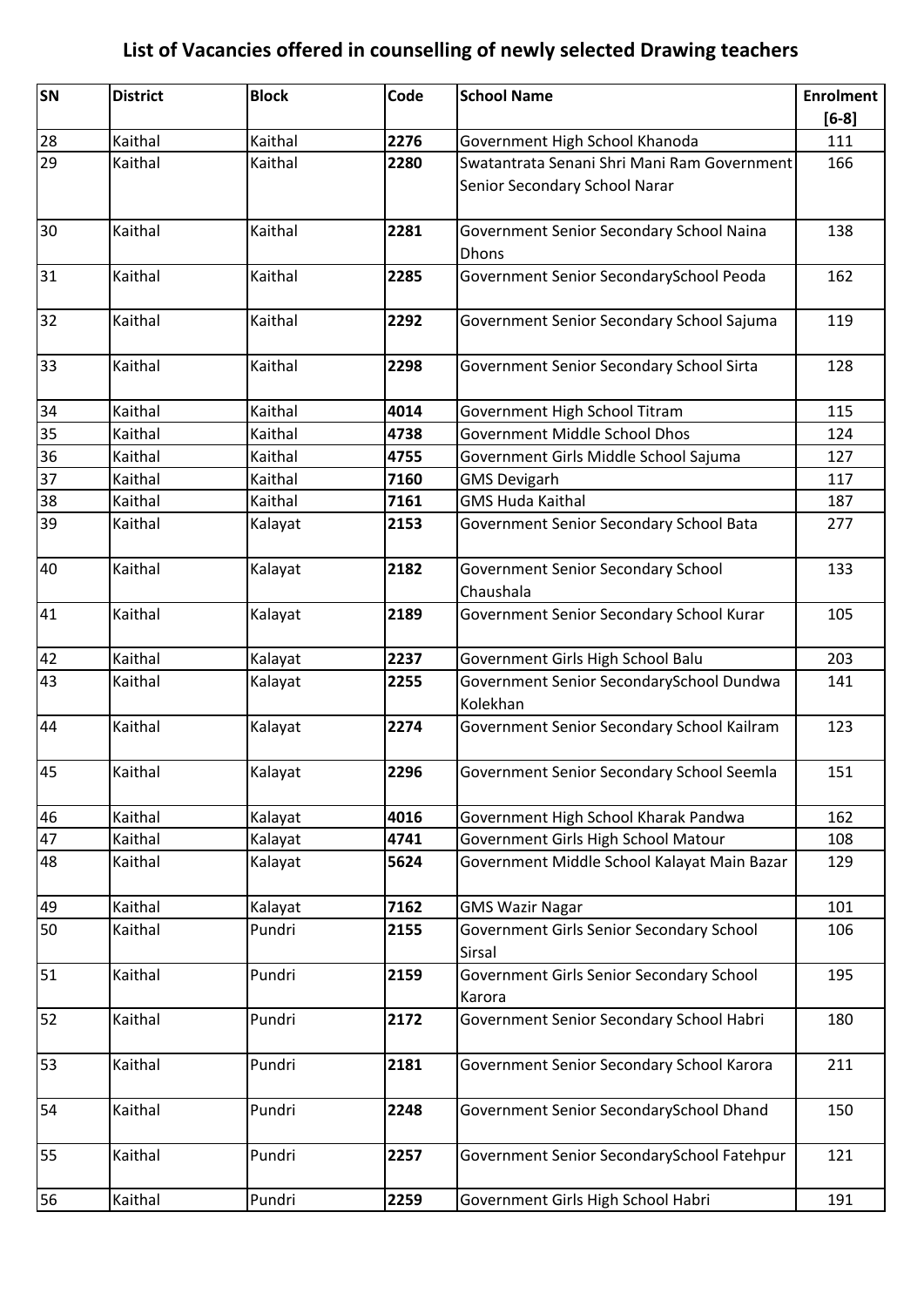| SN      | <b>District</b> | <b>Block</b> | Code | <b>School Name</b>                                      | <b>Enrolment</b> |
|---------|-----------------|--------------|------|---------------------------------------------------------|------------------|
| 57      |                 | Pundri       |      |                                                         | $[6-8]$          |
|         | Kaithal         |              | 2263 | Government Senior Secondary School Jadaula              | 123              |
| 58      | Kaithal         | Pundri       | 2284 | Government Senior Secondary School Pharal               | 138              |
| 59      | Kaithal         | Pundri       | 2286 | Government Girls Senior Secondary School<br>Pundri      | 221              |
| 60      | Kaithal         | Pundri       | 2290 | Government Senior Secondary School Sakra                | 112              |
| 61      | Kaithal         | Pundri       | 2297 | Government High School Sirsal                           | 118              |
| 62      | Kaithal         | Pundri       | 2301 | Government Senior Secondary School Teontha              | 127              |
| 63      | Kaithal         | Pundri       | 2303 | Government Senior Secondary School Pai                  | 227              |
| 64      | Kaithal         | Rajaund      | 2166 | Government Senior Secondary School Songri               | 163              |
|         |                 |              |      | Gulyana                                                 |                  |
| 65      | Kaithal         | Rajaund      | 2173 | Government Senior Secondary School Rohera               | 133              |
| 66      | Kaithal         | Rajaund      | 2183 | Government Senior Secondary School Kithana              | 120              |
| 67      | Kaithal         | Rajaund      | 2193 | Government Senior Secondary School Jakholi              | 115              |
| 68      | Kaithal         | Rajaund      | 2241 | Government Senior Secondary School Bhana                | 127              |
| 69      | Kaithal         | Rajaund      | 2242 | Government Girls High School Bhana                      | 121              |
| 70      | Kaithal         | Rajaund      | 2243 | Government Senior Secondary School Bir<br><b>Bangra</b> | 113              |
| 71      | Kaithal         | Rajaund      | 2270 | Government High School Kheri Simbal Wali                | 101              |
| 72      | Kaithal         | Rajaund      | 2272 | Government High School Kichhana                         | 127              |
| 73      | Kaithal         | Rajaund      | 2273 | Government Senior Secondary School Kotra                | 129              |
| 74      | Kaithal         | Rajaund      | 2299 | Government Senior Secondary School Songal               | 240              |
| 75      | Kaithal         | Rajaund      | 4425 | Government Girls Middle School Kithana                  | 113              |
| 76      | Kaithal         | Rajaund      | 4747 | Government Girls Senior SecondarySchool<br>Rohera       | 117              |
| $77 \,$ | Kaithal         | Rajaund      | 5611 | Government Middle School Birthi Bahri                   | 106              |
| 78      | Kaithal         | Siwan        | 2158 | Government Senior Secondary School Kharakan             | 411              |
| 79      | Kaithal         | Siwan        | 2169 | Government Senior Secondary School Pabsar               | 150              |
| 80      | Kaithal         | Siwan        | 2188 | Government Senior Secondary School Kheri<br>Gulam Ali   | 178              |
| 81      | Kaithal         | Siwan        | 2190 | Government Senior Secondary School Kangthali            | 198              |
| 82      | Kaithal         | Siwan        | 2201 | Government High School Gohran                           | 202              |
| 83      | Kaithal         | Siwan        | 2204 | Government Senior Secondary School Ladana<br>Chaku      | 160              |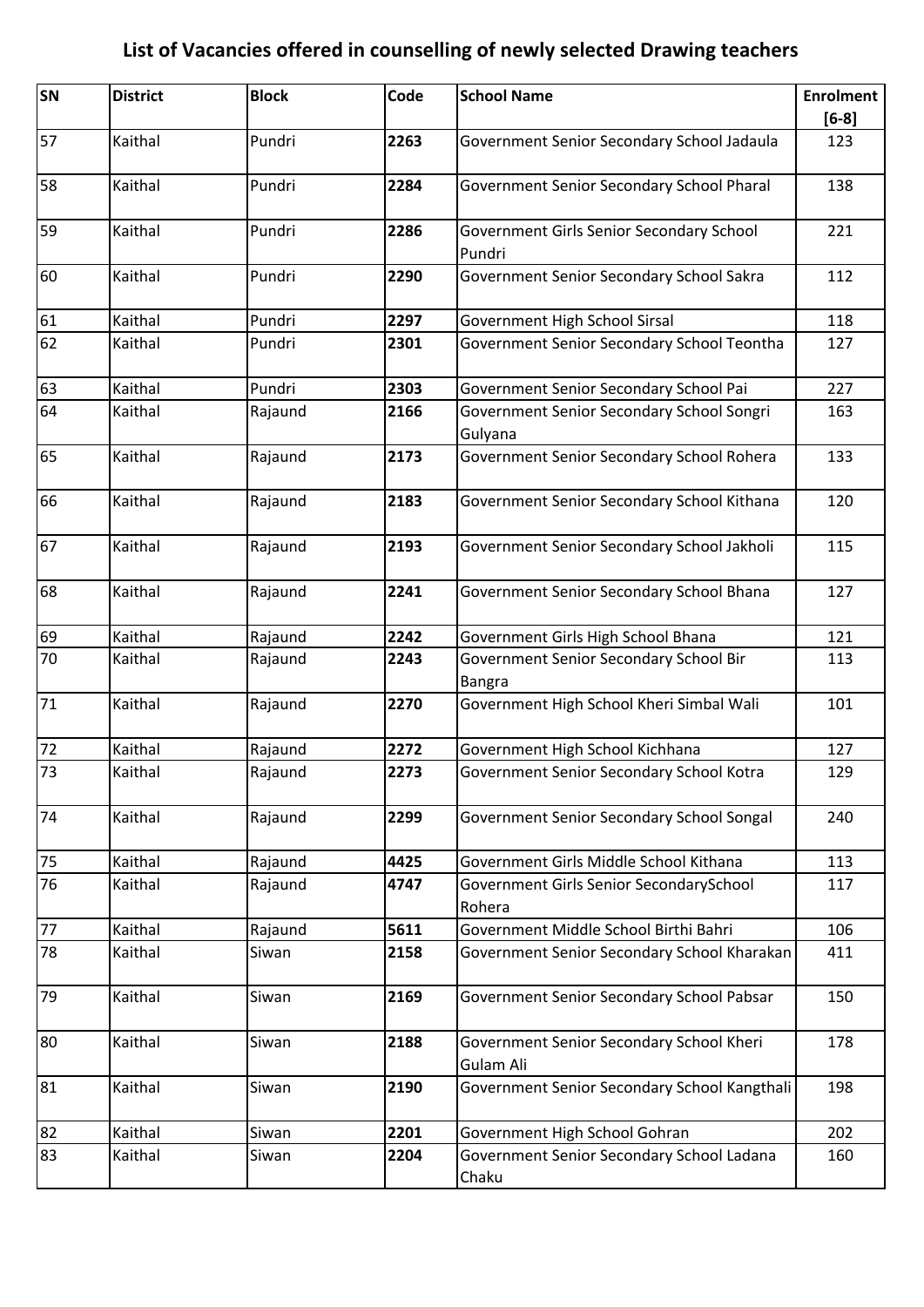| <b>SN</b> | <b>District</b> | <b>Block</b> | <b>Code</b> | <b>School Name</b>                      | <b>Enrolment</b> |
|-----------|-----------------|--------------|-------------|-----------------------------------------|------------------|
|           |                 |              |             |                                         | $[6-8]$          |
| 84        | Kaithal         | Siwan        | 2205        | Government Senior Secondary School Sair | 117              |
|           |                 |              |             |                                         |                  |
| 85        | Kaithal         | Siwan        | 2210        | Government Middle School Dohar          | 103              |
| 86        | Kaithal         | Siwan        | 2211        | Government Middle School Attela         | 140              |
| 87        | Kaithal         | Siwan        | 2219        | Government Middle School Khanpur        | 108              |
| 88        | Kaithal         | Siwan        | 4421        | Government Middle School Rasulpur       | 126              |
| 89        | Kaithal         | Siwan        | 5613        | Government Middle School Polar          | 129              |
| 90        | Kaithal         | Siwan        | 6360        | Government Middle School Kakheri        | 127              |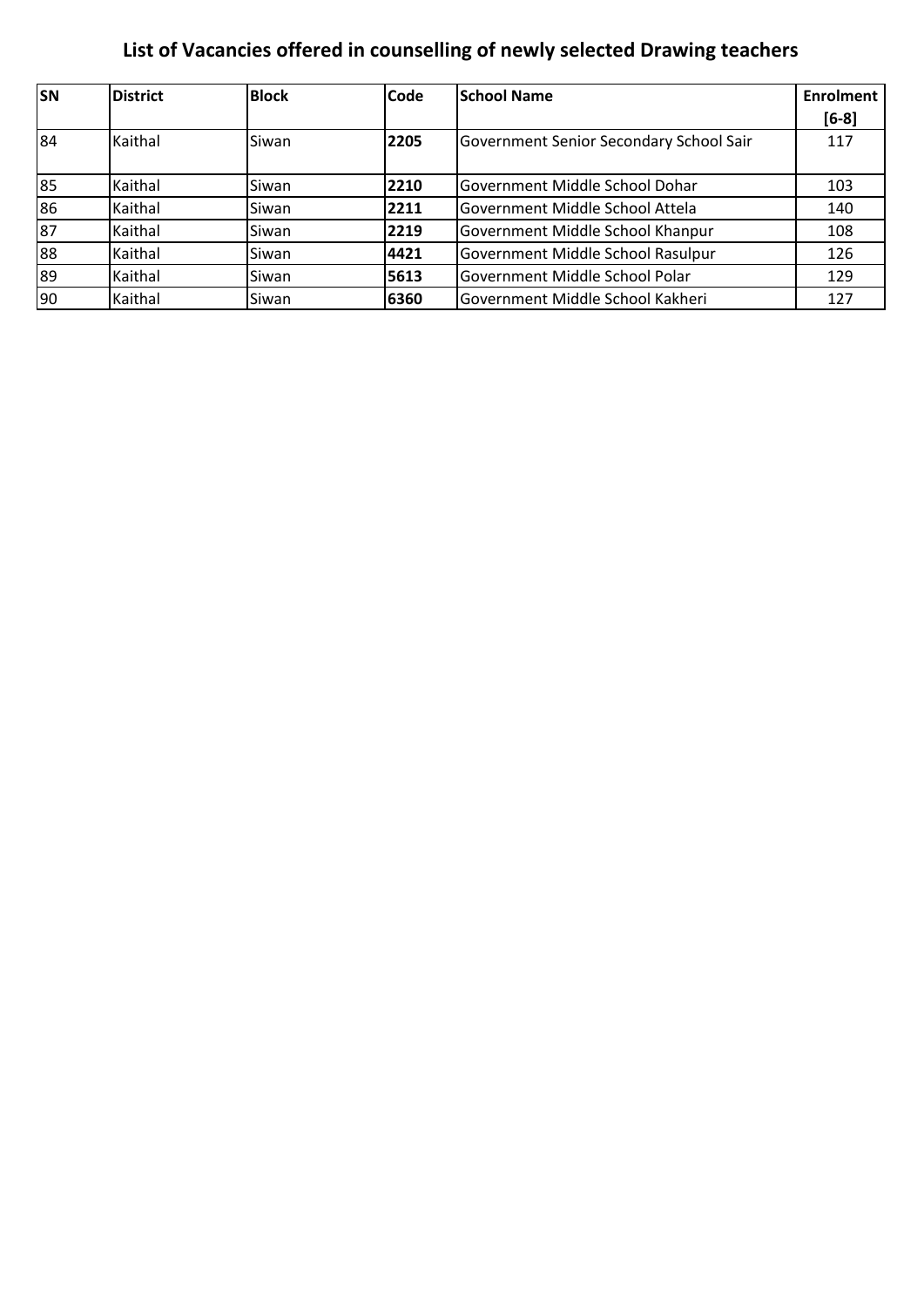| SN              | <b>District</b> | <b>Block</b> | Code | <b>School Name</b>                                       | <b>Enrolment</b><br>$[6-8]$ |
|-----------------|-----------------|--------------|------|----------------------------------------------------------|-----------------------------|
| $\vert$ 1       | Karnal          | Assandh      | 1768 | Government Senior Secondary School Assandh               | 253                         |
| $\overline{2}$  | Karnal          | Assandh      | 1769 | Government Senior Secondary School Ardana                | 102                         |
| 3               | Karnal          | Assandh      | 1774 | Government Senior Secondary School Bahri                 | 155                         |
| $\overline{4}$  | Karnal          | Assandh      | 1978 | Government Girls Senior SecondarySchool<br>Assandh       | 309                         |
| 5               | Karnal          | Assandh      | 1980 | Government Girls Senior SecondarySchool<br><b>Ballah</b> | 139                         |
| $6\overline{6}$ | Karnal          | Assandh      | 1984 | Government Senior SecondarySchool Jalmana                | 196                         |
| $\overline{7}$  | Karnal          | Assandh      | 1985 | Government Senior Secondary School Golli                 | 208                         |
| $\overline{8}$  | Karnal          | Assandh      | 1986 | Government High School Kurlan                            | 146                         |
| 9               | Karnal          | Assandh      | 1991 | Government Senior SecondarySchool Uplana                 | 137                         |
| 10              | Karnal          | Assandh      | 1992 | Government Senior SecondarySchool Kheri<br>Sharf Ali     | 128                         |
| 11              | Karnal          | Assandh      | 6354 | Government Middle School Ardana                          | 216                         |
| 12              | Karnal          | Assandh      | 6355 | Government Middle School Rahra                           | 121                         |
| 13              | Karnal          | Gharaunda    | 1772 | Government Senior Secondary School Barsat                | 577                         |
| 14              | Karnal          | Gharaunda    | 1781 | Government Girls Senior Secondary School<br>Gharaunda    | 364                         |
| 15              | Karnal          | Gharaunda    | 1795 | <b>Government Senior Secondary School</b><br>Arianpura   | 155                         |
| 16              | Karnal          | Gharaunda    | 1797 | Government Senior Secondary School Kohand                | 412                         |
| 17              | Karnal          | Gharaunda    | 1809 | Government Middle School Amrit Pur Kala                  | 179                         |
| 18              | Karnal          | Gharaunda    | 1832 | Government Middle School Kairwali                        | 108                         |
| 19              | Karnal          | Gharaunda    | 1836 | Government High School Alipur Khalsa                     | 138                         |
| 20              | Karnal          | Gharaunda    | 1842 | Government Senior Secondary School Bal<br>Rajputan       | 245                         |
| 21              | Karnal          | Gharaunda    | 1850 | Government Sr. Sec. School Choura                        | 369                         |
| 22              | Karnal          | Gharaunda    | 1863 | Government Senior SecondarySchool Gudha                  | 146                         |
| 23              | Karnal          | Gharaunda    | 1880 | Government Senior SecondarySchool Kutail                 | 263                         |
| 24              | Karnal          | Gharaunda    | 1884 | Government High School Lalupura                          | 190                         |
| 25              | Karnal          | Gharaunda    | 1889 | Government Senior Secondary School Munak                 | 184                         |
| 26              | Karnal          | Gharaunda    | 1890 | Government Girls High School Munak                       | 253                         |
| 27              | Karnal          | Gharaunda    | 1897 | Government High School Pundri                            | 135                         |
| 28              | Karnal          | Gharaunda    | 1898 | Government Senior Secondary School Phurlak               | 113                         |
| 29              | Karnal          | Gharaunda    | 1903 | Government High School Raipur Jattan                     | 175                         |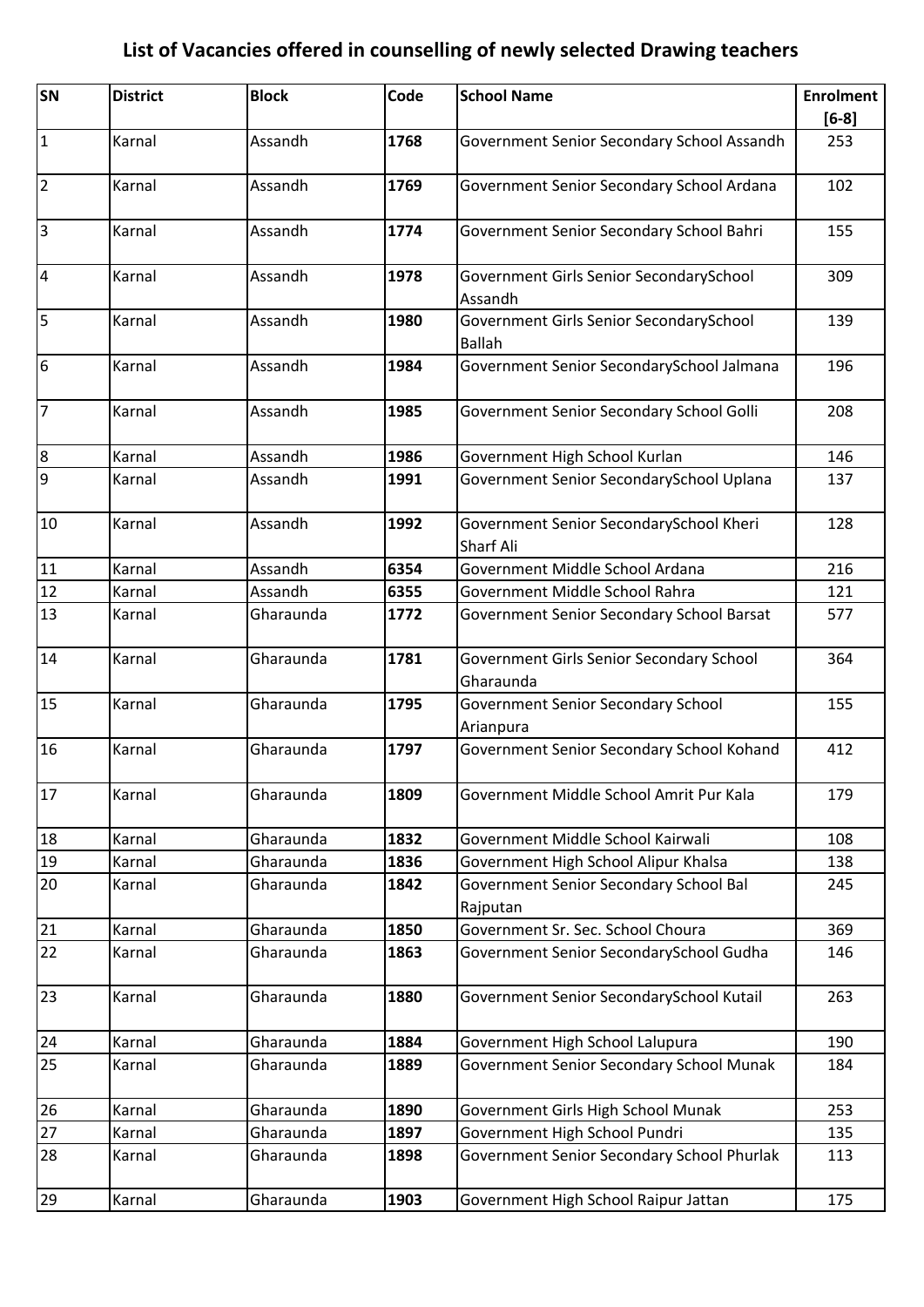| SN | <b>District</b> | <b>Block</b> | Code | <b>School Name</b>                                        | <b>Enrolment</b> |
|----|-----------------|--------------|------|-----------------------------------------------------------|------------------|
|    |                 |              |      |                                                           | $[6-8]$          |
| 30 | Karnal          | Gharaunda    | 1910 | Government High School Seikhpura Khasa                    | 131              |
| 31 | Karnal          | Gharaunda    | 1934 | Government Senior Secondary School Faridpur               | 172              |
| 32 | Karnal          | Gharaunda    | 1967 | Government Middle School Mubarakabad                      | 131              |
| 33 | Karnal          | Gharaunda    | 4787 | Government Middle School Khora Kheri                      | 114              |
| 34 | Karnal          | Gharaunda    | 4788 | Government Sr. Sec. School Kutana                         | 152              |
| 35 | Karnal          | Gharaunda    | 5403 | Government Middle School Sadarpur                         | 193              |
| 36 | Karnal          | Gharaunda    | 5412 | Government Senior Secondary School Gadi<br>Khanjur        | 326              |
| 37 | Karnal          | Gharaunda    | 5607 | Government Senior Secondary School Devipur                | 192              |
| 38 | Karnal          | Indri        | 1777 | Government Senior Secondary School Bhadson                | 201              |
| 39 | Karnal          | Indri        | 1783 | Government Senior Secondary School Garhi<br><b>Birbal</b> | 198              |
| 40 | Karnal          | Indri        | 1787 | Government Girls Senior Secondary School<br>Indri         | 307              |
| 41 | Karnal          | Indri        | 1824 | Government Senior Secondary School Hanaori                | 114              |
| 42 | Karnal          | Indri        | 1829 | Government Middle School Janeshron                        | 123              |
| 43 | Karnal          | Indri        | 1871 | Government Senior SecondarySchool Kalsora                 | 143              |
| 44 | Karnal          | Indri        | 1875 | Government Senior Secondary School Kalri Jagir            | 120              |
| 45 | Karnal          | Indri        | 1877 | Government Senior Secondary School Bibipur<br>Jattan      | 110              |
| 46 | Karnal          | Indri        | 1886 | Government Senior Secondary School<br>Muradgarh           | 118              |
| 47 | Karnal          | Indri        | 1892 | Government Senior Secondary School Nagla<br>Roran         | 128              |
| 48 | Karnal          | Indri        | 4268 | Government Middle School Halwana                          | 194              |
| 49 | Karnal          | Indri        | 4270 | Government Senior SecondarySchool Dabkoli<br>Kalan        | 128              |
| 50 | Karnal          | Indri        | 4439 | Government Middle School Rajepur                          | 110              |
| 51 | Karnal          | Indri        | 4784 | Government Middle School Johar Majra                      | 147              |
| 52 | Karnal          | Karnal       | 1770 | Government Senior Secondary School Baragaon               | 256              |
| 53 | Karnal          | Karnal       | 1778 | Government Senior Secondary School Daha                   | 285              |
| 54 | Karnal          | Karnal       | 1791 | Government Senior Secondary School Kachhwa                | 259              |
| 55 | Karnal          | Karnal       | 1796 | Government Senior Secondary School Kunjpura               | 126              |
| 56 | Karnal          | Karnal       | 1802 | Government Senior Secondary School Pundrak                | 103              |
| 57 | Karnal          | Karnal       | 1806 | Government Senior Secondary School Sangoha                | 210              |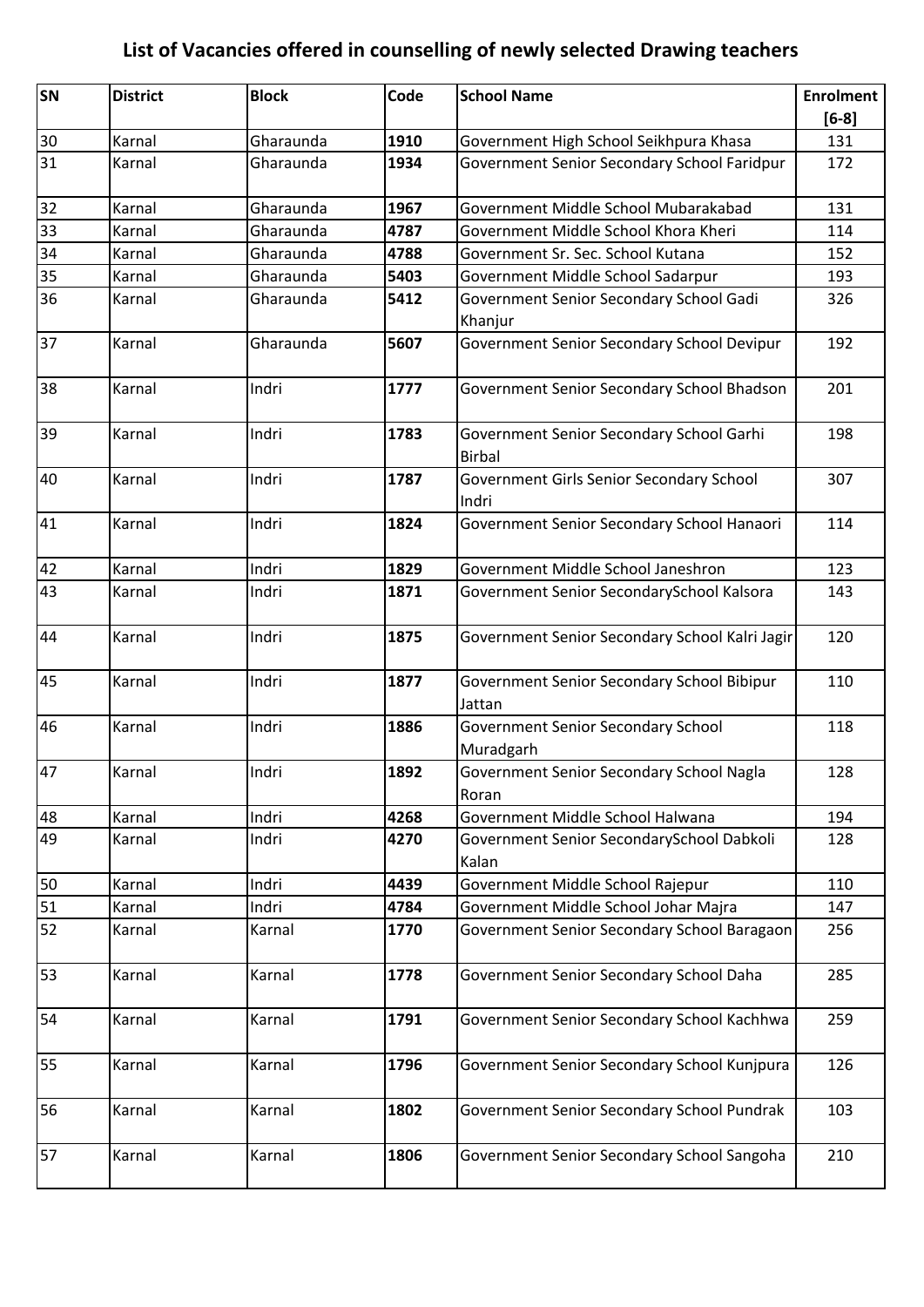| SN | <b>District</b> | <b>Block</b> | Code | <b>School Name</b>                                        | <b>Enrolment</b><br>$[6-8]$ |
|----|-----------------|--------------|------|-----------------------------------------------------------|-----------------------------|
| 58 | Karnal          | Karnal       | 1818 | Government Senior Secondary School Dabarki<br>Kalan       | 189                         |
| 59 | Karnal          | Karnal       | 1834 | Government Middle School Karnal (Banso Gate)              | 229                         |
| 60 | Karnal          | Karnal       | 1853 | Government Senior SecondarySchool Darar                   | 165                         |
| 61 | Karnal          | Karnal       | 1854 | Government Senior Secondary School<br>Dhakwala Gujran     | 155                         |
| 62 | Karnal          | Karnal       | 1861 | Government Senior SecondarySchool Gheer                   | 165                         |
| 63 | Karnal          | Karnal       | 1868 | Government High School Kumbohpura                         | 149                         |
| 64 | Karnal          | Karnal       | 1879 | Government Senior Secondary School Karnal<br>(Prem Nagar) | 362                         |
| 65 | Karnal          | Karnal       | 1887 | Government Sr. Sec. School Mohidinpur                     | 272                         |
| 66 | Karnal          | Karnal       | 1888 | Government High School Mehmadpur                          | 134                         |
| 67 | Karnal          | Karnal       | 1893 | Government High School Nagla Megha                        | 236                         |
| 68 | Karnal          | Karnal       | 1920 | Government Senior Secondary School Tikri                  | 133                         |
| 69 | Karnal          | Karnal       | 1921 | Government Senior Secondary School Uchana                 | 183                         |
| 70 | Karnal          | Karnal       | 1922 | Government Senior SecondarySchool Ucha<br>Smana           | 196                         |
| 71 | Karnal          | Karnal       | 1938 | Government Senior Secondary School Karnal                 | 271                         |
| 72 | Karnal          | Karnal       | 1960 | Government Girls High School Karnal (Urban<br>Estate)     | 208                         |
| 73 | Karnal          | Karnal       | 1963 | Government High School Kulwehri                           | 120                         |
| 74 | Karnal          | Karnal       | 1969 | Government Middle School Newal                            | 133                         |
| 75 | Karnal          | Karnal       | 1971 | Government Middle School Ranwer                           | 116                         |
| 76 | Karnal          | Karnal       | 2010 | Government Senior Secondary School Subhri                 | 191                         |
| 77 | Karnal          | Karnal       | 5409 | Government Middle School Kailash                          | 217                         |
| 78 | Karnal          | Karnal       | 5600 | Government High School Nalvipar                           | 217                         |
| 79 | Karnal          | Karnal       | 5603 | Government Middle School Balhera                          | 141                         |
| 80 | Karnal          | Karnal       | 5609 | Government Middle School Garhi Bharal                     | 112                         |
| 81 | Karnal          | Karnal       | 6501 | Government Middle School Karnal (Sector-6)                | 190                         |
| 82 | Karnal          | Karnal       | 6503 | <b>Government Senior Secondary School</b><br>Mangalpur    | 258                         |
| 83 | Karnal          | Karnal       | 6674 | Government Middle School Nagla Farm                       | 110                         |
| 84 | Karnal          | Nilokheri    | 1811 | Government Middle School Bir Badalwa                      | 157                         |
| 85 | Karnal          | Nilokheri    | 1866 | Government High School Jamba                              | 108                         |
| 86 | Karnal          | Nilokheri    | 1872 | Government High School Kalsi Barsalu                      | 154                         |
| 87 | Karnal          | Nilokheri    | 1883 | Government Senior Secondary School Koer<br>Majra          | 138                         |
| 88 | Karnal          | Nilokheri    | 1885 | Government Senior SecondarySchool Mohri<br>Jagir          | 141                         |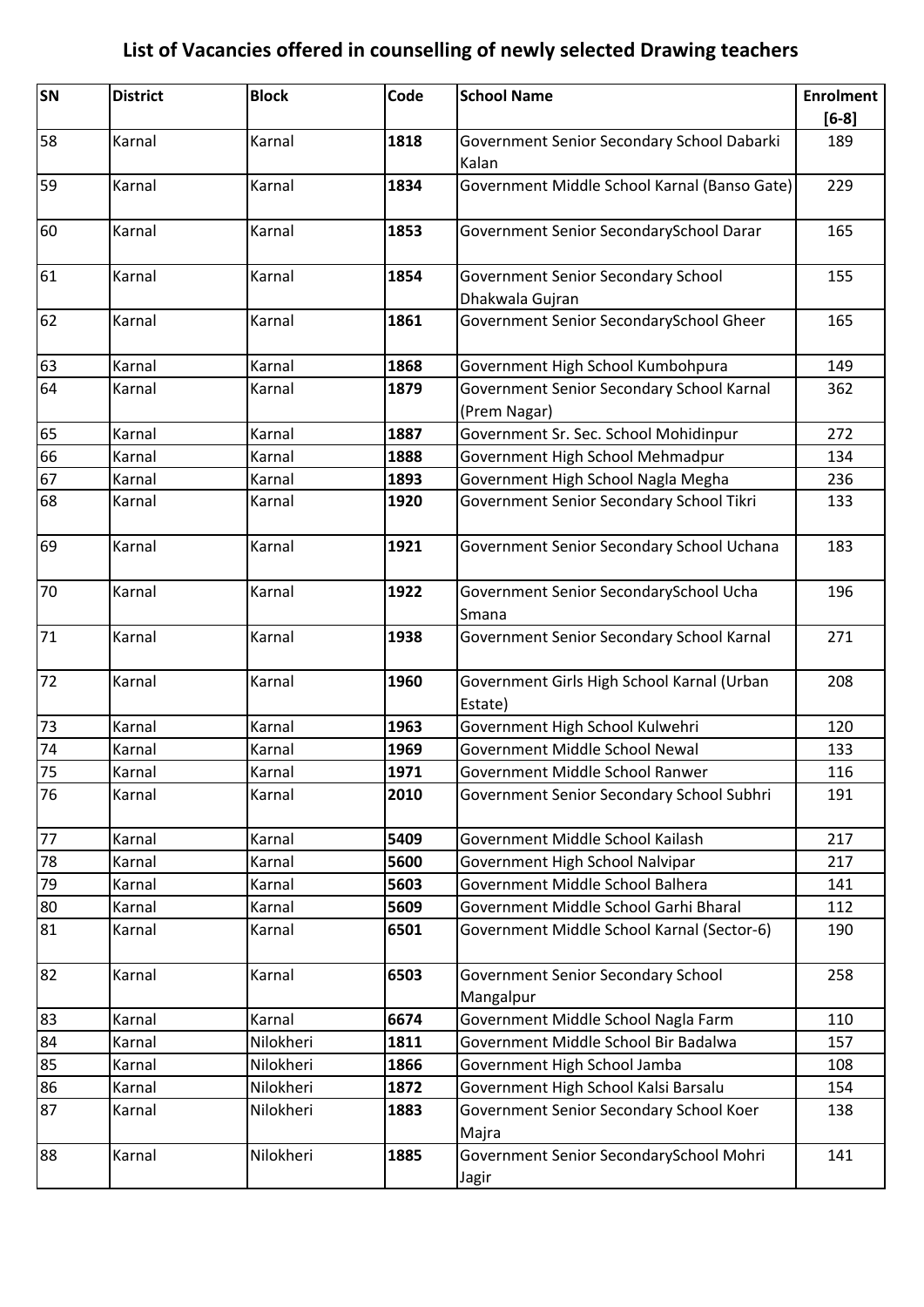| SN  | <b>District</b> | <b>Block</b>      | Code | <b>School Name</b>                                 | <b>Enrolment</b> |
|-----|-----------------|-------------------|------|----------------------------------------------------|------------------|
|     |                 |                   |      |                                                    | $[6-8]$          |
| 89  | Karnal          | Nilokheri         | 1905 | Government Senior Secondary School Sagga           | 186              |
| 90  | Karnal          | Nilokheri         | 1906 | Government High School Sandhir                     | 131              |
| 91  | Karnal          | Nilokheri         | 1915 | Government Senior SecondarySchool Sikri            | 106              |
| 92  | Karnal          | Nilokheri         | 1949 | Government Senior Secondary School Padhana         | 185              |
| 93  | Karnal          | Nilokheri         | 1961 | Government High School Naraina                     | 102              |
| 94  | Karnal          | Nilokheri         | 1970 | Government Middle School Pakhana                   | 135              |
| 95  | Karnal          | Nilokheri         | 1976 | Government High School Takhana                     | 235              |
| 96  | Karnal          | Nilokheri         | 2006 | Government Middle School Butana                    | 113              |
| 97  | Karnal          | Nilokheri         | 4434 | Government Middle School Pastana                   | 106              |
| 98  | Karnal          | Nissing at Chirao | 1767 | Government Senior Secondary School Agondh          | 182              |
| 99  | Karnal          | Nissing at Chirao | 1776 | Government Senior Secondary School Bastli          | 144              |
| 100 | Karnal          | Nissing at Chirao | 1793 | Government Senior Secondary School Katlaheri       | 115              |
| 101 | Karnal          | Nissing at Chirao | 1805 | Government Senior Secondary School Sambhli         | 264              |
| 102 | Karnal          | Nissing at Chirao | 1827 | Government Girls Senior Secondary School<br>Jundla | 193              |
| 103 | Karnal          | Nissing at Chirao | 1837 | Government High School Amupur                      | 115              |
| 104 | Karnal          | Nissing at Chirao | 1838 | Government High School Balu                        | 188              |
| 105 | Karnal          | Nissing at Chirao | 1847 | Government Senior Secondary School Brass           | 247              |
| 106 | Karnal          | Nissing at Chirao | 1855 | Government Senior Secondary School Dacher          | 211              |
| 107 | Karnal          | Nissing at Chirao | 1858 | Government Senior Secondary School Gonder          | 199              |
| 108 | Karnal          | Nissing at Chirao | 1895 | Government Senior Secondary School Manjura         | 127              |
| 109 | Karnal          | Nissing at Chirao | 1937 | Government Senior Secondary School Jundla          | 182              |
| 110 | Karnal          | Nissing at Chirao | 1974 | Government Middle School Singhra                   | 101              |
| 111 | Karnal          | Nissing at Chirao | 1979 | Government Senior Secondary School Bansa           | 139              |
| 112 | Karnal          | Nissing at Chirao | 5592 | Government Middle School Pingli                    | 121              |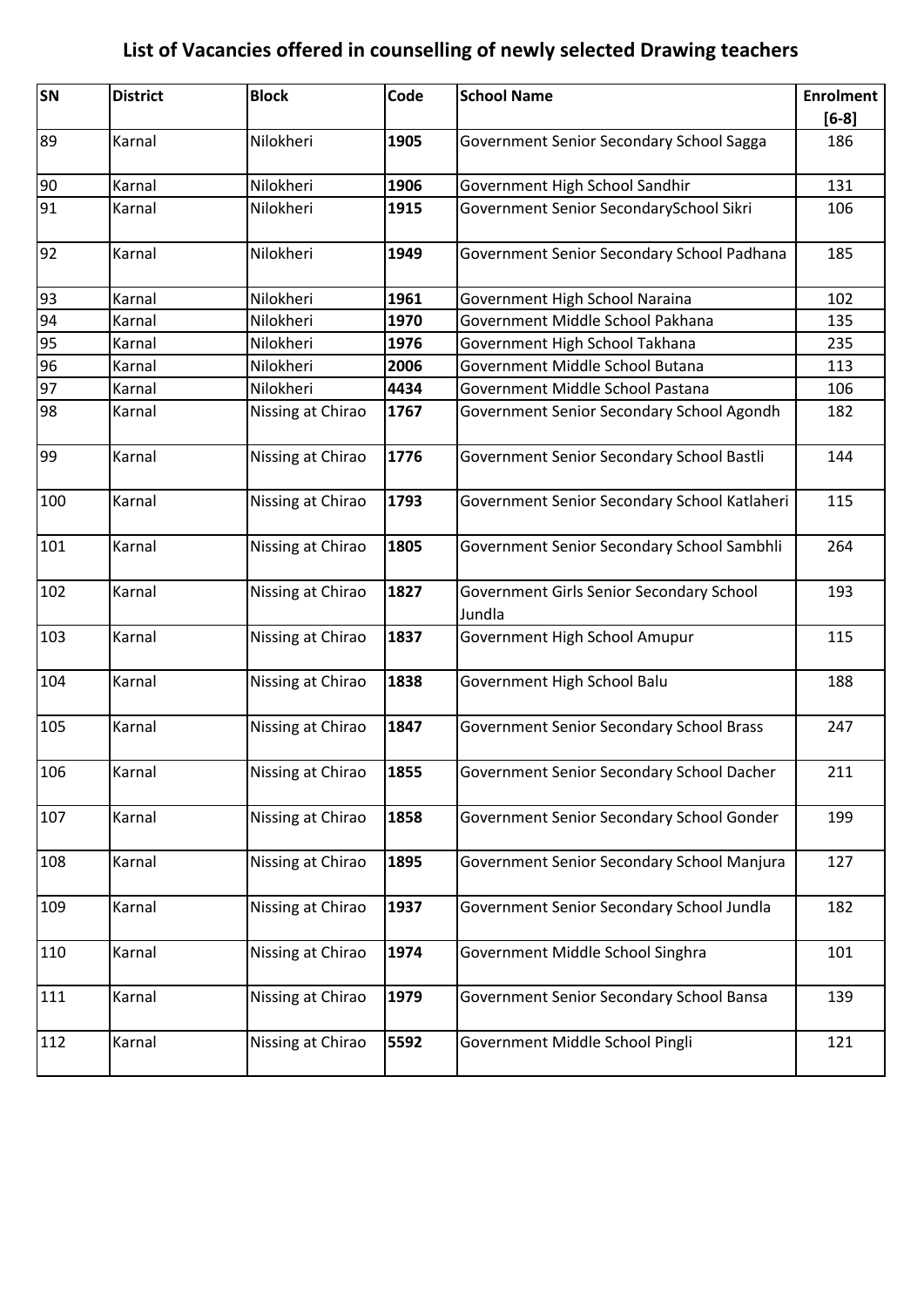| SN              | <b>District</b> | <b>Block</b>  | Code | <b>School Name</b>                                                | <b>Enrolment</b> |
|-----------------|-----------------|---------------|------|-------------------------------------------------------------------|------------------|
|                 |                 |               |      |                                                                   | $[6-8]$          |
| $\mathbf{1}$    | Kurukshetra     | <b>Babain</b> | 2333 | Government High School Ramsaran Majra                             | 132              |
| $\overline{2}$  | Kurukshetra     | Ladwa         | 2407 | Government Senior Secondary School Ladwa                          | 155              |
| $\overline{3}$  | Kurukshetra     | Ladwa         | 6181 | Government Middle School Badarpur                                 | 117              |
| $\overline{a}$  | Kurukshetra     | Ladwa         | 6376 | Government Girls Middle School Ladwa                              | 152              |
| $\overline{5}$  | Kurukshetra     | Pehowa        | 2397 | Government Senior Secondary School                                | 110              |
|                 |                 |               |      | Gumthala Garhu                                                    |                  |
| $6\phantom{.}6$ | Kurukshetra     | Pehowa        | 2417 | Government Senior Secondary School Bodhni                         | 128              |
| $\overline{7}$  | Kurukshetra     | Pehowa        | 2419 | Government High School Bhore Saidan                               | 102              |
| 8               | Kurukshetra     | Pehowa        | 2421 | Government High School Bhat Majra                                 | 179              |
| 9               | Kurukshetra     | Pehowa        | 2424 | Government Senior Secondary School<br>Murtzapur                   | 147              |
| 10              | Kurukshetra     | Pehowa        | 2428 | Government Senior Secondary School Sandholi                       | 123              |
| 11              | Kurukshetra     | Pehowa        | 2429 | Government Senior Secondary School Thaska<br>Miranji              | 135              |
| 12              | Kurukshetra     | Pehowa        | 2430 | Government High School Urnai                                      | 138              |
| 13              | Kurukshetra     | Pehowa        | 2436 | Government High School Ruan                                       | 101              |
| $\overline{14}$ | Kurukshetra     | Pehowa        | 2438 | Government Middle School Siana Saidan                             | 112              |
| 15              | Kurukshetra     | Pehowa        | 2440 | Government Senior Secondary School Urnaicha                       | 130              |
| 16              | Kurukshetra     | Pehowa        | 5435 | Government Middle School Faujiplot                                | 110              |
| 17              | Kurukshetra     | Pehowa        | 5579 | Government Middle School Gua Charan                               | 159              |
| 18              | Kurukshetra     | Pehowa        | 6386 | Government Girls Middle School Gumthla<br>Garhu                   | 127              |
| 19              | Kurukshetra     | Shahabad      | 2324 | Government Senior SecondarySchool Landi                           | 108              |
| 20              | Kurukshetra     | Shahabad      | 2337 | Government High School Sudhpur                                    | 145              |
| 21              | Kurukshetra     | Shahabad      | 2386 | Government High School Teora                                      | 131              |
| 22              | Kurukshetra     | Shahabad      | 2400 | Government Senior Secondary School<br>Ismailabad                  | 121              |
| 23              | Kurukshetra     | Shahabad      | 2409 | Government Senior Secondary School Nalvi                          | 118              |
| 24              | Kurukshetra     | Shahabad      | 2411 | Government Senior Secondary School<br>Shahabad Markanda           | 208              |
| 25              | Kurukshetra     | Shahabad      | 2414 | Jagdish Chander Government Senior Secondary<br><b>School Thol</b> | 101              |
| 26              | Kurukshetra     | Shahabad      | 2454 | Government Girls High School Shahabad<br>Markanda                 | 107              |
| 27              | Kurukshetra     | Shahabad      | 6388 | Government Girls Middle School Shahbad No. 5                      | 127              |
| 28              | Kurukshetra     | Thanesar      | 2313 | <b>Government Senior Secondary School</b><br>Devidasspura         | 301              |
| 29              | Kurukshetra     | Thanesar      | 2318 | Government Sr. Sec. School Hathira                                | 139              |
| 30              | Kurukshetra     | Thanesar      | 2320 | Government Senior Secondary School Kamoda                         | 111              |
|                 |                 |               |      |                                                                   |                  |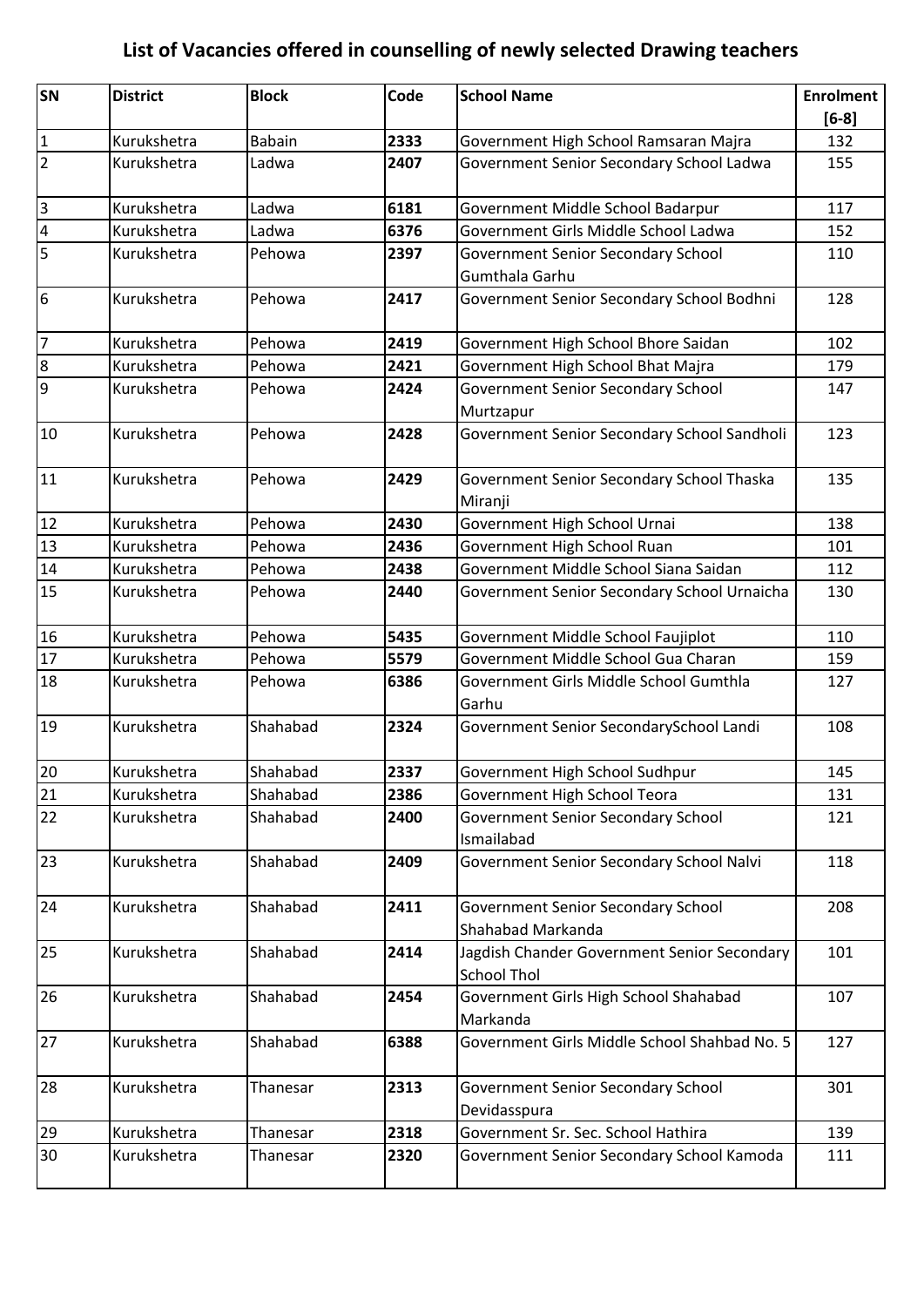| SN | <b>District</b> | <b>Block</b> | Code | <b>School Name</b>                                     | <b>Enrolment</b> |
|----|-----------------|--------------|------|--------------------------------------------------------|------------------|
|    |                 |              |      |                                                        | $[6-8]$          |
| 31 | Kurukshetra     | Thanesar     | 2329 | Government Senior Secondary School Pipli               | 191              |
| 32 | Kurukshetra     | Thanesar     | 2347 | Government Senior Secondary School Beholi              | 153              |
| 33 | Kurukshetra     | Thanesar     | 2383 | Government High School Sirsama                         | 117              |
| 34 | Kurukshetra     | Thanesar     | 2390 | Government Senior Secondary School Ajrana<br>Kalan     | 117              |
| 35 | Kurukshetra     | Thanesar     | 2393 | Government Senior Secondary School Barna               | 175              |
| 36 | Kurukshetra     | Thanesar     | 2405 | Government Senior Secondary School Kirmach             | 106              |
| 37 | Kurukshetra     | Thanesar     | 2413 | Government Girls Senior Secondary School<br>Thanesar   | 308              |
| 38 | Kurukshetra     | Thanesar     | 2452 | Government Girls High School Thanesar (Nath<br>Mandir) | 226              |
| 39 | Kurukshetra     | Thanesar     | 4179 | Government Senior Secondary School Dhurala             | 265              |
| 40 | Kurukshetra     | Thanesar     | 4343 | Government Middle School Kheri Ram Nagar               | 126              |
| 41 | Kurukshetra     | Thanesar     | 5567 | Government Middle School Kishanpura                    | 154              |
| 42 | Kurukshetra     | Thanesar     | 5587 | Government Middle School Kheri Markanda                | 158              |
| 43 | Kurukshetra     | Thanesar     | 6166 | Government Middle School Kurukshetra<br>(Gandhi Nagar) | 199              |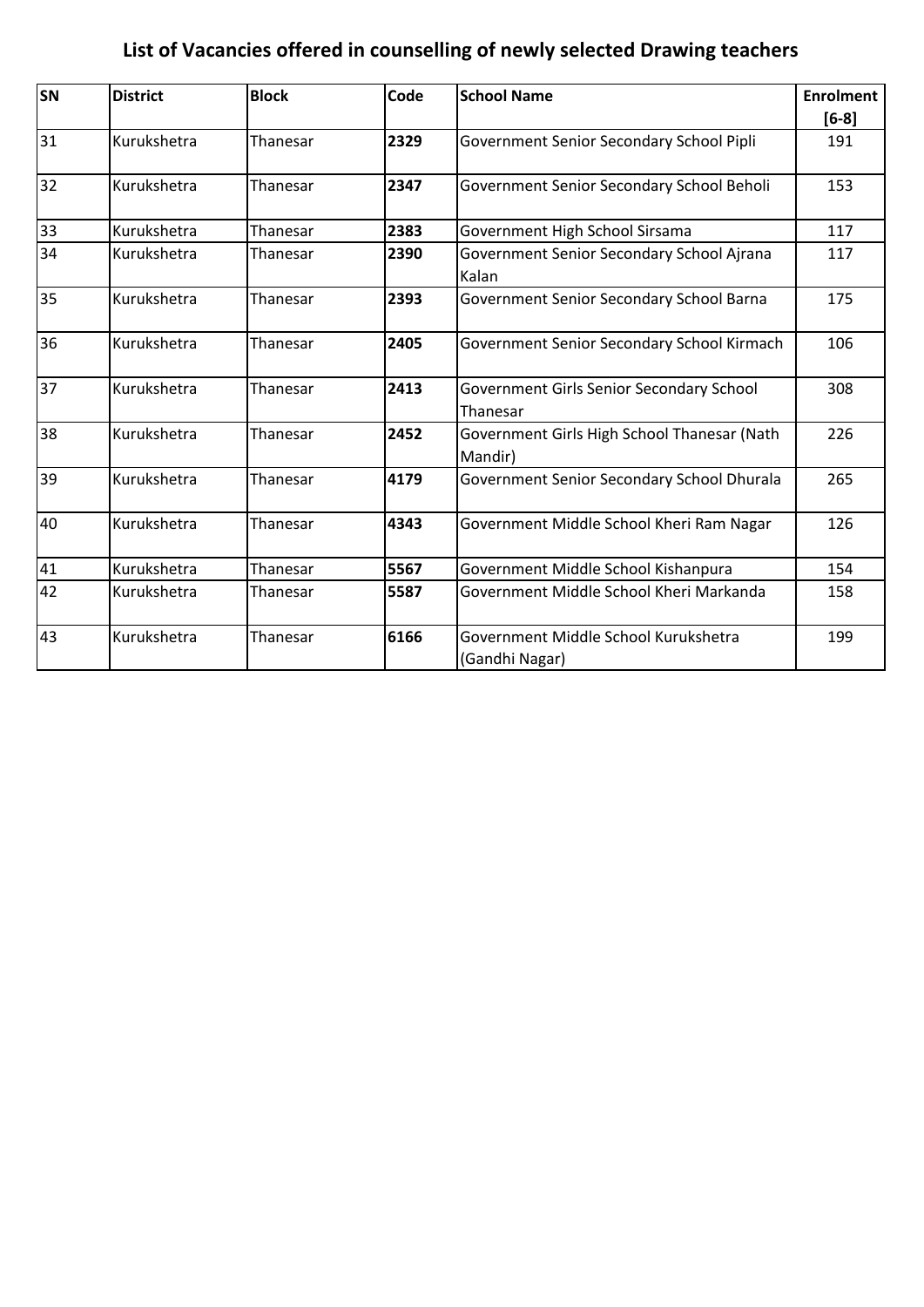| SN                      | <b>District</b> | <b>Block</b>     | Code | <b>School Name</b>                          | <b>Enrolment</b> |
|-------------------------|-----------------|------------------|------|---------------------------------------------|------------------|
|                         |                 |                  |      |                                             | $[6-8]$          |
| $\vert$ 1               | Mahendragarh    | Ateli            | 5836 | Government Middle School Sekhpura           | 105              |
| $\overline{2}$          | Mahendragarh    | Kanina           | 3865 | <b>Government Senior Secondary School</b>   | 248              |
|                         |                 |                  |      | <b>Bhojawas</b>                             |                  |
| $\overline{\mathbf{3}}$ | Mahendragarh    | Kanina           | 3869 | <b>Government Senior Secondary School</b>   | 145              |
|                         |                 |                  |      | Dhanunda                                    |                  |
| $\overline{4}$          | Mahendragarh    | Kanina           | 3878 | Government Senior Secondary School Kheri    | 142              |
|                         |                 |                  |      | Talwana                                     |                  |
| $\overline{5}$          | Mahendragarh    | Mahendragarh     | 3892 | Government Senior Secondary School Pali     | 112              |
|                         |                 |                  |      |                                             |                  |
| 6                       | Mahendragarh    | Mahendragarh     | 3963 | Government Senior Secondary School Jarwa    | 117              |
|                         |                 |                  |      |                                             |                  |
| $\overline{7}$          | Mahendragarh    | Mahendragarh     | 3976 | Government Senior Secondary School Rajawas  | 113              |
|                         |                 |                  |      |                                             |                  |
| 8                       | Mahendragarh    | Nangal Choudhary | 3885 | Government Senior Secondary School Nangal   | 226              |
|                         |                 |                  |      | Dargu                                       |                  |
| $\overline{9}$          | Mahendragarh    | Nangal Choudhary | 3889 | Government Senior Secondary School Nayan    | 178              |
|                         |                 |                  |      |                                             |                  |
| 10                      | Mahendragarh    | Nangal Choudhary | 3943 | Government Senior SecondarySchool           | 108              |
|                         |                 |                  |      | Niyamatpur                                  |                  |
| 11                      | Mahendragarh    | Nangal Choudhary | 4679 | Government Girls Middle School Amarpura     | 114              |
|                         |                 |                  |      |                                             |                  |
| 12                      | Mahendragarh    | Narnaul          | 3834 | Government Senior Secondary School Mukand   | 104              |
|                         |                 |                  |      | Pura                                        |                  |
| 13                      | Mahendragarh    | Narnaul          | 3944 | Government Senior Secondary School Patikara | 123              |
|                         |                 |                  |      |                                             |                  |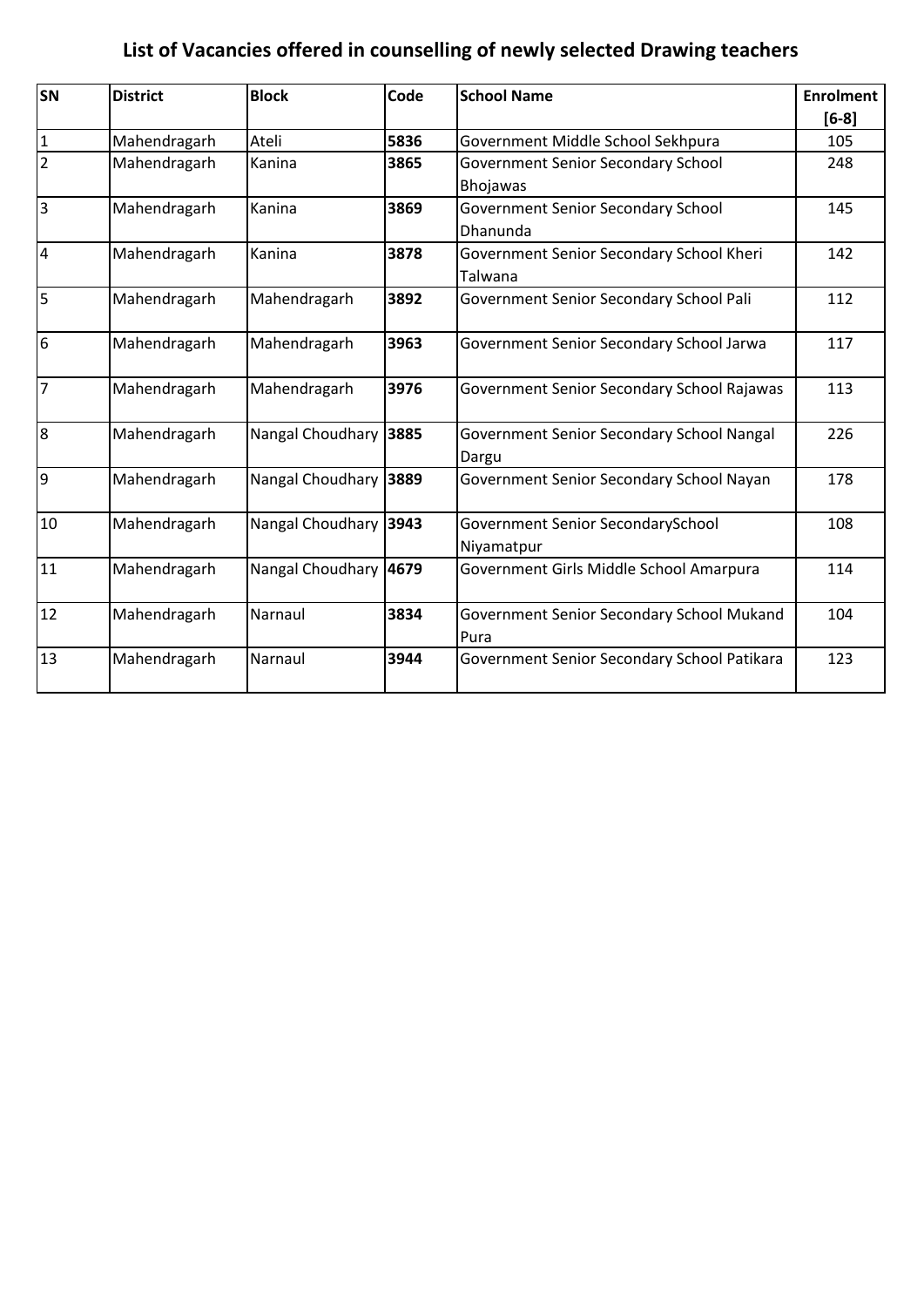| <b>SN</b>               | <b>District</b> | <b>Block</b> | Code | <b>School Name</b>                                      | <b>Enrolment</b><br>$[6-8]$ |
|-------------------------|-----------------|--------------|------|---------------------------------------------------------|-----------------------------|
| $\mathbf 1$             | Palwal          | Hassanpur    | 984  | Government Senior Secondary School Kushak               | 300                         |
| $\overline{2}$          | Palwal          | Hassanpur    | 1003 | Government Senior Secondary School<br>Hassanpur         | 125                         |
| $\overline{3}$          | Palwal          | Hassanpur    | 1039 | Government Middle School Atwa                           | 172                         |
| $\overline{\mathbf{4}}$ | Palwal          | Hassanpur    | 1052 | Government Middle School Jatauli                        | 163                         |
| 5                       | Palwal          | Hassanpur    | 1060 | Government Middle School Nagla Kanpur                   | 193                         |
| 6                       | Palwal          | Hassanpur    | 1067 | Government Senior SecondarySchool Pingode               | 334                         |
| $\overline{7}$          | Palwal          | Hassanpur    | 1127 | Government Senior Secondary School Bata                 | 118                         |
| $\boldsymbol{8}$        | Palwal          | Hassanpur    | 1140 | Government Senior Secondary School Gulawad              | 202                         |
| $\overline{9}$          | Palwal          | Hassanpur    | 1152 | Government High School Likhi                            | 189                         |
| 10                      | Palwal          | Hassanpur    | 1154 | Government Senior Secondary School Mirpur<br>Kaurali    | 107                         |
| ${\bf 11}$              | Palwal          | Hassanpur    | 4377 | Government Middle School Sultanpur                      | 118                         |
| 12                      | Palwal          | Hassanpur    | 5397 | Government High School Leharpur                         | 181                         |
| 13                      | Palwal          | Hathin       | 963  | Government Senior Secondary School Chhainsa<br>(Hathin) | 150                         |
| 14                      | Palwal          | Hathin       | 980  | Government Girls Senior Secondary School<br>Hathin      | 127                         |
| 15                      | Palwal          | Hathin       | 988  | Government Senior Secondary School Malai                | 290                         |
| 16                      | Palwal          | Hathin       | 1001 | Government Senior Secondary School Uttawar              | 528                         |
| 17                      | Palwal          | Hathin       | 1037 | Government Girls Senior Secondary School<br>Andhop      | 144                         |
| 18                      | Palwal          | Hathin       | 1048 | Government Middle School Dhiranki                       | 163                         |
| 19                      | Palwal          | Hathin       | 1053 | Government Senior Secondary School Kot                  | 118                         |
| 20                      | Palwal          | Hathin       | 1054 | Government Middle School Khaika                         | 216                         |
| 21                      | Palwal          | Hathin       | 1061 | Government Middle School Lakhnaka                       | 215                         |
| 22                      | Palwal          | Hathin       | 1139 | Government Senior Secondary School Gehlab               | 126                         |
| 23                      | Palwal          | Hathin       | 1141 | Government High School Guraksar                         | 265                         |
| 24                      | Palwal          | Hathin       | 1143 | Government Senior Secondary School Gharrot              | 180                         |
| 25                      | Palwal          | Hathin       | 1155 | Government Senior Secondary School Manpur               | 115                         |
| 26                      | Palwal          | Hathin       | 1162 | Government High School Ranyala Khurd                    | 235                         |
| 27                      | Palwal          | Hathin       | 1164 | Government High School Ransika                          | 178                         |
| 28                      | Palwal          | Hathin       | 1179 | Government Girls Middle School Swamika                  | 125                         |
| 29                      | Palwal          | Hathin       | 4391 | Government Girls Middle School Hathin                   | 108                         |
| 30                      | Palwal          | Hathin       | 4722 | Government Middle School Puthli                         | 101                         |
| 31                      | Palwal          | Hathin       | 4736 | Government Girls Middle School Swamika                  | 122                         |
| 32                      | Palwal          | Hathin       | 5862 | Government Middle School Tonka                          | 156                         |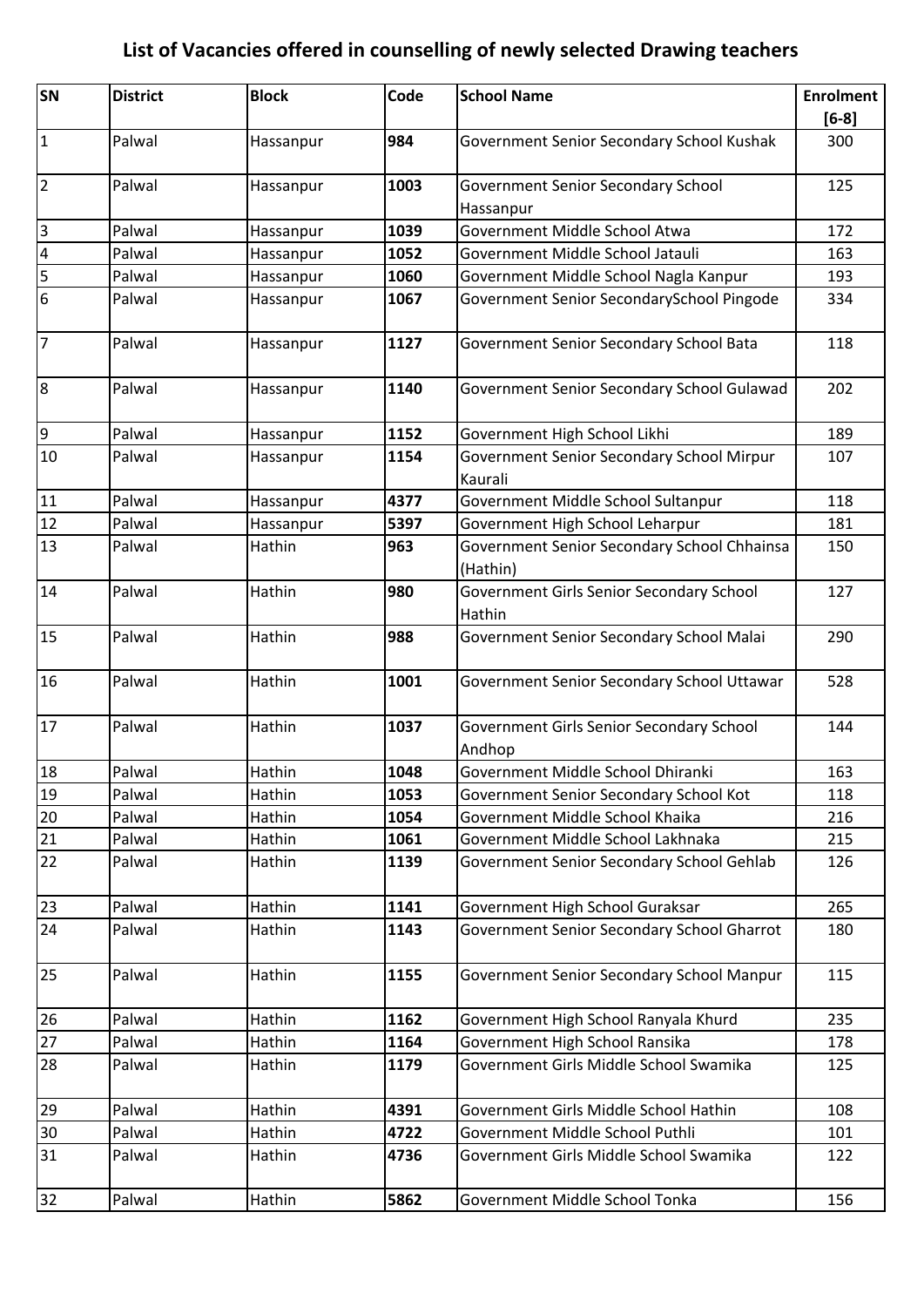| SN       | <b>District</b>  | <b>Block</b> | Code | <b>School Name</b>                                             | <b>Enrolment</b> |
|----------|------------------|--------------|------|----------------------------------------------------------------|------------------|
|          |                  |              |      |                                                                | $[6-8]$          |
| 33       | Palwal           | Hathin       | 6067 | Government Middle School Jalalpur                              | 246              |
| 34       | Palwal           | Hathin       | 6102 | Government Middle School Nangal                                | 146              |
| 35       | Palwal           | Hathin       | 6103 | Government Middle School Ghurawali                             | 233              |
| 36       | Palwal           | Hathin       | 6104 | Government Middle School Pawser                                | 123              |
| 37       | Palwal           | Hathin       | 6106 | Government Middle School Malokheda                             | 228              |
| 38       | Palwal           | Hathin       | 6109 | Government Middle School Khilluka                              | 200              |
| 39       | Palwal           | Hathin       | 6110 | Government Middle School Jarali                                | 263              |
| 40       | Palwal           | Hathin       | 6112 | Government Middle School Goh Pur                               | 111              |
| 41       | Palwal           | Hathin       | 6113 | Government Middle School Sapanki                               | 186              |
| 42       | Palwal           | Hathin       | 6116 | Government Middle School Mathepur                              | 174              |
| 43       | Palwal           | Hathin       | 6481 | Government Girls Middle School Utawar                          | 118              |
| 44       | Palwal           | Hathin       | 6483 | Government High School Kot                                     | 115              |
| 45       | Palwal           | Hathin       | 6485 | Government Middle School Mulaka                                | 400              |
| 46       | Palwal           | Hathin       | 6487 | Government Middle School Buraka                                | 119              |
| 47       | Palwal           | Hathin       | 6489 | Government Girls Middle School Chhainsa                        | 107              |
|          |                  |              |      | (Hathin)                                                       |                  |
| 48       | Palwal           | Hathin       | 6490 | Government Girls Middle School Raniyala                        | 140              |
|          |                  |              |      | Khurd                                                          |                  |
| 49       | Palwal           | Hathin       | 6491 | Government Middle School Mohaddamka                            | 115              |
| 50       | Palwal           | Hathin       | 6687 | Government Middle School Dhakalpur                             | 104              |
| 51       | Palwal           | Hathin       | 6706 | Government Middle School Bhimsika                              | 148              |
| 52       | Palwal           | Hathin       | 7166 | <b>GMS Andhrola</b>                                            | 268              |
| 53       | Palwal           | Hodal        | 959  | Government Girls Senior Secondary School                       | 134              |
|          |                  |              |      | <b>Bhiduki</b>                                                 |                  |
| 54       | Palwal           | Hodal        | 996  | Government Senior Secondary School Sondhad                     | 234              |
|          |                  |              |      |                                                                |                  |
| 55       | Palwal           | Hodal        | 1047 | Government Senior Secondary School                             | 137              |
|          |                  |              |      | Gudhrana                                                       |                  |
| 56       | Palwal           | Hodal        | 1049 | Government Girls High School Deeghot                           | 134              |
| 57<br>58 | Palwal           | Hodal        | 1062 | Government High School Lohina<br>Government High School Banswa | 134              |
| 59       | Palwal<br>Palwal | Hodal        | 1126 |                                                                | 141<br>235       |
|          |                  | Hodal        | 1131 | <b>Government Senior Secondary School</b><br>Bhulwana          |                  |
| 60       | Palwal           | Hodal        | 1142 | Government Senior Secondary School Garhi                       | 160              |
|          |                  |              |      | Patti                                                          |                  |
| 61       | Palwal           | Hodal        | 1168 | Government Senior Secondary School Seoli                       | 196              |
|          |                  |              |      |                                                                |                  |
| 62       | Palwal           | Hodal        | 4382 | Government Girls Middle School Sondhad                         | 101              |
| 63       | Palwal           | Hodal        | 4386 | Government Middle School Shaheed Badan                         | 108              |
|          |                  |              |      | Singh Mitrol                                                   |                  |
| 64       | Palwal           | Hodal        | 5400 | Government Middle School Hodal No. 3                           | 129              |
| 65       | Palwal           | Hodal        | 5975 | Government Middle School Dadka                                 | 141              |
| 66       | Palwal           | Hodal        | 6707 | Government Middle School Nangla Ahesanpur                      | 132              |
|          |                  |              |      |                                                                |                  |
| 67       | Palwal           | Hodal        | 6708 | Government Middle School Sarai                                 | 111              |
| 68       | Palwal           | Palwal       | 992  | Government Girls Senior Secondary School                       | 249              |
|          |                  |              |      | Palwal City                                                    |                  |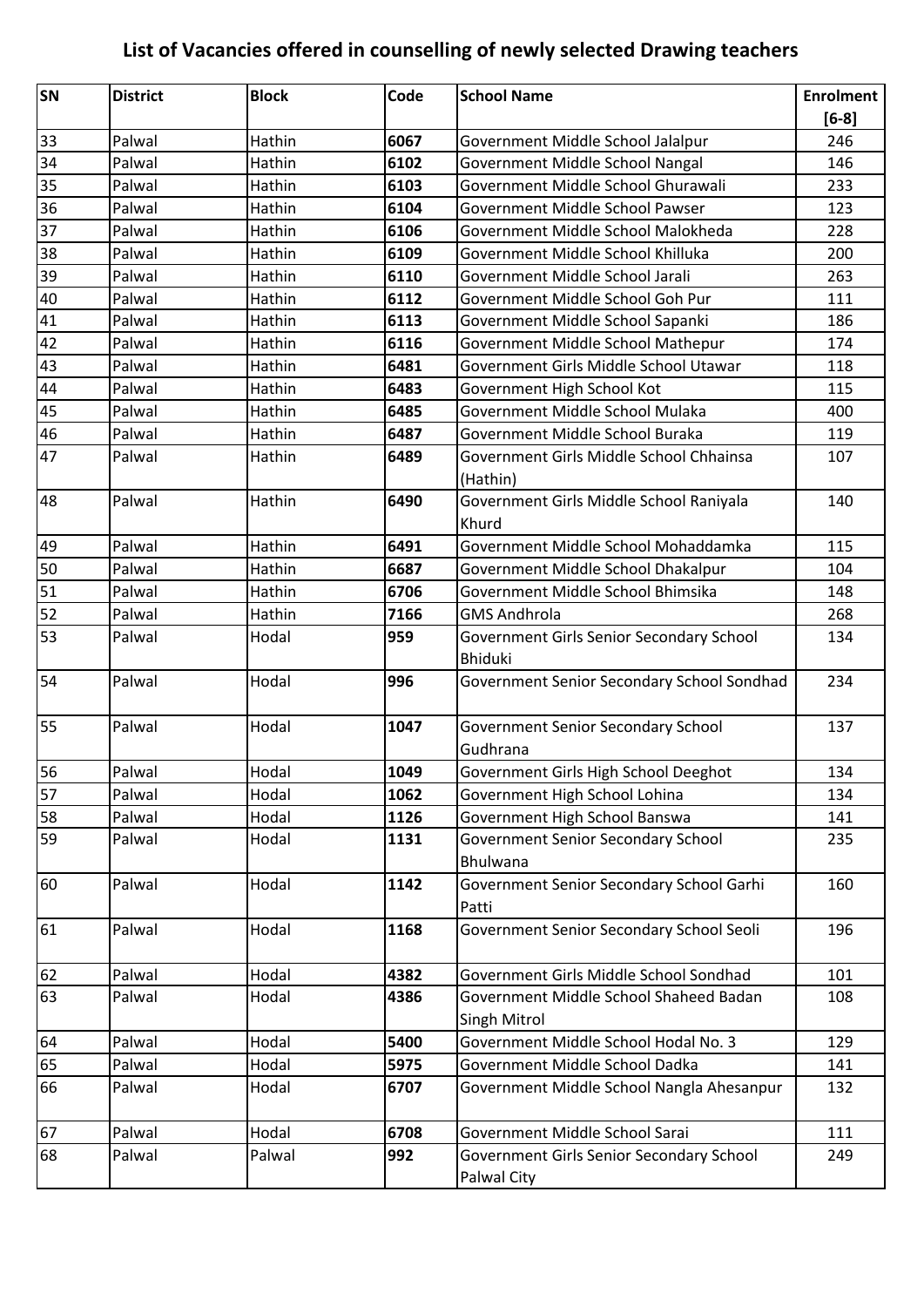| SN | <b>District</b> | <b>Block</b> | Code | <b>School Name</b>                                         | <b>Enrolment</b> |
|----|-----------------|--------------|------|------------------------------------------------------------|------------------|
|    |                 |              |      |                                                            | $[6-8]$          |
| 69 | Palwal          | Palwal       | 993  | Government Girls Senior Secondary School                   | 187              |
|    |                 |              |      | Palwal (Camp)                                              |                  |
| 70 | Palwal          | Palwal       | 1045 | Government High School Chhaprola                           | 102              |
| 71 | Palwal          | Palwal       | 1051 | Government Girls High School Janouli                       | 104              |
| 72 | Palwal          | Palwal       | 1072 | Government Senior SecondarySchool Thanthri                 | 117              |
| 73 | Palwal          | Palwal       | 1078 | Government Middle School Rajpura                           | 128              |
| 74 | Palwal          | Palwal       | 1120 | Government Girls Senior Secondary School                   | 158              |
|    |                 |              |      | Alawalpur                                                  |                  |
| 75 | Palwal          | Palwal       | 1123 | Government Senior Secondary School Baghpur                 | 402              |
| 76 | Palwal          | Palwal       | 1124 | Government High School Baghola                             | 181              |
| 77 | Palwal          | Palwal       | 1150 | Government Senior SecondarySchool Katesra                  | 185              |
| 78 | Palwal          | Palwal       | 1161 | Government Senior Secondary School Rasul Pur               | 260              |
| 79 | Palwal          | Palwal       | 1167 | Government High School Salla Garh                          | 268              |
| 80 | Palwal          | Palwal       | 1169 | Government Senior SecondarySchool Teekri<br><b>Brahman</b> | 212              |
| 81 | Palwal          | Palwal       | 1170 | Government Senior Secondary School Dudhola                 | 101              |
| 82 | Palwal          | Palwal       | 1171 | Government Senior Secondary School Asaoti                  | 387              |
| 83 | Palwal          | Palwal       | 4292 | Government Middle School Sikandarpur                       | 138              |
| 84 | Palwal          | Palwal       | 4729 | Government Middle School Sujwari                           | 105              |
| 85 | Palwal          | Palwal       | 4735 | Government High School Palwal Railway Colony               | 196              |
| 86 | Palwal          | Palwal       | 5399 | Government Middle School Softa                             | 104              |
| 87 | Palwal          | Palwal       | 5949 | Government Middle School Hari Nagar                        | 129              |
| 88 | Palwal          | Palwal       | 5957 | Government Middle School Islamabad                         | 300              |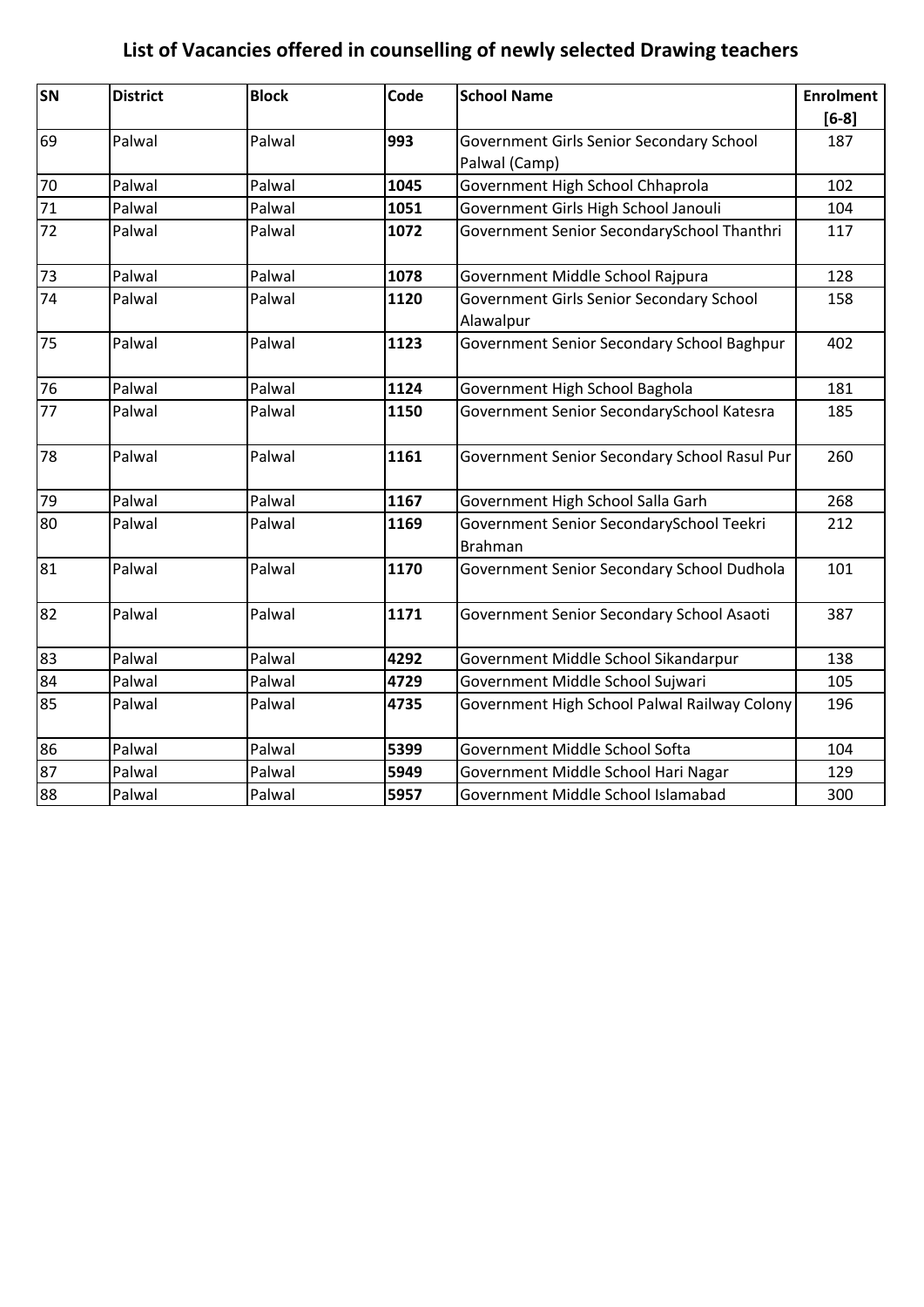| SN                      | <b>District</b> | <b>Block</b>           | Code | <b>School Name</b>                                                                     | <b>Enrolment</b><br>$[6-8]$ |
|-------------------------|-----------------|------------------------|------|----------------------------------------------------------------------------------------|-----------------------------|
| $\mathbf 1$             | Panchkula       | Barwala<br>[Panchkula] | 3707 | Government Senior Secondary School Ramgarh                                             | 154                         |
| $\overline{2}$          | Panchkula       | Barwala<br>[Panchkula] | 3717 | Government Senior Secondary School Bhareli                                             | 124                         |
| $\overline{\mathbf{3}}$ | Panchkula       | Barwala<br>[Panchkula] | 3720 | Government Senior Secondary School Bunga                                               | 133                         |
| $\overline{\mathbf{4}}$ | Panchkula       | Barwala<br>[Panchkula] | 3732 | Government Senior Secondary School Parwala                                             | 110                         |
| 5                       | Panchkula       | Barwala<br>[Panchkula] | 3781 | Government Senior SecondarySchool Khatauli                                             | 144                         |
| 6                       | Panchkula       | Pinjore                | 3695 | Government Senior Secondary School Basaulan                                            | 105                         |
| $\overline{7}$          | Panchkula       | Pinjore                | 3696 | Government Senior Secondary School Karanpur                                            | 139                         |
| $\boldsymbol{8}$        | Panchkula       | Pinjore                | 3697 | Government Senior Secondary School Kalka                                               | 519                         |
| $\overline{9}$          | Panchkula       | Pinjore                | 3703 | Shaheed Major Sandeep Sagar Government<br>Senior Secondary School Panchkula (Sector 7) | 288                         |
| 10                      | Panchkula       | Pinjore                | 3718 | Government Senior Secondary School Bitna                                               | 131                         |
| 11                      | Panchkula       | Pinjore                | 3722 | Government Senior Secondary School Chiken                                              | 121                         |
| 12                      | Panchkula       | Pinjore                | 3727 | Government High School Maranwala                                                       | 320                         |
| 13                      | Panchkula       | Pinjore                | 3730 | Government Senior Secondary School Paploha                                             | 135                         |
| 14                      | Panchkula       | Pinjore                | 3737 | Government Senior Secondary School Saketari                                            | 290                         |
| 15                      | Panchkula       | Pinjore                | 3743 | Government Middle School Bhogpur                                                       | 132                         |
| 16                      | Panchkula       | Pinjore                | 3747 | Government Middle School Devi Nagar                                                    | 148                         |
| $17\,$                  | Panchkula       | Pinjore                | 3761 | Government Middle School Kutbewala                                                     | 105                         |
| 18                      | Panchkula       | Pinjore                | 3765 | Government Middle School Nada Sahib                                                    | 195                         |
| 19                      | Panchkula       | Pinjore                | 3772 | Government Middle School Rattpur                                                       | 107                         |
| $20\,$                  | Panchkula       | Pinjore                | 3773 | Government Middle School Rally                                                         | 307                         |
| 21                      | Panchkula       | Pinjore                | 3777 | Government Middle School Tipra                                                         | 107                         |
| 22                      | Panchkula       | Pinjore                | 5792 | Government Middle School Kundi                                                         | 448                         |
| 23                      | Panchkula       | Pinjore                | 5801 | Government Middle School Panchkula (Mansa<br>Devi Complex)                             | 331                         |
| 24                      | Panchkula       | Pinjore                | 5981 | Government Senior Secondary School Bhorian                                             | 112                         |
| 25                      | Panchkula       | Pinjore                | 6608 | Government Middle School Kishangarh                                                    | 227                         |
| 26                      | Panchkula       | Pinjore                | 6609 | Government Middle School Panchkula (Sector<br>25)                                      | 232                         |
| 27                      | Panchkula       | Pinjore                | 6610 | Government Middle School Panchkula (Sector<br>10/21                                    | 513                         |
| 28                      | Panchkula       | Pinjore                | 6614 | Government Middle School Bhagwanpur                                                    | 111                         |
| 29                      | Panchkula       | Raipur Rani            | 3739 | Government Senior Secondary School Garhi<br>Kotaha                                     | 168                         |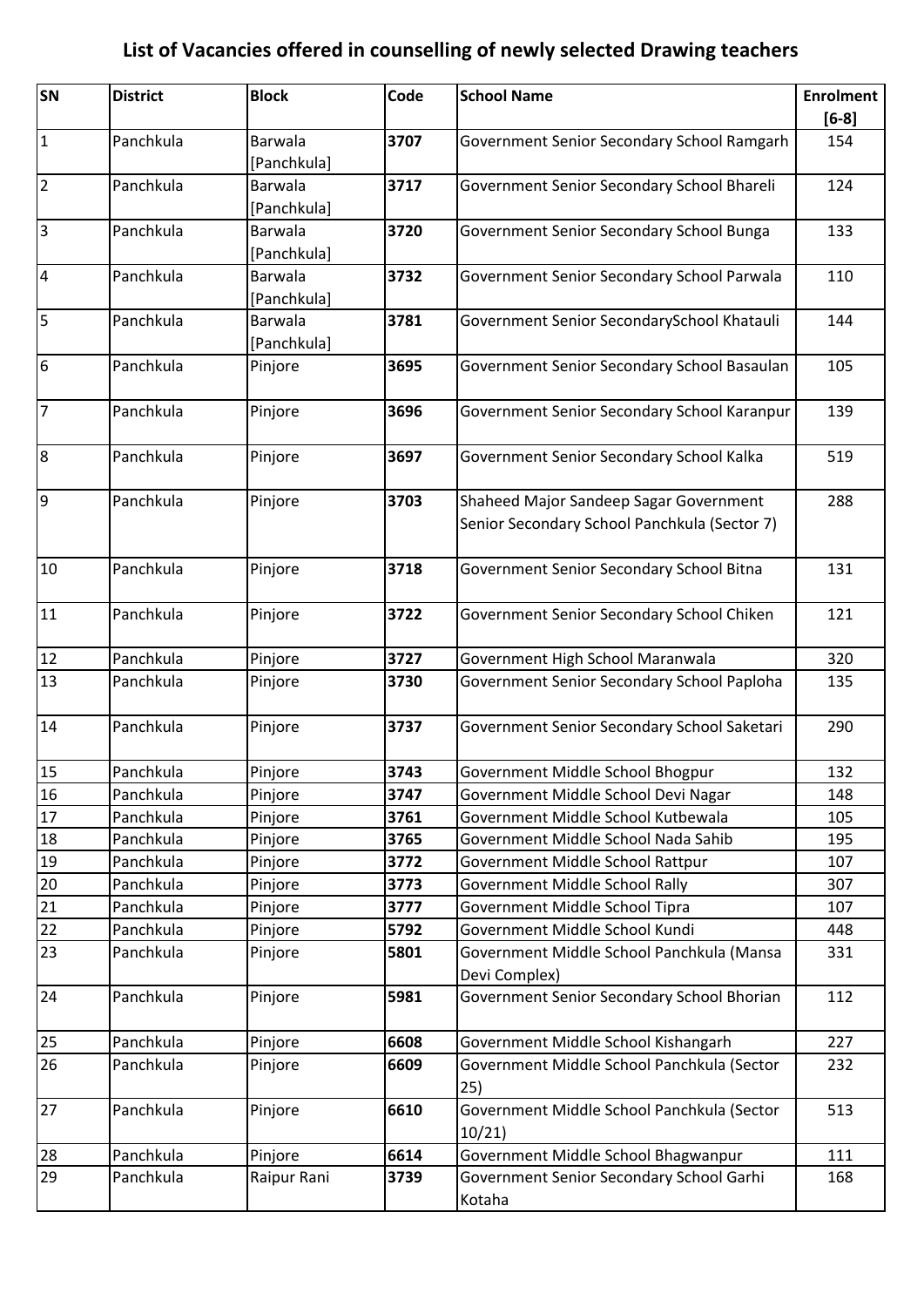| <b>SN</b> | <b>IDistrict</b>  | <b>Block</b>  | Code | <b>School Name</b>               | Enrolment |
|-----------|-------------------|---------------|------|----------------------------------|-----------|
|           |                   |               |      |                                  | $[6-8]$   |
| 30        | <b>IPanchkula</b> | l Raipur Rani | 5796 | Government Middle School Kakrali | 103       |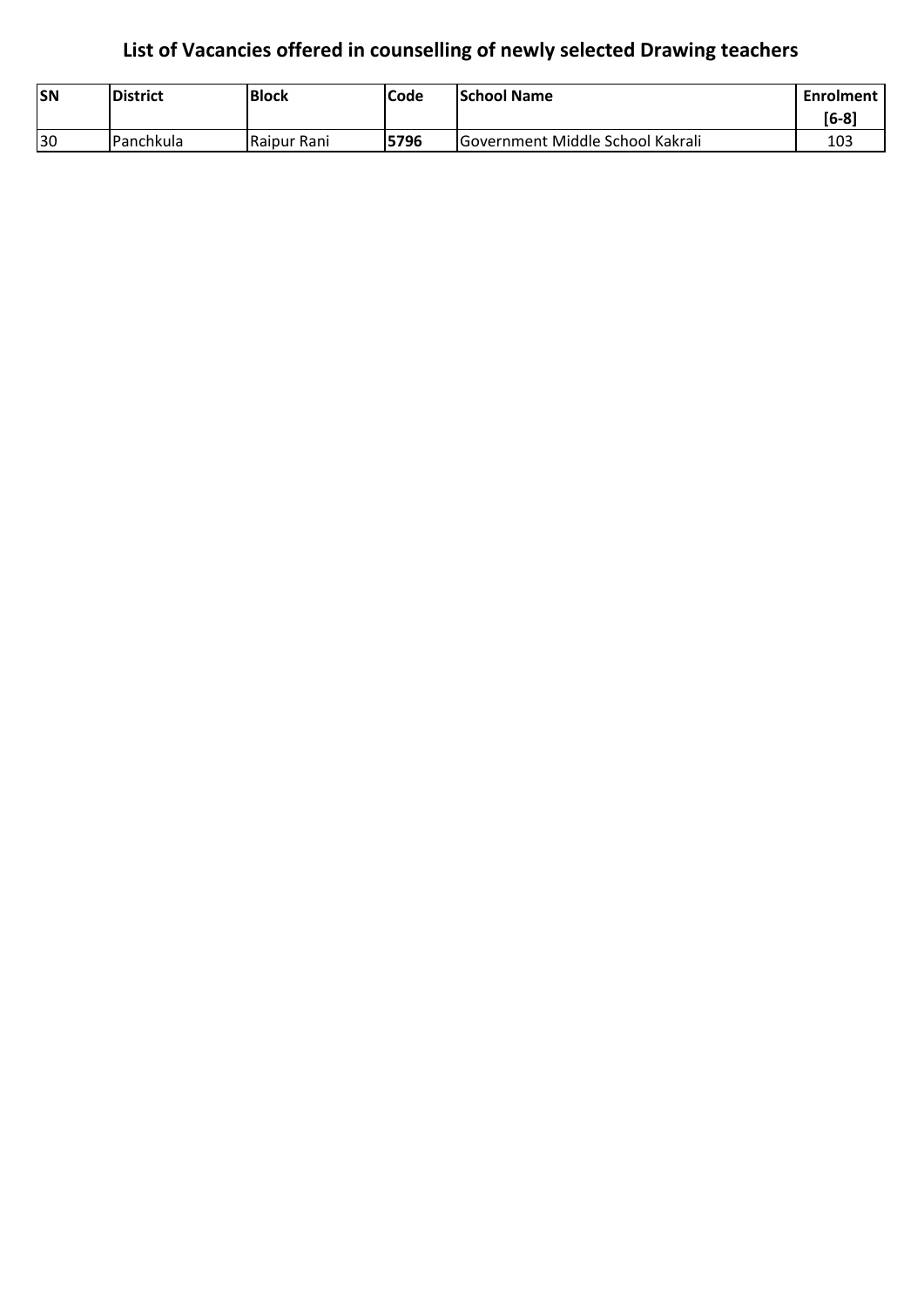| SN               | <b>District</b> | <b>Block</b> | Code | <b>School Name</b>                                       | <b>Enrolment</b> |
|------------------|-----------------|--------------|------|----------------------------------------------------------|------------------|
|                  |                 |              |      |                                                          | $[6-8]$          |
| $\mathbf{1}$     | Panipat         | Bapauli      | 2018 | Government Girls Middle School Chhajpur<br>Khurd         | 140              |
| $\overline{2}$   | Panipat         | Bapauli      | 2024 | Government Senior Secondary School Garhi<br><b>Basic</b> | 226              |
| $\overline{3}$   | Panipat         | Bapauli      | 2039 | Government Senior Secondary School Passina<br>Khurd      | 316              |
| $\overline{4}$   | Panipat         | Bapauli      | 2073 | Government Senior Secondary School Bapoli                | 135              |
| 5                | Panipat         | Bapauli      | 2083 | Government Senior Secondary School Chhajpur              | 115              |
| $6\phantom{.}6$  | Panipat         | Bapauli      | 2088 | Government Senior Secondary School Dadhola               | 164              |
| $\overline{7}$   | Panipat         | Bapauli      | 2094 | Government Senior Secondary School Jalalpur              | 132              |
| $\boldsymbol{8}$ | Panipat         | Bapauli      | 2104 | Government Senior Secondary School<br>Khojkipur          | 305              |
| 9                | Panipat         | Bapauli      | 2121 | Government Senior Secondary School Sanauli<br>Khurd      | 314              |
| 10               | Panipat         | Bapauli      | 2125 | Government Senior Secondary School Ujha                  | 510              |
| $11\,$           | Panipat         | Bapauli      | 5627 | Government Middle School Raslapur                        | 123              |
| 12               | Panipat         | Bapauli      | 5631 | Government Senior SecondarySchool                        | 207              |
|                  |                 |              |      | Pattharagarh                                             |                  |
| 13               | Panipat         | Bapauli      | 5632 | Government Middle School Rana Majra                      | 199              |
| 14               | Panipat         | Bapauli      | 6692 | Government Middle School Bhallore                        | 116              |
| 15               | Panipat         | Bapauli      | 6693 | Government Middle School Nawadar                         | 147              |
| 16               | Panipat         | Israna       | 2080 | Government Senior SecondarySchool Bursham                | 112              |
| 17               | Panipat         | Israna       | 5635 | Government Middle School Mehrana                         | 102              |
| 18               | Panipat         | Israna       | 5636 | Government Middle School Hartari                         | 123              |
| 19               | Panipat         | Madlauda     | 2038 | Government Senior Secondary School Nohra                 | 132              |
| 20               | Panipat         | Madlauda     | 2062 | Government Senior Secondary School Rair<br>Kalan         | 209              |
| 21               | Panipat         | Madlauda     | 2067 | Government Senior Secondary School Urlana<br>Kalan       | 171              |
| 22               | Panipat         | Madlauda     | 2068 | Government Senior Secondary School Waiser                | 125              |
| 23               | Panipat         | Madlauda     | 2078 | Government Senior Secondary School Bhandari              | 155              |
| 24               | Panipat         | Madlauda     | 2105 | Government Senior Secondary School Lohari                | 117              |
| 25               | Panipat         | Madlauda     | 2123 | Government Senior Secondary School Atawala               | 123              |
| 26               | Panipat         | Madlauda     | 2124 | Government Senior Secondary School Nara                  | 131              |
| 27               | Panipat         | Madlauda     | 2127 | Government Girls Senior Secondary School<br>Madlauda     | 157              |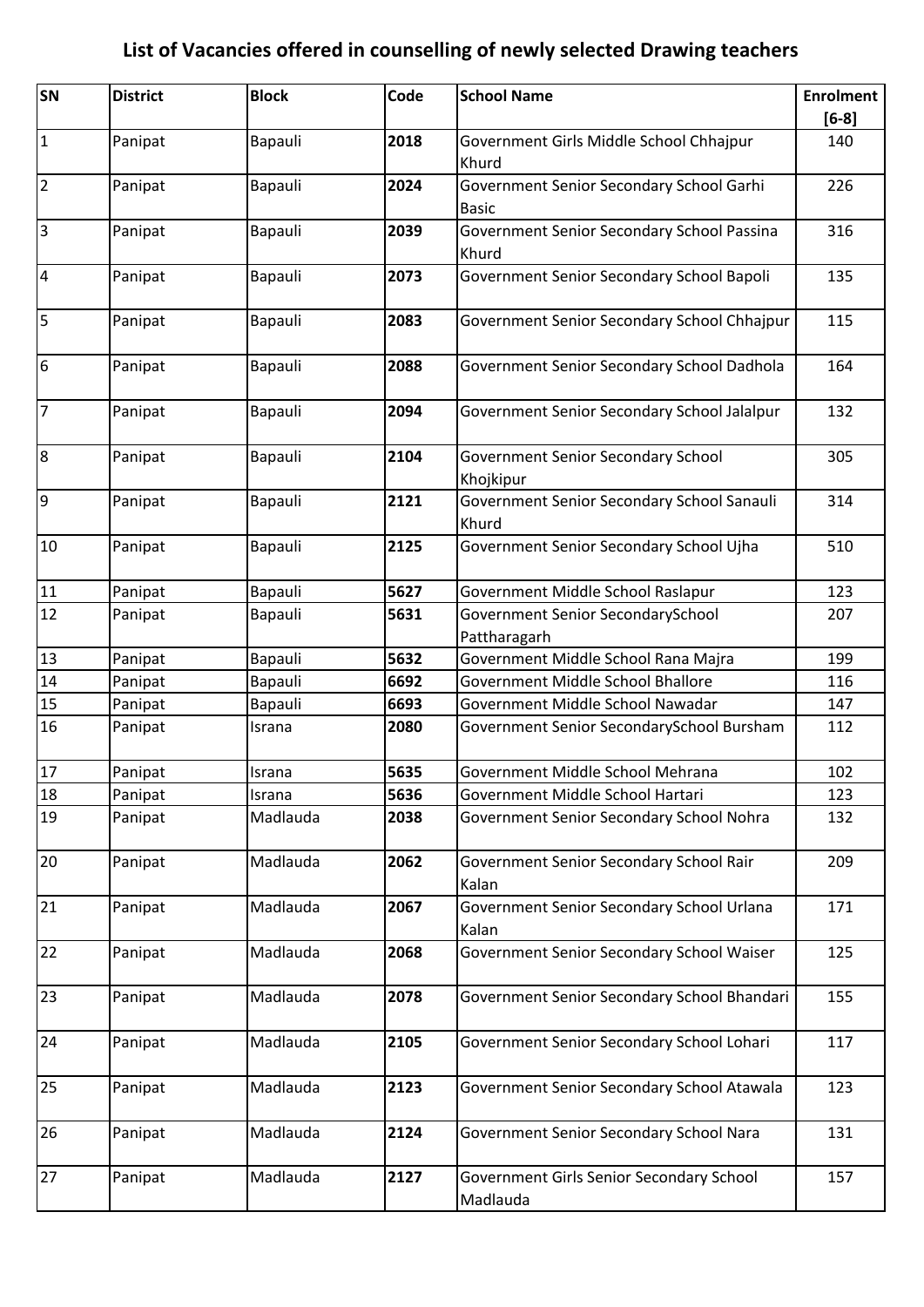| SN | <b>District</b> | <b>Block</b> | Code | <b>School Name</b>                                               | <b>Enrolment</b><br>$[6-8]$ |
|----|-----------------|--------------|------|------------------------------------------------------------------|-----------------------------|
| 28 | Panipat         | Madlauda     | 2131 | Government Senior Secondary School Adyana                        | 125                         |
| 29 | Panipat         | Madlauda     | 4305 | Government Senior Secondary School Sithana                       | 202                         |
| 30 | Panipat         | Madlauda     | 4306 | Government Middle School Joshi                                   | 104                         |
| 31 | Panipat         | Madlauda     | 5640 | Government Middle School Bohli                                   | 143                         |
| 32 | Panipat         | Madlauda     | 5644 | Government Middle School Urlana Khurd                            | 148                         |
| 33 | Panipat         | Panipat      | 1856 | Government Senior Secondary School Dadlana                       | 194                         |
| 34 | Panipat         | Panipat      | 2021 | Government Senior Secondary School Dewana                        | 132                         |
| 35 | Panipat         | Panipat      | 2026 | Government High School Garh Sarnai                               | 188                         |
| 36 | Panipat         | Panipat      | 2037 | Government Senior Secondary School                               | 218                         |
|    |                 |              |      | Nizampur                                                         |                             |
| 37 | Panipat         | Panipat      | 2041 | Government Middle School Panipat (Sugarmill)                     | 104                         |
| 38 | Panipat         | Panipat      | 2046 | <b>Government Senior Secondary School</b><br>Sondhapur           | 378                         |
| 39 | Panipat         | Panipat      | 2053 | Government High School Noorwala                                  | 434                         |
| 40 | Panipat         | Panipat      | 2055 | Government Girls Senior Secondary School                         | 203                         |
|    |                 |              |      | Panipat (Shiv Nagar)                                             |                             |
| 41 | Panipat         | Panipat      | 2056 | Government High School Panipat (Canal Camp)                      | 532                         |
| 42 | Panipat         | Panipat      | 2061 | Government High School Risalu                                    | 364                         |
| 43 | Panipat         | Panipat      | 2072 | Government Senior Secondary School Asan<br>Kalan                 | 138                         |
| 44 | Panipat         | Panipat      | 2074 | Government Senior Secondary School Barauli                       | 150                         |
| 45 | Panipat         | Panipat      | 2081 | Government High School Barana                                    | 281                         |
| 46 | Panipat         | Panipat      | 2097 | Government Senior SecondarySchool Kabri                          | 632                         |
| 47 | Panipat         | Panipat      | 2114 | Government Senior Secondary School Babail                        | 164                         |
| 48 | Panipat         | Panipat      | 2117 | Government Girls Senior Secondary School<br>Panipat (Model Town) | 450                         |
| 49 | Panipat         | Panipat      | 2118 | Government Senior Secondary School Sewah                         | 149                         |
| 50 | Panipat         | Panipat      | 2119 | <b>Government Senior Secondary School</b><br>Ugrakheri           | 658                         |
| 51 | Panipat         | Panipat      | 2120 | Government Girls Senior Secondary School<br>Sewah                | 202                         |
| 52 | Panipat         | Panipat      | 2136 | Government Senior Secondary School Jattal                        | 128                         |
| 53 | Panipat         | Panipat      | 5645 | Government Middle School Azizulapur                              | 193                         |
| 54 | Panipat         | Panipat      | 5648 | Government Middle School Faridpur                                | 108                         |
| 55 | Panipat         | Panipat      | 5649 | Government Middle School Garhi Sikandarpur                       | 102                         |
| 56 | Panipat         | Panipat      | 5650 | Government Middle School Kachruali                               | 215                         |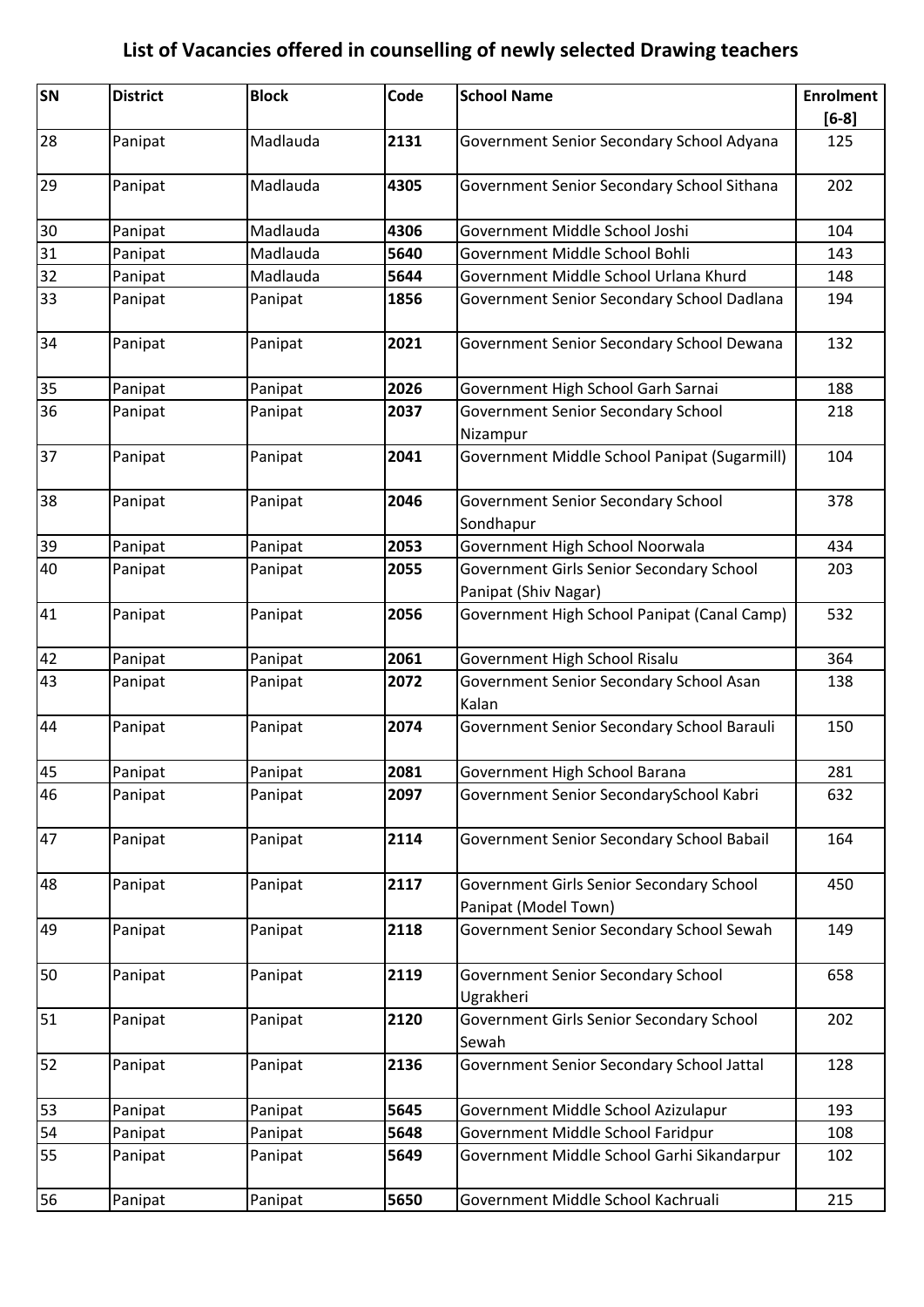| SN | <b>District</b> | <b>Block</b> | Code | <b>School Name</b>                                    | <b>Enrolment</b> |
|----|-----------------|--------------|------|-------------------------------------------------------|------------------|
|    |                 |              |      |                                                       | $[6-8]$          |
| 57 | Panipat         | Panipat      | 7176 | <b>GGMS Assan Kalan</b>                               | 127              |
| 58 | Panipat         | Samalkha     | 2027 | Government Girls Middle School Hathwala               | 159              |
| 59 | Panipat         | Samalkha     | 2036 | Government Senior SecondarySchool Namunda             | 123              |
| 60 | Panipat         | Samalkha     | 2051 | Government Girls Senior SecondarySchool<br>Raksera    | 186              |
| 61 | Panipat         | Samalkha     | 2060 | Government Senior SecondarySchool Raksera             | 231              |
| 62 | Panipat         | Samalkha     | 2095 | Government Senior SecondarySchool Jaurasi             | 110              |
| 63 | Panipat         | Samalkha     | 2101 | Government Senior SecondarySchool Kiwana              | 218              |
| 64 | Panipat         | Samalkha     | 2108 | Government Senior Secondary School<br>Machhrauli      | 106              |
| 65 | Panipat         | Samalkha     | 2128 | Government Senior Secondary School Hathwala           | 128              |
| 66 | Panipat         | Samalkha     | 2140 | Government Girls Senior Secondary School<br>Chulkhana | 139              |
| 67 | Panipat         | Samalkha     | 4303 | Government Senior SecondarySchool Pawti               | 190              |
| 68 | Panipat         | Samalkha     | 5652 | Government Middle School Haldana                      | 141              |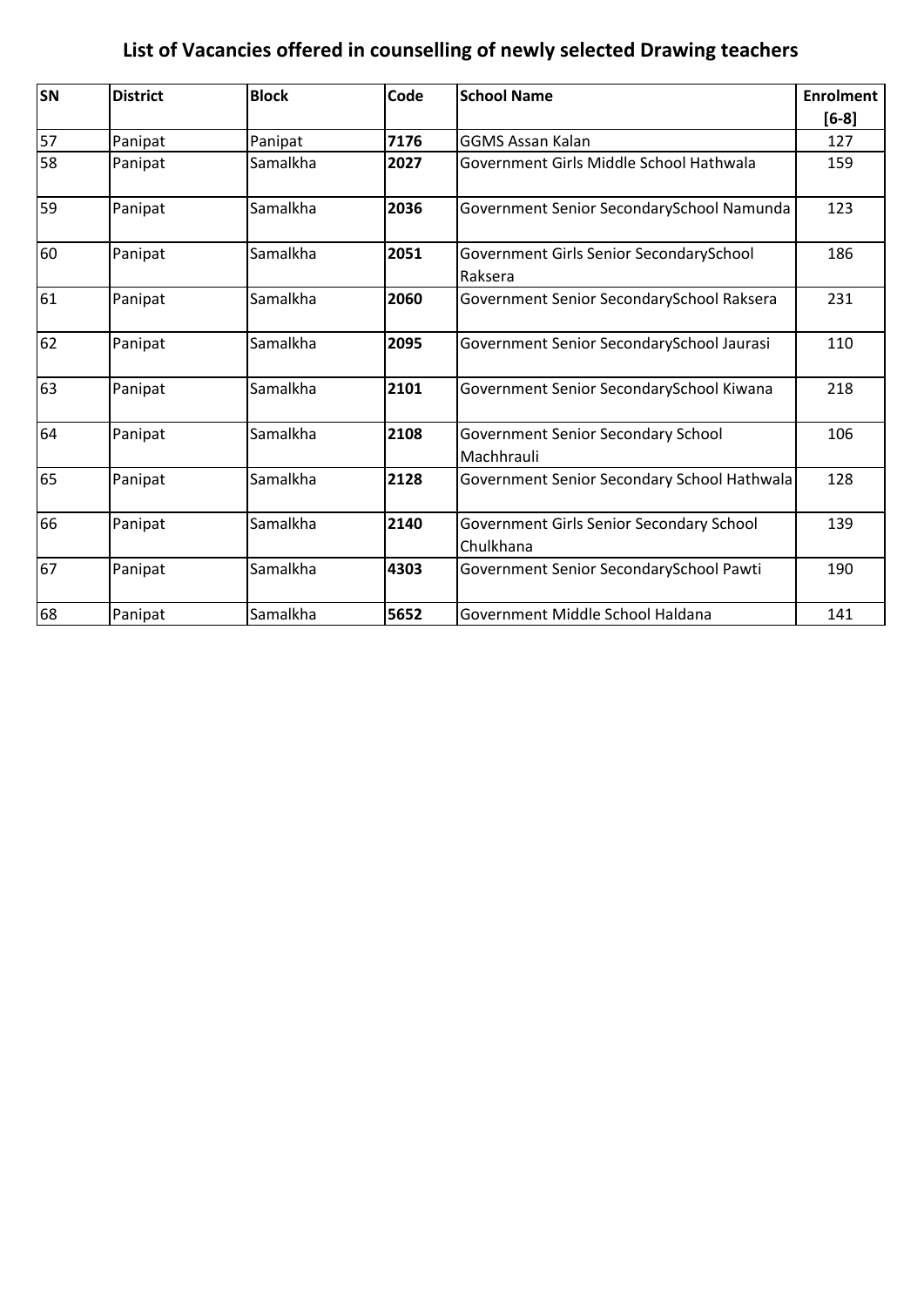| SN              | <b>District</b> | <b>Block</b> | Code | <b>School Name</b>                                       | <b>Enrolment</b><br>$[6-8]$ |
|-----------------|-----------------|--------------|------|----------------------------------------------------------|-----------------------------|
| $\mathbf{1}$    | Rewari          | Bawal        | 2478 | Government Senior Secondary School Gujar<br>Majri        | 144                         |
| $\overline{2}$  | Rewari          | Bawal        | 2501 | Government Senior SecondarySchool Nangal<br>Shahbazpur   | 217                         |
| $\overline{3}$  | Rewari          | Bawal        | 2502 | Government Senior Secondary School Nangal<br>Teju        | 146                         |
| $\overline{4}$  | Rewari          | Bawal        | 2505 | Government Senior Secondary School Rajgarh               | 105                         |
| $\overline{5}$  | Rewari          | Bawal        | 2517 | Government Girls Senior Secondary School<br>Bawal        | 277                         |
| $6\overline{6}$ | Rewari          | Jatusana     | 2487 | Government Senior Secondary School Kanhori               | 141                         |
| $\overline{7}$  | Rewari          | Jatusana     | 2503 | Government Senior Secondary School Palhawas              | 145                         |
| $\overline{8}$  | Rewari          | Jatusana     | 2525 | Government Girls Senior Secondary School<br>Gurawara     | 105                         |
| $\overline{9}$  | Rewari          | Nahar        | 2548 | Government Senior Secondary School Nahar                 | 107                         |
| 10              | Rewari          | Nahar        | 2609 | Government Senior Secondary School Bhakli                | 129                         |
| 11              | Rewari          | Rewari       | 2469 | Government Senior SecondarySchool Bharawas               | 144                         |
| 12              | Rewari          | Rewari       | 2470 | Government Senior SecondarySchool Bithwana               | 149                         |
| 13              | Rewari          | Rewari       | 2480 | Government Senior Secondary School Hansaka               | 118                         |
| 14              | Rewari          | Rewari       | 2488 | Government Senior Secondary School Kapriwas              | 207                         |
| 15              | Rewari          | Rewari       | 2508 | Government Senior Secondary School<br>Sharanwas          | 122                         |
| 16              | Rewari          | Rewari       | 2509 | Government Senior SecondarySchool<br>Shahbajpur Padaiwas | 125                         |
| 17              | Rewari          | Rewari       | 2523 | Government Girls Senior Secondary School<br>Dharuhera    | 272                         |
| 18              | Rewari          | Rewari       | 2534 | Government Senior Secondary School Masani                | 108                         |
| 19              | Rewari          | Rewari       | 2538 | Government Senior Secondary School Nand<br>Ram Pur Bass  | 253                         |
| 20              | Rewari          | Rewari       | 2561 | Government Middle School Chandawas                       | 138                         |
| 21              | Rewari          | Rewari       | 2573 | Government Senior Secondary School Gujar<br>Ghatal       | 119                         |
| 22              | Rewari          | Rewari       | 2589 | <b>Government Senior Secondary School</b><br>Maheshwari  | 248                         |
| 23              | Rewari          | Rewari       | 2637 | <b>Government Senior Secondary School</b><br>Dharuhera   | 174                         |
| 24              | Rewari          | Rewari       | 5915 | Government Senior Secondary School Akera                 | 207                         |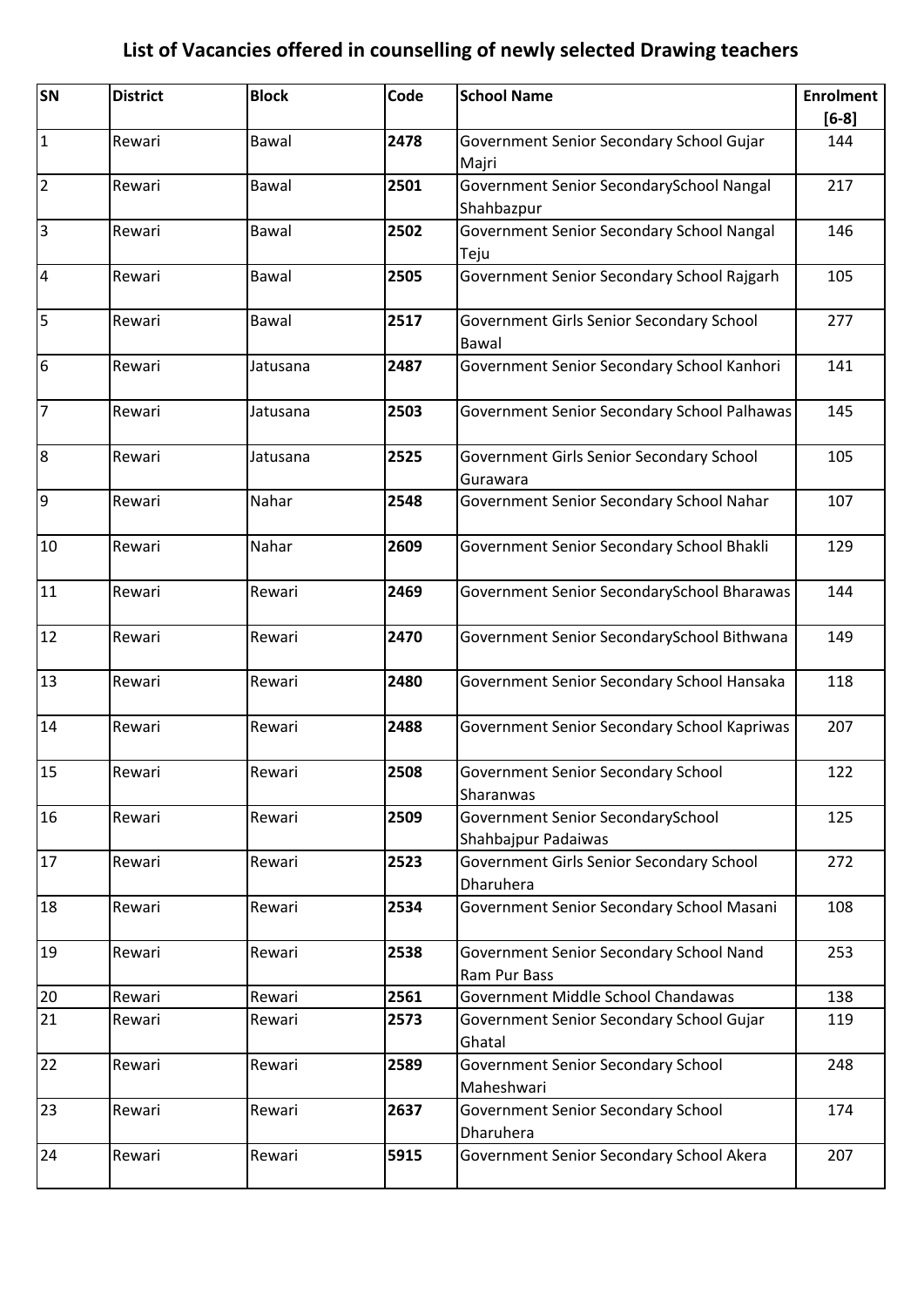| SN              | <b>District</b> | <b>Block</b> | Code | <b>School Name</b>                                                                               | <b>Enrolment</b> |
|-----------------|-----------------|--------------|------|--------------------------------------------------------------------------------------------------|------------------|
|                 |                 |              |      |                                                                                                  | $[6-8]$          |
| $\vert$ 1       | Rohtak          | Kalanaur     | 2655 | Government Senior Secondary School Kahanaur                                                      | 139              |
| $\overline{2}$  | Rohtak          | Kalanaur     | 2723 | Government Senior Secondary School<br>Sangahera                                                  | 106              |
| 3               | Rohtak          | Kalanaur     | 2729 | Government Senior Secondary School Saimpal                                                       | 145              |
| $\overline{4}$  | Rohtak          | Kalanaur     | 2734 | Government Senior SecondarySchool Pilana                                                         | 108              |
| 5               | Rohtak          | Kalanaur     | 6010 | Government Middle School Kalanaur Kalan                                                          | 124              |
| $6\overline{6}$ | Rohtak          | Lakhan Majra | 2650 | Government Senior Secondary School Chiri                                                         | 104              |
| 7               | Rohtak          | Lakhan Majra | 2705 | Government Senior SecondarySchool Kharak<br>Jattan                                               | 103              |
| 8               | Rohtak          | Lakhan Majra | 2737 | Government Senior SecondarySchool<br>Gharawathi                                                  | 140              |
| 9               | Rohtak          | Lakhan Majra | 2811 | Government Girls Senior SecondarySchool Chiri                                                    | 114              |
| 10              | Rohtak          | Meham        | 2647 | Government Senior Secondary School Behlba                                                        | 113              |
| 11              | Rohtak          | Meham        | 2667 | Government Girls Senior Secondary School<br>Meham                                                | 191              |
| 12              | Rohtak          | Meham        | 2701 | Government Senior Secondary School Gorawar                                                       | 126              |
| 13              | Rohtak          | Meham        | 2726 | Government Senior Secondary School Bhaini<br>Chanderpal                                          | 104              |
| 14              | Rohtak          | Meham        | 2731 | Government Senior SecondarySchool Sisar Khas                                                     | 127              |
| 15              | Rohtak          | Meham        | 2792 | Government Girls High School Gorawar                                                             | 135              |
| 16              | Rohtak          | Meham        | 2809 | Government Girls Senior SecondarySchool<br>Behlba                                                | 109              |
| 17              | Rohtak          | Meham        | 6004 | Government Middle School Imligarh                                                                | 117              |
| 18              | Rohtak          | Rohtak       | 2673 | Government Girls Senior Secondary School<br>Rohtak                                               | 618              |
| 19              | Rohtak          | Rohtak       | 2674 | Government Senior Secondary School Rohtak<br>(Gandhi Nagar)                                      | 131              |
| 20              | Rohtak          | Rohtak       | 2676 | Shaheed Captain Deepak Sharma Government<br>Girls Senior Secondary School Rohtak (Model<br>Town) | 147              |
| 21              | Rohtak          | Rohtak       | 2680 | Government Senior Secondary School Samar<br>Gopalpur                                             | 102              |
| 22              | Rohtak          | Rohtak       | 2718 | Government Girls Senior SecondarySchool<br>Bahu Akbarpur                                         | 110              |
| 23              | Rohtak          | Rohtak       | 2745 | Government Senior Secondary School Sunarian<br>Kalan                                             | 136              |
| 24              | Rohtak          | Rohtak       | 5904 | Government Middle School Rohtak<br>(Rainakpura)                                                  | 206              |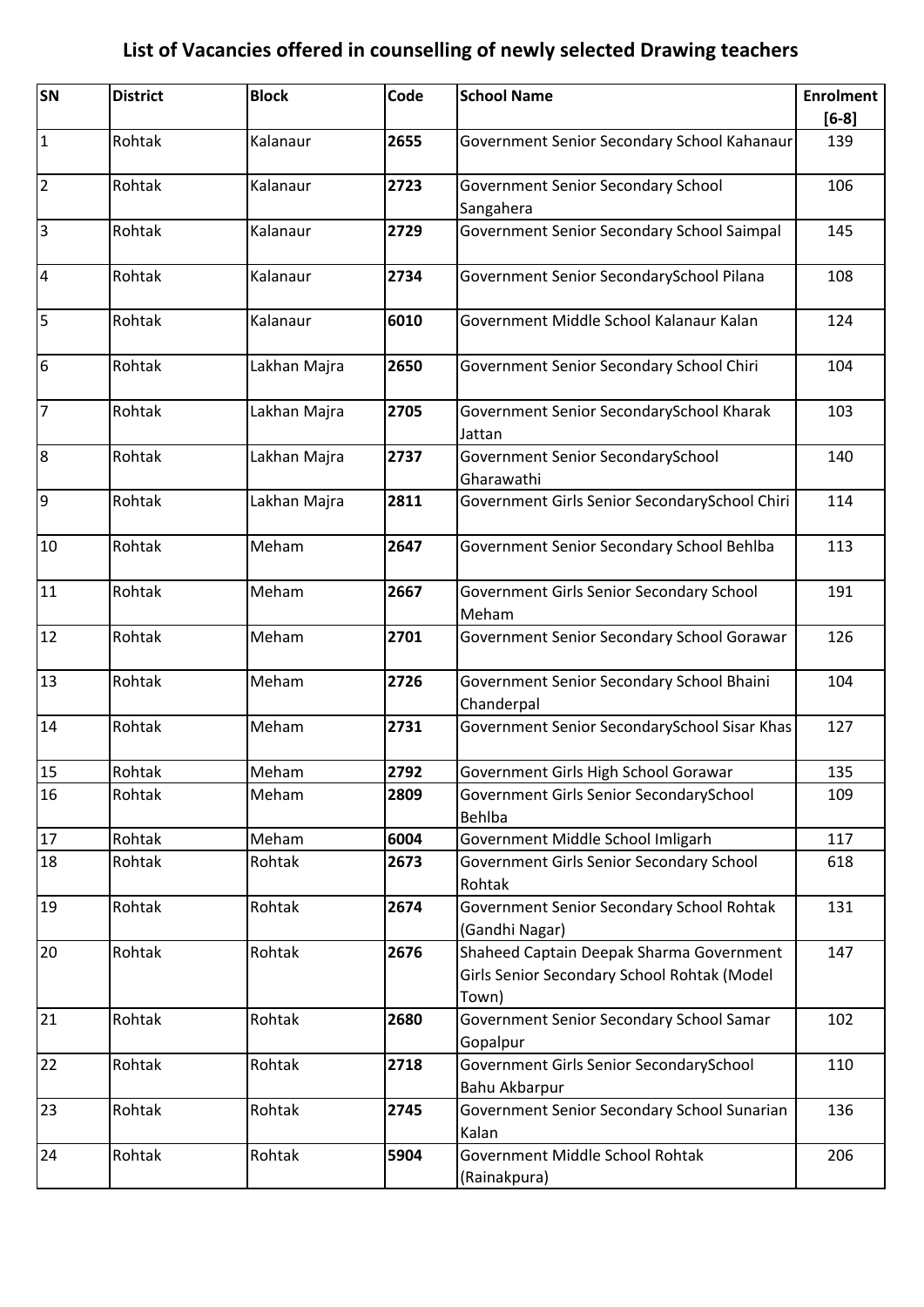| <b>SN</b> | <b>District</b> | <b>Block</b> | <b>Code</b> | <b>School Name</b>                                  | Enrolment<br>$[6-8]$ |
|-----------|-----------------|--------------|-------------|-----------------------------------------------------|----------------------|
| 25        | Rohtak          | Sampla       | 2806        | Government Middle School Sampla Mandi               | 168                  |
| 26        | Rohtak          | Sampla       | 4020        | Government Girls Senior Secondary School<br>Ismaila | 124                  |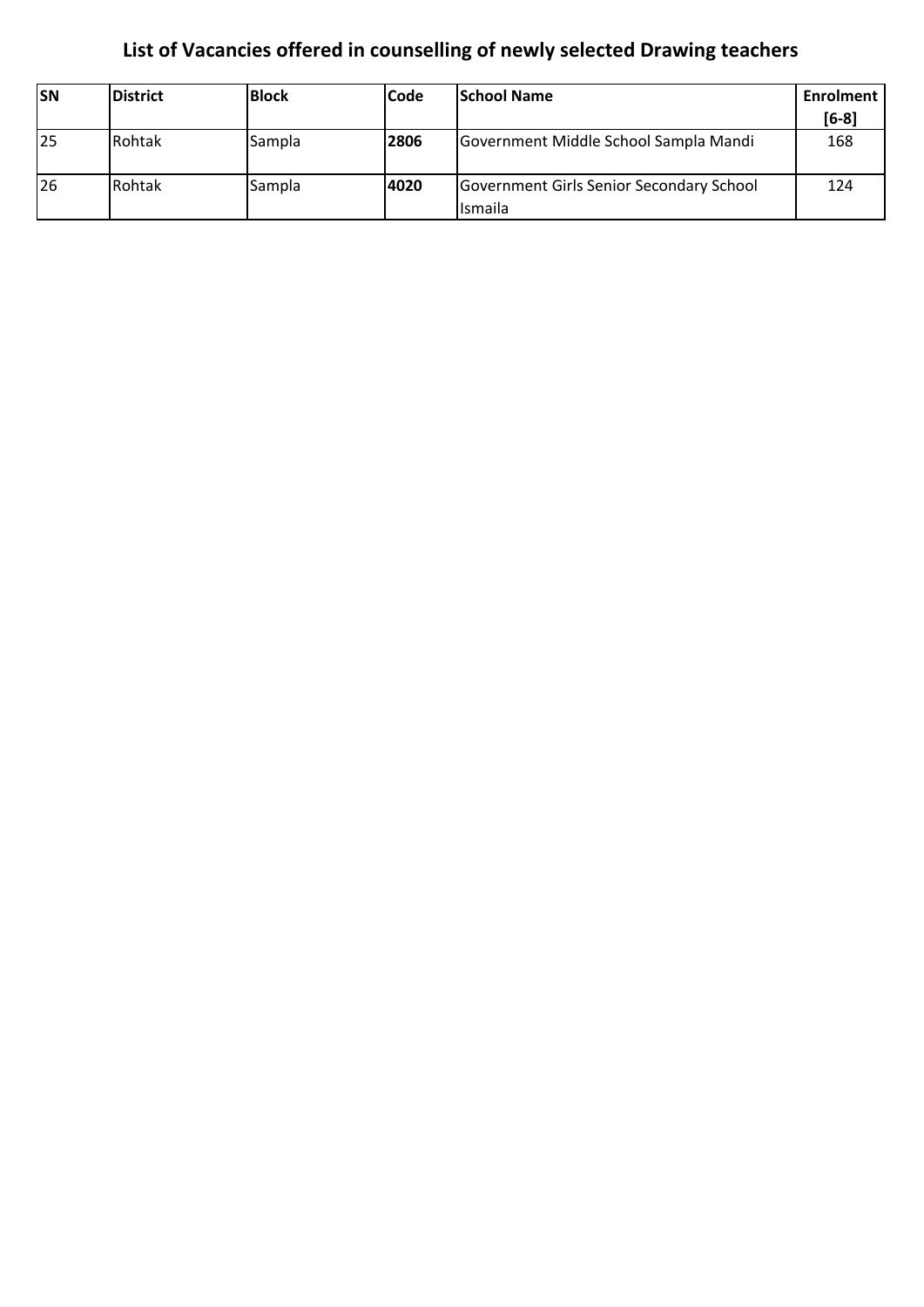| SN                      | <b>District</b> | <b>Block</b> | Code | <b>School Name</b>                                       | <b>Enrolment</b><br>$[6-8]$ |
|-------------------------|-----------------|--------------|------|----------------------------------------------------------|-----------------------------|
| $\vert$ 1               | <b>Sirsa</b>    | Baragudha    | 2842 | Government Senior Secondary School Rori                  | 202                         |
| $\overline{2}$          | <b>Sirsa</b>    | Baragudha    | 2847 | <b>Government Senior Secondary School</b><br>Sukhchain   | 134                         |
| $\overline{3}$          | Sirsa           | Baragudha    | 2867 | Government High School Kuranganwali                      | 144                         |
| 4                       | <b>Sirsa</b>    | Baragudha    | 2880 | Government Senior SecondarySchool Phaggu                 | 203                         |
| $\overline{\mathbf{5}}$ | Sirsa           | Baragudha    | 2881 | Government High School Pacca Shahidan                    | 111                         |
| $6\overline{6}$         | <b>Sirsa</b>    | Baragudha    | 2888 | Government High School Surtia                            | 109                         |
| $\overline{7}$          | Sirsa           | Baragudha    | 2890 | Government High School Thiraj                            | 101                         |
| $\overline{8}$          | <b>Sirsa</b>    | Baragudha    | 2891 | Government Senior Secondary School Alikan                | 146                         |
| 9                       | <b>Sirsa</b>    | Baragudha    | 2924 | Government Senior Secondary School Nagoki                | 107                         |
| 10                      | <b>Sirsa</b>    | Baragudha    | 2963 | Government Girls Middle School Rori                      | 202                         |
| 11                      | Sirsa           | Baragudha    | 3000 | Government Middle School Bhangu                          | 106                         |
| 12                      | Sirsa           | Baragudha    | 3001 | Government High School Biruwalagudha                     | 132                         |
| 13                      | <b>Sirsa</b>    | Baragudha    | 3005 | Government High School Fatehpuria Niyamat<br>Khera       | 112                         |
| 14                      | <b>Sirsa</b>    | Dabwali      | 2826 | Government Senior Secondary School Ganga                 | 198                         |
| 15                      | Sirsa           | Dabwali      | 2843 | Government Senior Secondary School Risalia<br>Khera      | 203                         |
| 16                      | <b>Sirsa</b>    | Dabwali      | 2851 | Government Senior SecondarySchool<br>Ahmadpur Darewala   | 114                         |
| 17                      | <b>Sirsa</b>    | Dabwali      | 2856 | Government Senior Secondary School Dabwali<br>Vill       | 271                         |
| 18                      | Sirsa           | Dabwali      | 2868 | Government Senior Secondary School Lohgarh               | 194                         |
| 19                      | Sirsa           | Dabwali      | 2872 | Government Senior SecondarySchool Mangiana               | 107                         |
| 20                      | <b>Sirsa</b>    | Dabwali      | 2885 | Government High School Rattakhera Rajpura                | 121                         |
| 21                      | <b>Sirsa</b>    | Dabwali      | 2889 | Government High School Sukhera Khera                     | 116                         |
| 22                      | Sirsa           | Dabwali      | 2938 | Government Middle School Alika                           | 115                         |
| 23                      | Sirsa           | Dabwali      | 2954 | Government Middle School Shergarh                        | 106                         |
| 24                      | Sirsa           | Dabwali      | 3050 | Government Girls Senior Secondary School<br>Chautala     | 176                         |
| 25                      | Sirsa           | Dabwali      | 5921 | Government Middle School Mandi Dabwali No.<br>3          | 187                         |
| 26                      | <b>Sirsa</b>    | Ellenabad    | 2829 | Government Senior Secondary School Kariwala              | 150                         |
| 27                      | Sirsa           | Ellenabad    | 2973 | Government Senior SecondarySchool Dhaul<br>Palia         | 188                         |
| 28                      | <b>Sirsa</b>    | Ellenabad    | 2984 | <b>Government Senior Secondary School</b><br>Mamerakalan | 168                         |
| 29                      | <b>Sirsa</b>    | Ellenabad    | 2986 | Government Senior SecondarySchool Mirjapur               | 141                         |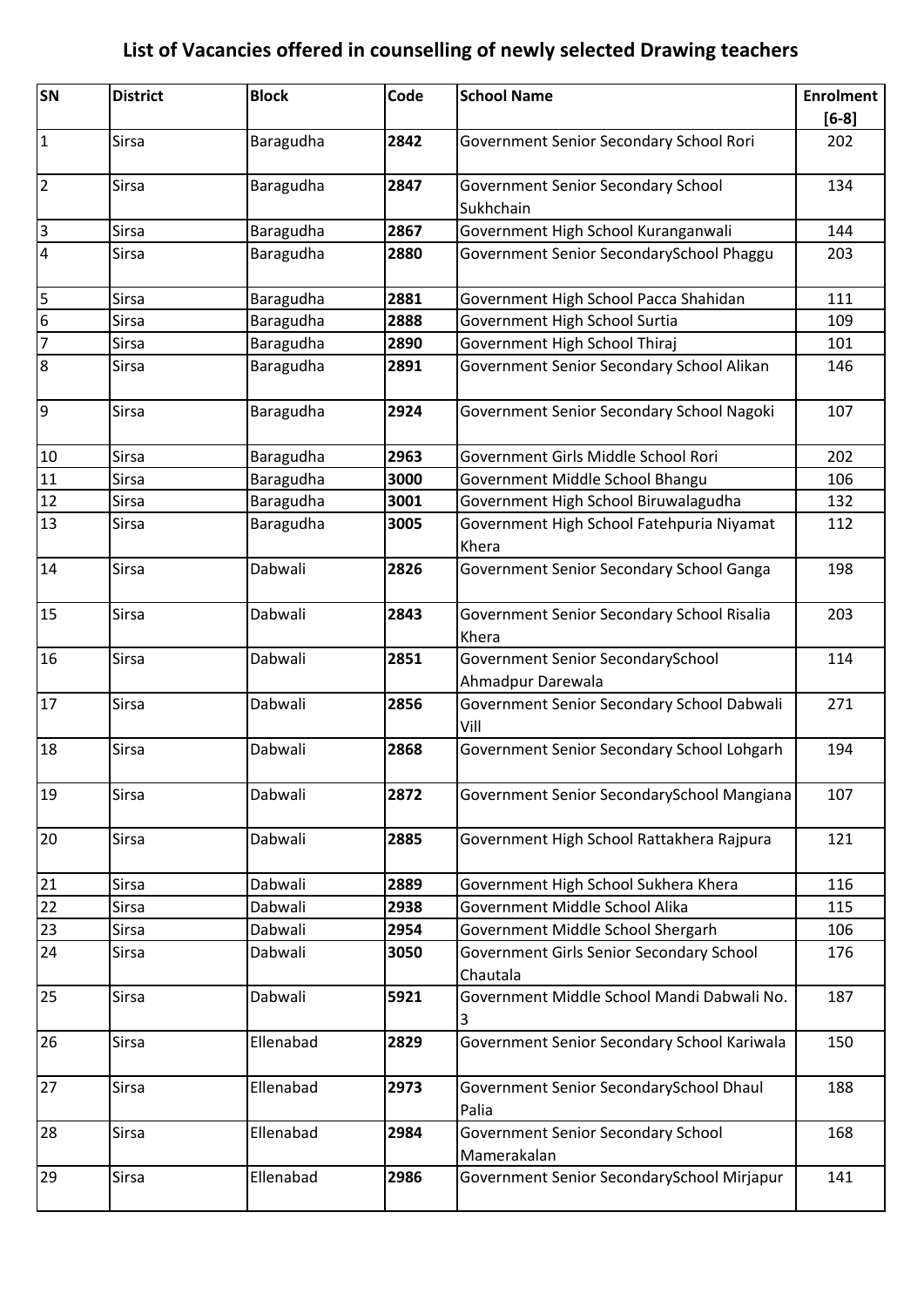| SN | <b>District</b> | <b>Block</b>     | Code | <b>School Name</b>                                      | <b>Enrolment</b> |
|----|-----------------|------------------|------|---------------------------------------------------------|------------------|
|    |                 |                  |      |                                                         | $[6-8]$          |
| 30 | <b>Sirsa</b>    | Ellenabad        | 2987 | Government Senior Secondary School Moju<br>Khera        | 135              |
| 31 | <b>Sirsa</b>    | Ellenabad        | 2991 | Government Senior Secondary School Talwara<br>Khurd     | 273              |
| 32 | <b>Sirsa</b>    | Ellenabad        | 3051 | Government Girls Senior Secondary School<br>Ellenabad   | 474              |
| 33 | <b>Sirsa</b>    | Ellenabad        | 3053 | Government Senior Secondary School Poharka              | 209              |
| 34 | <b>Sirsa</b>    | Ellenabad        | 3059 | Government Middle School Jagmalera                      | 191              |
| 35 | <b>Sirsa</b>    | Nathusari Chopta | 2892 | <b>Government Senior Secondary School</b><br>Alimohamad | 109              |
| 36 | <b>Sirsa</b>    | Nathusari Chopta | 2897 | Government Senior SecondarySchool Jodhkan               | 283              |
| 37 | <b>Sirsa</b>    | Nathusari Chopta | 2904 | Government Senior SecondarySchool Darba<br>Kalan        | 157              |
| 38 | <b>Sirsa</b>    | Nathusari Chopta | 2905 | Government Senior SecondarySchool Dhukra                | 166              |
| 39 | <b>Sirsa</b>    | Nathusari Chopta | 2906 | Government Girls High School Ding                       | 127              |
| 40 | <b>Sirsa</b>    | Nathusari Chopta | 2909 | Government Girls High School Jamal                      | 140              |
| 41 | <b>Sirsa</b>    | Nathusari Chopta | 2930 | Government Senior SecondarySchool Rampura<br>Dhillon    | 116              |
| 42 | <b>Sirsa</b>    | Nathusari Chopta | 2935 | Government Senior SecondarySchool Sherpura              | 137              |
| 43 | <b>Sirsa</b>    | Nathusari Chopta | 2992 | <b>Government Senior Secondary School</b><br>Arnianwali | 132              |
| 44 | <b>Sirsa</b>    | Nathusari Chopta | 2996 | Government High School Bakarianwali                     | 122              |
| 45 | Sirsa           | Nathusari Chopta | 3006 | Government Middle School Gigorani                       | 109              |
| 46 | <b>Sirsa</b>    | Nathusari Chopta | 3008 | Government High School Hanzira                          | 113              |
| 47 | <b>Sirsa</b>    | Nathusari Chopta | 3009 | Government Senior Secondary School Jogiwala             | 111              |
| 48 | <b>Sirsa</b>    | Nathusari Chopta | 3019 | Government Senior Secondary School Modia<br>Khera       | 102              |
| 49 | <b>Sirsa</b>    | Nathusari Chopta | 3024 | Government Senior SecondarySchool Rupawas               | 183              |
| 50 | <b>Sirsa</b>    | Nathusari Chopta | 4312 | Government High School Makhosrani                       | 102              |
| 51 | <b>Sirsa</b>    | Nathusari Chopta | 5929 | Government Middle School Mochiwali                      | 135              |
| 52 | <b>Sirsa</b>    | Odhan            | 2839 | Government Senior Secondary School Pipli                | 164              |
| 53 | <b>Sirsa</b>    | Odhan            | 2850 | Government Senior Secondary School Chormar<br>Khera     | 101              |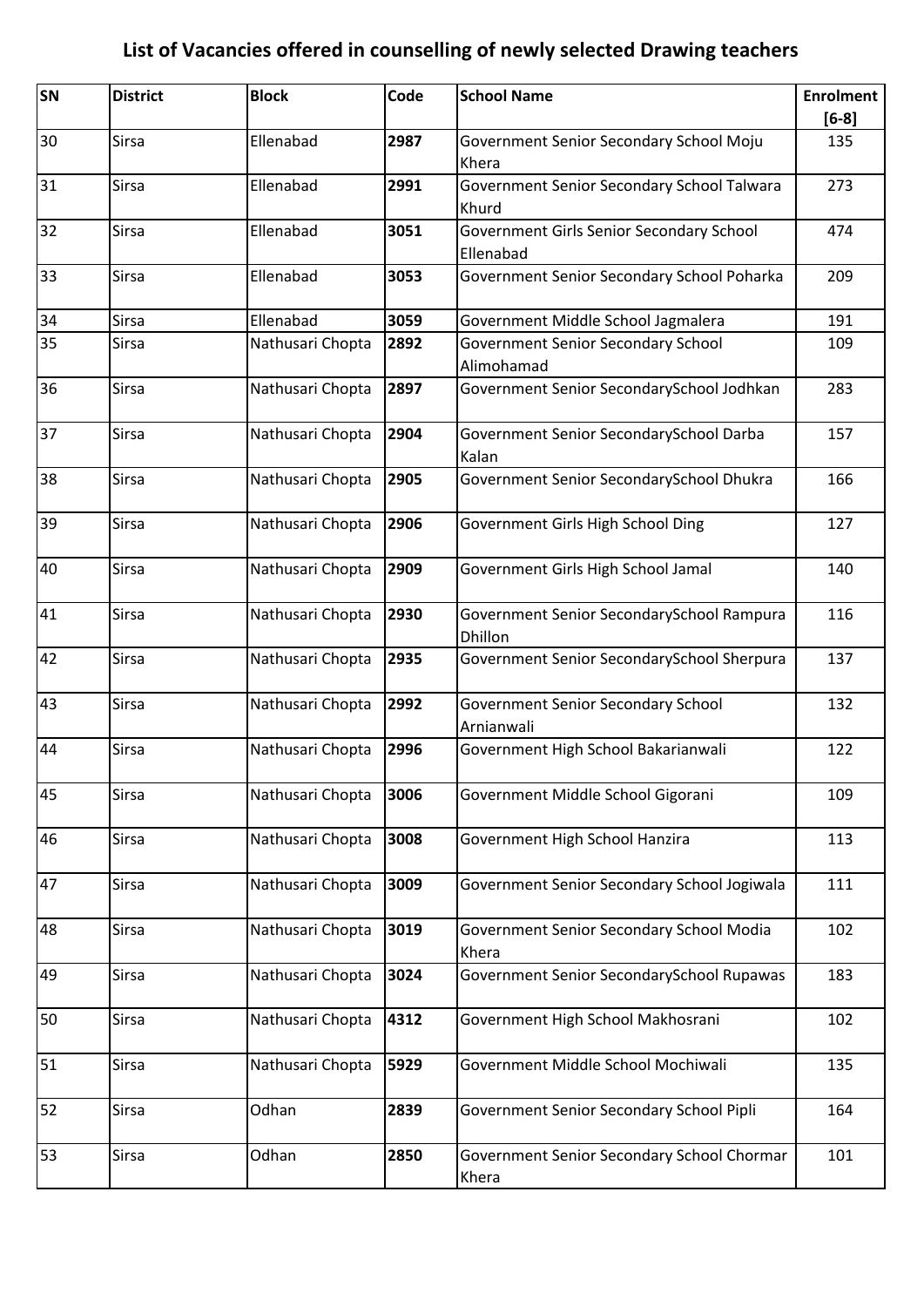| SN | <b>District</b> | <b>Block</b> | Code | <b>School Name</b>                                    | <b>Enrolment</b><br>$[6-8]$ |
|----|-----------------|--------------|------|-------------------------------------------------------|-----------------------------|
| 54 | <b>Sirsa</b>    | Odhan        | 2852 | Government Senior Secondary School Dadu               | 103                         |
| 55 | Sirsa           | Odhan        | 2854 | Government Senior Secondary School Desu<br>Malkana    | 178                         |
| 56 | Sirsa           | Odhan        | 2858 | Government High School Ghukanwali                     | 102                         |
| 57 | <b>Sirsa</b>    | Odhan        | 2859 | Government High School Gudrana                        | 107                         |
| 58 | <b>Sirsa</b>    | Odhan        | 2860 | Government Senior Secondary School Jalalana           | 124                         |
| 59 | <b>Sirsa</b>    | Odhan        | 2862 | Government High School Jagmalwali                     | 123                         |
| 60 | <b>Sirsa</b>    | Odhan        | 2876 | Government Senior Secondary School Nuhian<br>Wali     | 114                         |
| 61 | Sirsa           | Odhan        | 2878 | Government Girls High School Odhan                    | 127                         |
| 62 | Sirsa           | Odhan        | 2919 | Government High School Lakarwali                      | 122                         |
| 63 | Sirsa           | Odhan        | 3052 | Government Girls Senior Secondary School<br>Kalanwali | 244                         |
| 64 | Sirsa           | Odhan        | 4025 | Government Senior Secondary School Odhan              | 134                         |
| 65 | Sirsa           | Rania        | 2830 | Government Senior Secondary School<br>Keharwala       | 108                         |
| 66 | <b>Sirsa</b>    | Rania        | 2831 | Government Senior Secondary School Kharian            | 141                         |
| 67 | Sirsa           | Rania        | 2841 | Government Girls Senior Secondary School<br>Rania     | 445                         |
| 68 | <b>Sirsa</b>    | Rania        | 2971 | Government Senior Secondary School Bani               | 241                         |
| 69 | Sirsa           | Rania        | 2972 | Government High School Bharolian Wali                 | 167                         |
| 70 | Sirsa           | Rania        | 2974 | Government Senior SecondarySchool Dhnoor              | 112                         |
| 71 | <b>Sirsa</b>    | Rania        | 2975 | Government Senior SecondarySchool Dhottar             | 190                         |
| 72 | <b>Sirsa</b>    | Rania        | 2978 | Government Senior Secondary School<br>Jodhpuria       | 106                         |
| 73 | <b>Sirsa</b>    | Rania        | 2981 | Government Senior Secondary School Kussar             | 159                         |
| 74 | Sirsa           | Rania        | 2989 | Government Senior Secondary School Nakora             | 209                         |
| 75 | <b>Sirsa</b>    | Rania        | 2990 | Government Senior Secondary School Nathor             | 148                         |
| 76 | <b>Sirsa</b>    | Rania        | 3039 | Government Middle School Ferozabad                    | 109                         |
| 77 | Sirsa           | Rania        | 3057 | Government High School Gindran                        | 127                         |
| 78 | Sirsa           | Rania        | 3058 | Government Middle School Sainpal                      | 120                         |
| 79 | <b>Sirsa</b>    | Rania        | 4030 | Government Senior Secondary School Ottu               | 237                         |
| 80 | <b>Sirsa</b>    | Rania        | 4153 | Government Middle School Abholi                       | 102                         |
| 81 | Sirsa           | <b>Sirsa</b> | 2818 | Government Senior Secondary School                    | 122                         |
|    |                 |              |      | Bharokhan                                             |                             |
| 82 | Sirsa           | <b>Sirsa</b> | 2824 | Government Senior Secondary School Darbi              | 255                         |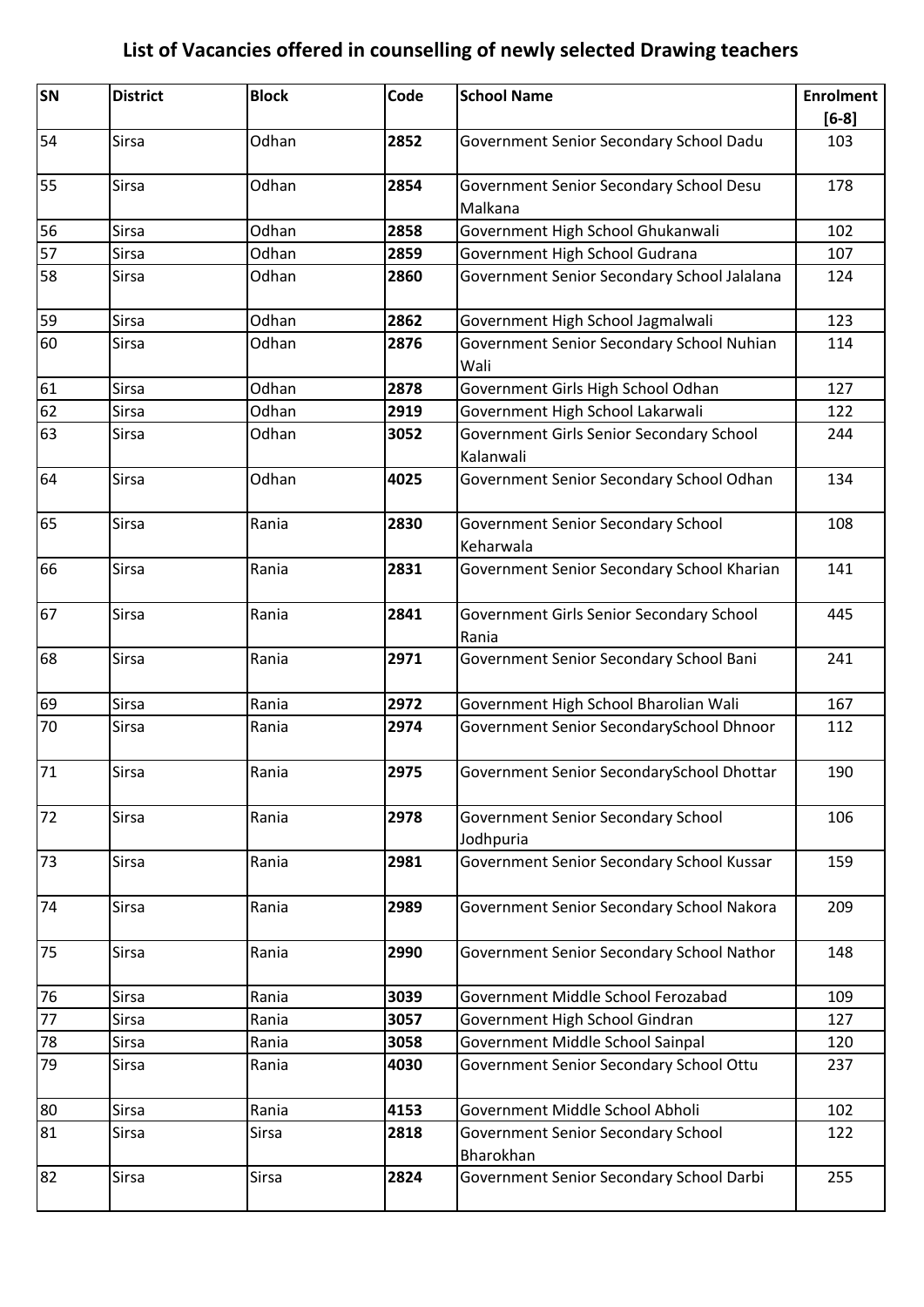| SN  | <b>District</b> | <b>Block</b> | Code | <b>School Name</b>                           | <b>Enrolment</b> |
|-----|-----------------|--------------|------|----------------------------------------------|------------------|
|     |                 |              |      |                                              | $[6-8]$          |
| 83  | <b>Sirsa</b>    | <b>Sirsa</b> | 2832 | Government Senior Secondary School Mangala   | 303              |
| 84  | <b>Sirsa</b>    | <b>Sirsa</b> | 2833 | Government Senior Secondary School           | 198              |
|     |                 |              |      | Madhosinghana                                |                  |
| 85  | <b>Sirsa</b>    | <b>Sirsa</b> | 2835 | Government Senior Secondary School Nejadela  | 280              |
|     |                 |              |      | Kalan                                        |                  |
| 86  | <b>Sirsa</b>    | <b>Sirsa</b> | 2845 | Government Girls Senior Secondary School     | 252              |
|     |                 |              |      | Sirsa (Mela Ground Begu Road)                |                  |
| 87  | <b>Sirsa</b>    | <b>Sirsa</b> | 2896 | Government Senior Secondary School Bajekan   | 287              |
| 88  | Sirsa           | <b>Sirsa</b> | 2899 | Government High School Baruwali-I            | 124              |
| 89  | <b>Sirsa</b>    | <b>Sirsa</b> | 2901 | Government Senior Secondary School Chamal    | 130              |
| 90  | Sirsa           | <b>Sirsa</b> | 2907 | Government Senior Secondary School Farwain   | 218              |
|     |                 |              |      | Kalan                                        |                  |
| 91  | <b>Sirsa</b>    | <b>Sirsa</b> | 2913 | Government Senior Secondary School Kelnia    | 126              |
| 92  | Sirsa           | <b>Sirsa</b> | 2916 | Government Senior Secondary School Khairpur  | 327              |
| 93  | <b>Sirsa</b>    | <b>Sirsa</b> | 2921 | Government High School Moriwala              | 148              |
| 94  | <b>Sirsa</b>    | <b>Sirsa</b> | 2927 | Government Senior Secondary School Panihari  | 159              |
| 95  | Sirsa           | <b>Sirsa</b> | 2928 | Government Senior Secondary School Phoolkan  | 105              |
| 96  | Sirsa           | <b>Sirsa</b> | 2932 | Government High School Shahpur Begu          | 288              |
| 97  | Sirsa           | Sirsa        | 2934 | Government Senior Secondary School Suchan    | 192              |
| 98  | Sirsa           | Sirsa        | 3014 | Government High School Kirtinagar            | 521              |
| 99  | Sirsa           | Sirsa        | 3021 | Government Senior Secondary School Nattar    | 130              |
| 100 | Sirsa           | Sirsa        | 3065 | Government Girls Middle School Sirsa (No. 2) | 112              |
| 101 | Sirsa           | Sirsa        | 4313 | Government Middle School Rangri Khera        | 104              |
| 102 | Sirsa           | <b>Sirsa</b> | 4795 | <b>Government Senior Secondary School</b>    | 198              |
|     |                 |              |      | Kanwarpura                                   |                  |
| 103 | Sirsa           | Sirsa        | 5932 | Government Middle School Kotli               | 136              |
| 104 | <b>Sirsa</b>    | <b>Sirsa</b> | 5933 | Government Girls Senior Secondary School     | 218              |
|     |                 |              |      | Kotli                                        |                  |
| 105 | Sirsa           | Sirsa        | 5938 | Government Middle School Sirsa (Police Line) | 188              |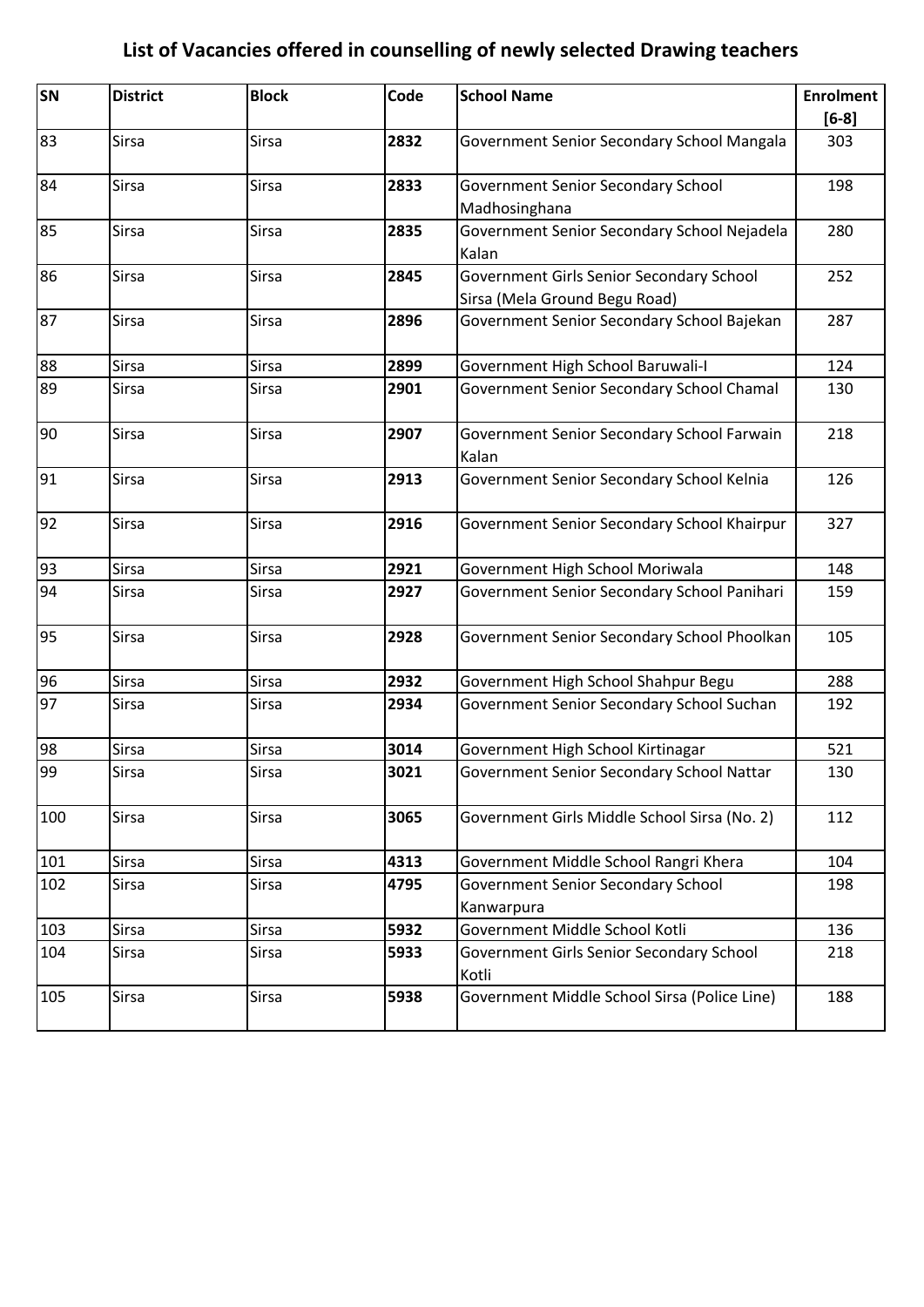| SN                      | <b>District</b> | <b>Block</b> | Code | <b>School Name</b>                                        | <b>Enrolment</b> |
|-------------------------|-----------------|--------------|------|-----------------------------------------------------------|------------------|
|                         |                 |              |      |                                                           | $[6-8]$          |
| $\mathbf 1$             | Sonipat         | Ganaur       | 3470 | Government Senior Secondary School Kheri                  | 138              |
|                         |                 |              |      | Gujjar                                                    |                  |
| $\overline{2}$          | Sonipat         | Ganaur       | 3524 | Government High School Chirasmi                           | 148              |
| $\overline{\mathbf{3}}$ | Sonipat         | Ganaur       | 3526 | Government High School Ram Nagar                          | 143              |
| 4                       | Sonipat         | Ganaur       | 3527 | Government Senior Secondary School Pabnera                | 231              |
|                         |                 |              |      | Sonipat                                                   |                  |
| 5                       | Sonipat         | Ganaur       | 3546 | Government Senior SecondarySchool Bega                    | 373              |
| 6                       | Sonipat         | Ganaur       | 3548 | Government Senior SecondarySchool Datauli                 | 362              |
| $\overline{7}$          | Sonipat         | Ganaur       | 3553 | Government Senior SecondarySchool Panchi<br>Jattan        | 101              |
| $\bf 8$                 | Sonipat         | Ganaur       | 3555 | Government Senior SecondarySchool Garhi<br>Jhanjjara      | 201              |
| 9                       | Sonipat         | Gohana       | 3446 | Government Girls Senior Secondary School<br><b>Bidhal</b> | 121              |
| $10\,$                  | Sonipat         | Gohana       | 3560 | Government Senior Secondary School Gohana                 | 300              |
| 11                      | Sonipat         | Kathura      | 3575 | Government Senior Secondary School Dhanana                | 116              |
| 12                      | Sonipat         | Kathura      | 3680 | Government Senior Secondary School Kathura                | 109              |
| 13                      | Sonipat         | Kharkhoda    | 3455 | Government Senior Secondary School Farmana                | 109              |
| 14                      | Sonipat         | Kharkhoda    | 3493 | Government Girls Senior Secondary School<br>Silana        | 104              |
| 15                      | Sonipat         | Kharkhoda    | 3629 | Government High School Kundal                             | 117              |
| 16                      | Sonipat         | Kharkhoda    | 3630 | Government Senior Secondary School<br>Kharkhoda           | 213              |
| 17                      | Sonipat         | Kharkhoda    | 3657 | Government Senior Secondary School Thana<br>Kalan         | 118              |
| 18                      | Sonipat         | Kharkhoda    | 5751 | Government Middle School Ferozepur Banger                 | 111              |
| 19                      | Sonipat         | Mundlana     | 3579 | Government High School Siwanka                            | 103              |
| 20                      | Sonipat         | Rai          | 3437 | Government Senior Secondary School Atterna                | 132              |
| 21                      | Sonipat         | Rai          | 3464 | Government Girls Senior Secondary School<br>Jakholi       | 161              |
| 22                      | Sonipat         | Rai          | 3505 | Government Middle School Liwaspur                         | 152              |
| 23                      | Sonipat         | Rai          | 3508 | Government Middle School Manoli                           | 184              |
| 24                      | Sonipat         | Rai          | 3513 | Government Middle School Pabsara                          | 136              |
| 25                      | Sonipat         | Rai          | 3517 | Government High School Rasoi                              | 115              |
| 26                      | Sonipat         | Rai          | 3622 | Government Senior Secondary School Janti<br>Kalan         | 126              |
| 27                      | Sonipat         | Rai          | 3628 | Government Senior Secondary School Kundli                 | 1364             |
| 28                      | Sonipat         | Rai          | 3643 | Government Girls Senior Secondary School<br>Nangal Kalan  | 108              |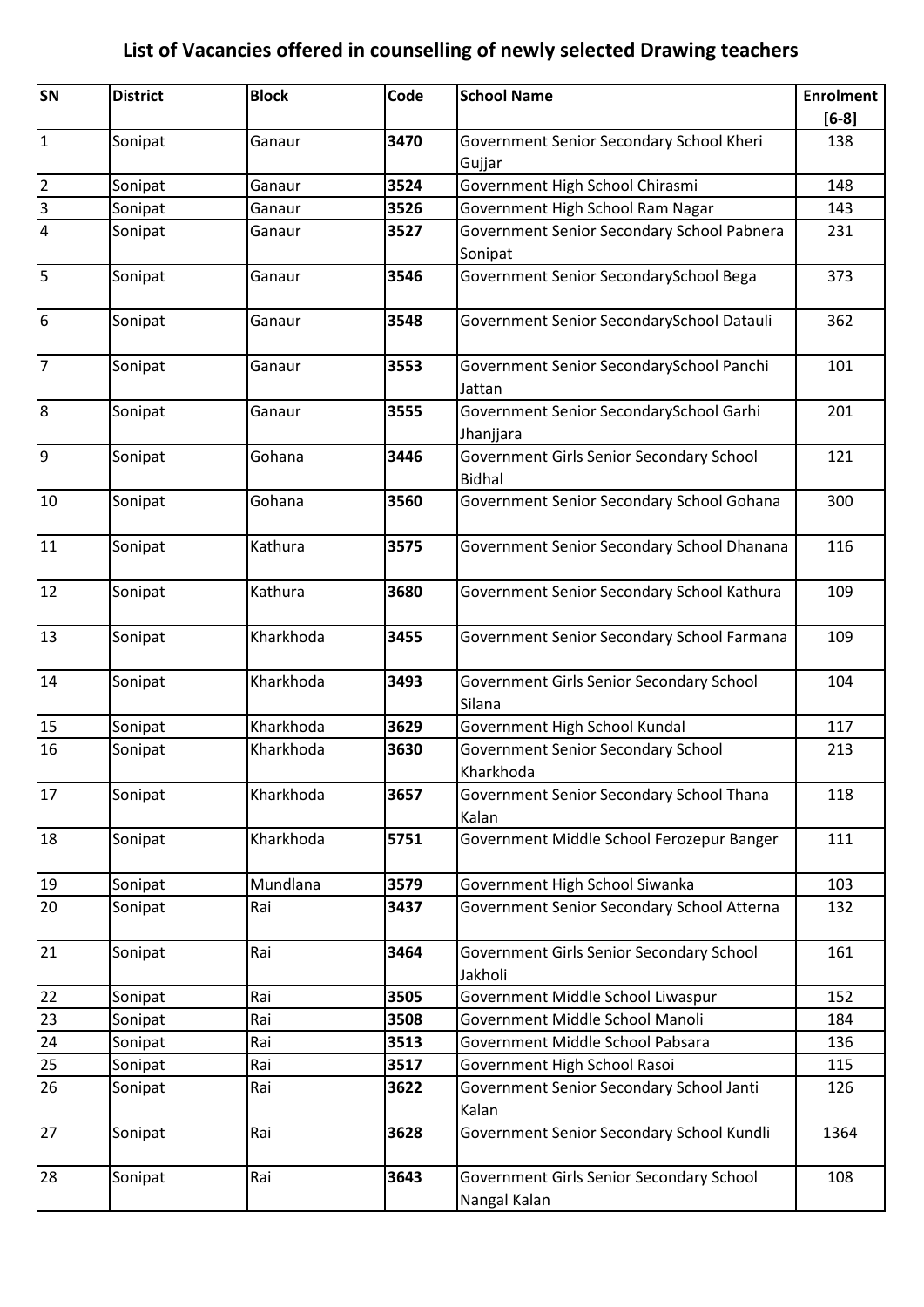| SN | <b>District</b> | <b>Block</b> | Code | <b>School Name</b>                                                 | <b>Enrolment</b> |
|----|-----------------|--------------|------|--------------------------------------------------------------------|------------------|
|    |                 |              |      |                                                                    | $[6-8]$          |
| 29 | Sonipat         | Rai          | 3649 | Government High School Rai                                         | 344              |
| 30 | Sonipat         | Rai          | 3654 | Government High School Bazidpur Saboli                             | 325              |
| 31 | Sonipat         | Rai          | 4288 | Government High School Safiabad                                    | 122              |
| 32 | Sonipat         | Rai          | 5745 | Government Middle School Shersa                                    | 144              |
| 33 | Sonipat         | Rai          | 5748 | Government Middle School Toki Jagdishpura                          | 245              |
| 34 | Sonipat         | Rai          | 7181 | <b>GMS Bahalgarh</b>                                               | 130              |
| 35 | Sonipat         | Sonipat      | 3450 | Government Senior Secondary School Baroli                          | 192              |
| 36 | Sonipat         | Sonipat      | 3478 | Government Girls Senior Secondary School<br>Murthal                | 135              |
| 37 | Sonipat         | Sonipat      | 3490 | Government Girls Senior Secondary School<br>Sonipat (Murthal Adda) | 531              |
| 38 | Sonipat         | Sonipat      | 3506 | Government Middle School Sonipat (Model<br>Town)                   | 129              |
| 39 | Sonipat         | Sonipat      | 3605 | Government Senior Secondary School Bayanpur<br>Lahrara             | 284              |
| 40 | Sonipat         | Sonipat      | 3613 | Government High School Guhna                                       | 101              |
| 41 | Sonipat         | Sonipat      | 3635 | Government High School Sonipat (Mashad)                            | 286              |
| 42 | Sonipat         | Sonipat      | 3650 | Government Girls High School Raipur                                | 109              |
| 43 | Sonipat         | Sonipat      | 3683 | Government Senior Secondary School Malikpur                        | 116              |
| 44 | Sonipat         | Sonipat      | 5740 | Government Sr. Sec. School Garhi Brahmnan                          | 243              |
| 45 | Sonipat         | Sonipat      | 5747 | Government Middle School Thariya                                   | 128              |
| 46 | Sonipat         | Sonipat      | 6428 | Government Middle School Jainpur                                   | 172              |
| 47 | Sonipat         | Sonipat      | 6429 | Government Middle School Kabirpur                                  | 197              |
| 48 | Sonipat         | Sonipat      | 6852 | Government Middle School Devru                                     | 159              |
| 49 | Sonipat         | Sonipat      | 7182 | <b>GMS Kalupur</b>                                                 | 135              |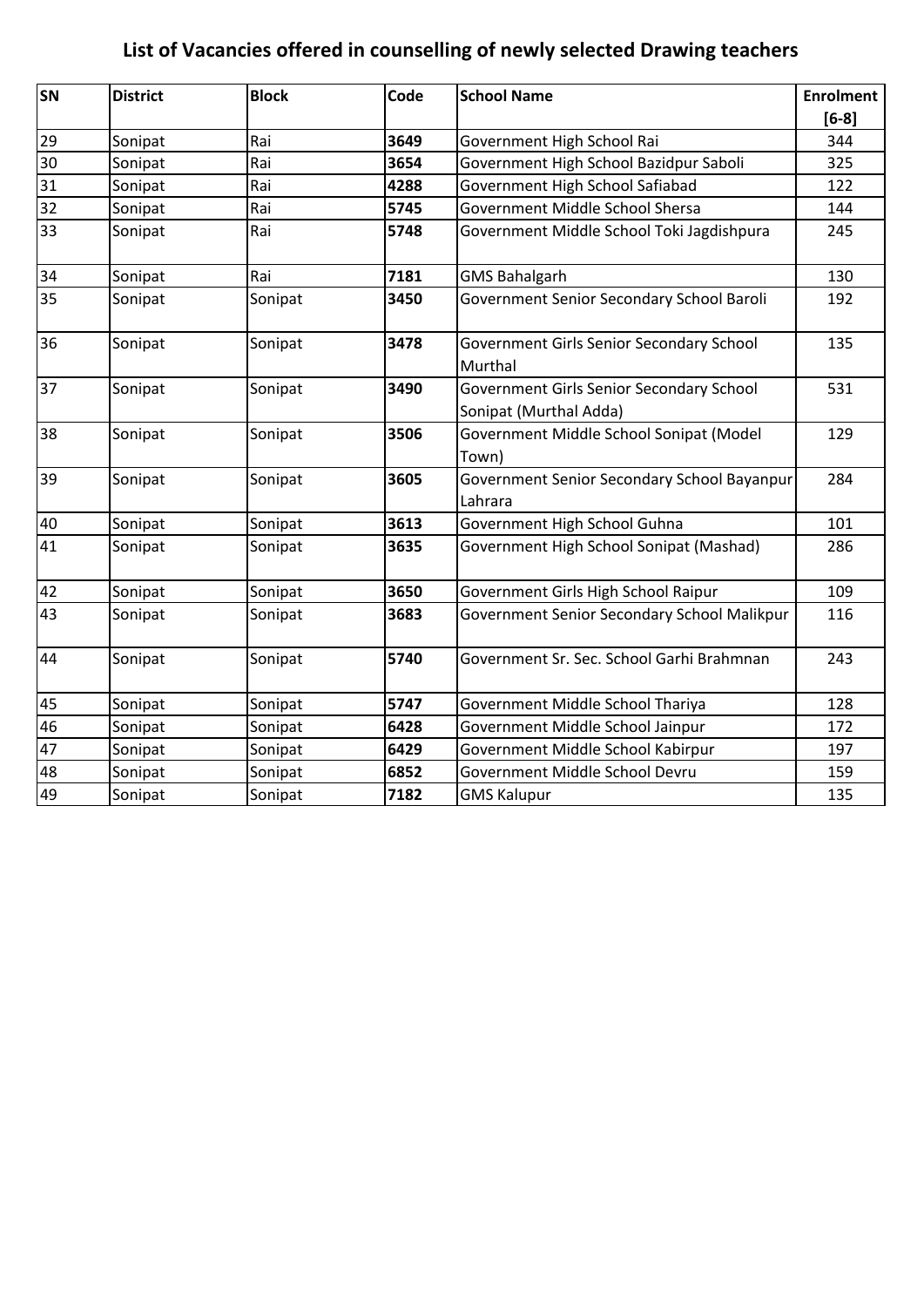| $[6-8]$<br>$\mathbf{1}$<br>185<br><b>Government Senior Secondary School</b><br>Bilaspur<br>120<br>Yamunanagar<br>Mussimbal<br>$\overline{2}$<br>197<br>Government Senior Secondary School Bilaspur<br>190<br>Bilaspur<br>Yamunanagar<br>$\overline{3}$<br>207<br><b>Government Senior Secondary School</b><br>Bilaspur<br>128<br>Yamunanagar<br>Dhanaura<br>$\overline{a}$<br>Bilaspur<br>245<br>Government Senior Secondary School Kath<br>128<br>Yamunanagar<br>Garh<br>5<br>4473<br>Government High School Manglour<br>Bilaspur<br>184<br>Yamunanagar<br>$6\overline{6}$<br>Government Middle School Pipliwala<br>Bilaspur<br>4478<br>135<br>Yamunanagar<br>$\overline{7}$<br>5557<br>Government Middle School Nagli-32<br>Bilaspur<br>113<br>Yamunanagar<br>$\boldsymbol{8}$<br>Chhachhrauli<br>Government Senior Secondary School Lalhari<br>182<br>Yamunanagar<br>223<br>Kalan<br>9<br>Chhachhrauli<br>219<br>Government Senior Secondary School Kharwan<br>138<br>Yamunanagar<br>222<br>10<br>Chhachhrauli<br>157<br>Government Girls Senior Secondary School<br>Yamunanagar<br>Partap Nagar<br>11<br>Chhachhrauli<br>269<br>Government Senior Secondary School Taharpur<br>142<br>Yamunanagar<br>Kalan<br>12<br>Chhachhrauli<br>273<br>Government Senior Secondary School Kot<br>191<br>Yamunanagar<br>Kalsia<br>13<br>Chhachhrauli<br>279<br>Government Senior Secondary School Khadri<br>149<br>Yamunanagar<br>14<br>Chhachhrauli<br>283<br>Government Girls Senior SecondarySchool<br>126<br>Yamunanagar<br>Chhachhrauli<br>Chhachhrauli<br>15<br>4059<br>Government Senior Secondary School Partap<br>105<br>Yamunanagar<br>Nagar<br>Chhachhrauli<br>4475<br>16<br><b>Government Senior Secondary School</b><br>194<br>Yamunanagar<br>Bakarwala<br>17<br>Chhachhrauli<br>5516<br>Government High School Darpur<br>111<br>Yamunanagar<br>18<br>Chhachhrauli<br>5547<br>Government Senior Secondary School<br>Yamunanagar<br>135<br>Khilanwala<br>Chhachhrauli<br>6305<br>Government Middle School Bhagpath<br>19<br>123<br>Yamunanagar<br>20<br>Government Middle School Malikpur Khadar<br>Chhachhrauli<br>6322<br>Yamunanagar<br>130<br>21<br>Government Senior Secondary School Damla<br>Jagadhri<br>178<br>209<br>Yamunanagar<br>22<br>Jagadhri<br>186<br>Government Senior Secondary School Mandoli<br>156<br>Yamunanagar<br>23<br>Jagadhri<br>188<br><b>Government Senior Secondary School</b><br>102<br>Yamunanagar<br>Mahilanwali<br>195<br>24<br>Jagadhri<br>Government Girls Senior Secondary School<br>144<br>Yamunanagar<br>Yamuna Nagar (Sabzi Mandi)<br>Government Senior SecondarySchool Harnaul<br>25<br>Jagadhri<br>214<br>104<br>Yamunanagar<br>26<br>236<br>Government High School Naharpur<br>Jagadhri<br>158<br>Yamunanagar<br>27<br>244<br>183 | SN | <b>District</b> | <b>Block</b> | Code | <b>School Name</b>           | <b>Enrolment</b> |
|---------------------------------------------------------------------------------------------------------------------------------------------------------------------------------------------------------------------------------------------------------------------------------------------------------------------------------------------------------------------------------------------------------------------------------------------------------------------------------------------------------------------------------------------------------------------------------------------------------------------------------------------------------------------------------------------------------------------------------------------------------------------------------------------------------------------------------------------------------------------------------------------------------------------------------------------------------------------------------------------------------------------------------------------------------------------------------------------------------------------------------------------------------------------------------------------------------------------------------------------------------------------------------------------------------------------------------------------------------------------------------------------------------------------------------------------------------------------------------------------------------------------------------------------------------------------------------------------------------------------------------------------------------------------------------------------------------------------------------------------------------------------------------------------------------------------------------------------------------------------------------------------------------------------------------------------------------------------------------------------------------------------------------------------------------------------------------------------------------------------------------------------------------------------------------------------------------------------------------------------------------------------------------------------------------------------------------------------------------------------------------------------------------------------------------------------------------------------------------------------------------------------------------------------------------------------------------------------------------------------------------------------------------------------------------------------------------------------------------------------------------------------------------|----|-----------------|--------------|------|------------------------------|------------------|
|                                                                                                                                                                                                                                                                                                                                                                                                                                                                                                                                                                                                                                                                                                                                                                                                                                                                                                                                                                                                                                                                                                                                                                                                                                                                                                                                                                                                                                                                                                                                                                                                                                                                                                                                                                                                                                                                                                                                                                                                                                                                                                                                                                                                                                                                                                                                                                                                                                                                                                                                                                                                                                                                                                                                                                                 |    |                 |              |      |                              |                  |
|                                                                                                                                                                                                                                                                                                                                                                                                                                                                                                                                                                                                                                                                                                                                                                                                                                                                                                                                                                                                                                                                                                                                                                                                                                                                                                                                                                                                                                                                                                                                                                                                                                                                                                                                                                                                                                                                                                                                                                                                                                                                                                                                                                                                                                                                                                                                                                                                                                                                                                                                                                                                                                                                                                                                                                                 |    |                 |              |      |                              |                  |
|                                                                                                                                                                                                                                                                                                                                                                                                                                                                                                                                                                                                                                                                                                                                                                                                                                                                                                                                                                                                                                                                                                                                                                                                                                                                                                                                                                                                                                                                                                                                                                                                                                                                                                                                                                                                                                                                                                                                                                                                                                                                                                                                                                                                                                                                                                                                                                                                                                                                                                                                                                                                                                                                                                                                                                                 |    |                 |              |      |                              |                  |
|                                                                                                                                                                                                                                                                                                                                                                                                                                                                                                                                                                                                                                                                                                                                                                                                                                                                                                                                                                                                                                                                                                                                                                                                                                                                                                                                                                                                                                                                                                                                                                                                                                                                                                                                                                                                                                                                                                                                                                                                                                                                                                                                                                                                                                                                                                                                                                                                                                                                                                                                                                                                                                                                                                                                                                                 |    |                 |              |      |                              |                  |
|                                                                                                                                                                                                                                                                                                                                                                                                                                                                                                                                                                                                                                                                                                                                                                                                                                                                                                                                                                                                                                                                                                                                                                                                                                                                                                                                                                                                                                                                                                                                                                                                                                                                                                                                                                                                                                                                                                                                                                                                                                                                                                                                                                                                                                                                                                                                                                                                                                                                                                                                                                                                                                                                                                                                                                                 |    |                 |              |      |                              |                  |
|                                                                                                                                                                                                                                                                                                                                                                                                                                                                                                                                                                                                                                                                                                                                                                                                                                                                                                                                                                                                                                                                                                                                                                                                                                                                                                                                                                                                                                                                                                                                                                                                                                                                                                                                                                                                                                                                                                                                                                                                                                                                                                                                                                                                                                                                                                                                                                                                                                                                                                                                                                                                                                                                                                                                                                                 |    |                 |              |      |                              |                  |
|                                                                                                                                                                                                                                                                                                                                                                                                                                                                                                                                                                                                                                                                                                                                                                                                                                                                                                                                                                                                                                                                                                                                                                                                                                                                                                                                                                                                                                                                                                                                                                                                                                                                                                                                                                                                                                                                                                                                                                                                                                                                                                                                                                                                                                                                                                                                                                                                                                                                                                                                                                                                                                                                                                                                                                                 |    |                 |              |      |                              |                  |
|                                                                                                                                                                                                                                                                                                                                                                                                                                                                                                                                                                                                                                                                                                                                                                                                                                                                                                                                                                                                                                                                                                                                                                                                                                                                                                                                                                                                                                                                                                                                                                                                                                                                                                                                                                                                                                                                                                                                                                                                                                                                                                                                                                                                                                                                                                                                                                                                                                                                                                                                                                                                                                                                                                                                                                                 |    |                 |              |      |                              |                  |
|                                                                                                                                                                                                                                                                                                                                                                                                                                                                                                                                                                                                                                                                                                                                                                                                                                                                                                                                                                                                                                                                                                                                                                                                                                                                                                                                                                                                                                                                                                                                                                                                                                                                                                                                                                                                                                                                                                                                                                                                                                                                                                                                                                                                                                                                                                                                                                                                                                                                                                                                                                                                                                                                                                                                                                                 |    |                 |              |      |                              |                  |
|                                                                                                                                                                                                                                                                                                                                                                                                                                                                                                                                                                                                                                                                                                                                                                                                                                                                                                                                                                                                                                                                                                                                                                                                                                                                                                                                                                                                                                                                                                                                                                                                                                                                                                                                                                                                                                                                                                                                                                                                                                                                                                                                                                                                                                                                                                                                                                                                                                                                                                                                                                                                                                                                                                                                                                                 |    |                 |              |      |                              |                  |
|                                                                                                                                                                                                                                                                                                                                                                                                                                                                                                                                                                                                                                                                                                                                                                                                                                                                                                                                                                                                                                                                                                                                                                                                                                                                                                                                                                                                                                                                                                                                                                                                                                                                                                                                                                                                                                                                                                                                                                                                                                                                                                                                                                                                                                                                                                                                                                                                                                                                                                                                                                                                                                                                                                                                                                                 |    |                 |              |      |                              |                  |
|                                                                                                                                                                                                                                                                                                                                                                                                                                                                                                                                                                                                                                                                                                                                                                                                                                                                                                                                                                                                                                                                                                                                                                                                                                                                                                                                                                                                                                                                                                                                                                                                                                                                                                                                                                                                                                                                                                                                                                                                                                                                                                                                                                                                                                                                                                                                                                                                                                                                                                                                                                                                                                                                                                                                                                                 |    |                 |              |      |                              |                  |
|                                                                                                                                                                                                                                                                                                                                                                                                                                                                                                                                                                                                                                                                                                                                                                                                                                                                                                                                                                                                                                                                                                                                                                                                                                                                                                                                                                                                                                                                                                                                                                                                                                                                                                                                                                                                                                                                                                                                                                                                                                                                                                                                                                                                                                                                                                                                                                                                                                                                                                                                                                                                                                                                                                                                                                                 |    |                 |              |      |                              |                  |
|                                                                                                                                                                                                                                                                                                                                                                                                                                                                                                                                                                                                                                                                                                                                                                                                                                                                                                                                                                                                                                                                                                                                                                                                                                                                                                                                                                                                                                                                                                                                                                                                                                                                                                                                                                                                                                                                                                                                                                                                                                                                                                                                                                                                                                                                                                                                                                                                                                                                                                                                                                                                                                                                                                                                                                                 |    |                 |              |      |                              |                  |
|                                                                                                                                                                                                                                                                                                                                                                                                                                                                                                                                                                                                                                                                                                                                                                                                                                                                                                                                                                                                                                                                                                                                                                                                                                                                                                                                                                                                                                                                                                                                                                                                                                                                                                                                                                                                                                                                                                                                                                                                                                                                                                                                                                                                                                                                                                                                                                                                                                                                                                                                                                                                                                                                                                                                                                                 |    |                 |              |      |                              |                  |
|                                                                                                                                                                                                                                                                                                                                                                                                                                                                                                                                                                                                                                                                                                                                                                                                                                                                                                                                                                                                                                                                                                                                                                                                                                                                                                                                                                                                                                                                                                                                                                                                                                                                                                                                                                                                                                                                                                                                                                                                                                                                                                                                                                                                                                                                                                                                                                                                                                                                                                                                                                                                                                                                                                                                                                                 |    |                 |              |      |                              |                  |
|                                                                                                                                                                                                                                                                                                                                                                                                                                                                                                                                                                                                                                                                                                                                                                                                                                                                                                                                                                                                                                                                                                                                                                                                                                                                                                                                                                                                                                                                                                                                                                                                                                                                                                                                                                                                                                                                                                                                                                                                                                                                                                                                                                                                                                                                                                                                                                                                                                                                                                                                                                                                                                                                                                                                                                                 |    |                 |              |      |                              |                  |
|                                                                                                                                                                                                                                                                                                                                                                                                                                                                                                                                                                                                                                                                                                                                                                                                                                                                                                                                                                                                                                                                                                                                                                                                                                                                                                                                                                                                                                                                                                                                                                                                                                                                                                                                                                                                                                                                                                                                                                                                                                                                                                                                                                                                                                                                                                                                                                                                                                                                                                                                                                                                                                                                                                                                                                                 |    |                 |              |      |                              |                  |
|                                                                                                                                                                                                                                                                                                                                                                                                                                                                                                                                                                                                                                                                                                                                                                                                                                                                                                                                                                                                                                                                                                                                                                                                                                                                                                                                                                                                                                                                                                                                                                                                                                                                                                                                                                                                                                                                                                                                                                                                                                                                                                                                                                                                                                                                                                                                                                                                                                                                                                                                                                                                                                                                                                                                                                                 |    |                 |              |      |                              |                  |
|                                                                                                                                                                                                                                                                                                                                                                                                                                                                                                                                                                                                                                                                                                                                                                                                                                                                                                                                                                                                                                                                                                                                                                                                                                                                                                                                                                                                                                                                                                                                                                                                                                                                                                                                                                                                                                                                                                                                                                                                                                                                                                                                                                                                                                                                                                                                                                                                                                                                                                                                                                                                                                                                                                                                                                                 |    |                 |              |      |                              |                  |
|                                                                                                                                                                                                                                                                                                                                                                                                                                                                                                                                                                                                                                                                                                                                                                                                                                                                                                                                                                                                                                                                                                                                                                                                                                                                                                                                                                                                                                                                                                                                                                                                                                                                                                                                                                                                                                                                                                                                                                                                                                                                                                                                                                                                                                                                                                                                                                                                                                                                                                                                                                                                                                                                                                                                                                                 |    |                 |              |      |                              |                  |
|                                                                                                                                                                                                                                                                                                                                                                                                                                                                                                                                                                                                                                                                                                                                                                                                                                                                                                                                                                                                                                                                                                                                                                                                                                                                                                                                                                                                                                                                                                                                                                                                                                                                                                                                                                                                                                                                                                                                                                                                                                                                                                                                                                                                                                                                                                                                                                                                                                                                                                                                                                                                                                                                                                                                                                                 |    |                 |              |      |                              |                  |
|                                                                                                                                                                                                                                                                                                                                                                                                                                                                                                                                                                                                                                                                                                                                                                                                                                                                                                                                                                                                                                                                                                                                                                                                                                                                                                                                                                                                                                                                                                                                                                                                                                                                                                                                                                                                                                                                                                                                                                                                                                                                                                                                                                                                                                                                                                                                                                                                                                                                                                                                                                                                                                                                                                                                                                                 |    |                 |              |      |                              |                  |
|                                                                                                                                                                                                                                                                                                                                                                                                                                                                                                                                                                                                                                                                                                                                                                                                                                                                                                                                                                                                                                                                                                                                                                                                                                                                                                                                                                                                                                                                                                                                                                                                                                                                                                                                                                                                                                                                                                                                                                                                                                                                                                                                                                                                                                                                                                                                                                                                                                                                                                                                                                                                                                                                                                                                                                                 |    |                 |              |      |                              |                  |
|                                                                                                                                                                                                                                                                                                                                                                                                                                                                                                                                                                                                                                                                                                                                                                                                                                                                                                                                                                                                                                                                                                                                                                                                                                                                                                                                                                                                                                                                                                                                                                                                                                                                                                                                                                                                                                                                                                                                                                                                                                                                                                                                                                                                                                                                                                                                                                                                                                                                                                                                                                                                                                                                                                                                                                                 |    |                 |              |      |                              |                  |
|                                                                                                                                                                                                                                                                                                                                                                                                                                                                                                                                                                                                                                                                                                                                                                                                                                                                                                                                                                                                                                                                                                                                                                                                                                                                                                                                                                                                                                                                                                                                                                                                                                                                                                                                                                                                                                                                                                                                                                                                                                                                                                                                                                                                                                                                                                                                                                                                                                                                                                                                                                                                                                                                                                                                                                                 |    |                 |              |      |                              |                  |
|                                                                                                                                                                                                                                                                                                                                                                                                                                                                                                                                                                                                                                                                                                                                                                                                                                                                                                                                                                                                                                                                                                                                                                                                                                                                                                                                                                                                                                                                                                                                                                                                                                                                                                                                                                                                                                                                                                                                                                                                                                                                                                                                                                                                                                                                                                                                                                                                                                                                                                                                                                                                                                                                                                                                                                                 |    |                 |              |      |                              |                  |
|                                                                                                                                                                                                                                                                                                                                                                                                                                                                                                                                                                                                                                                                                                                                                                                                                                                                                                                                                                                                                                                                                                                                                                                                                                                                                                                                                                                                                                                                                                                                                                                                                                                                                                                                                                                                                                                                                                                                                                                                                                                                                                                                                                                                                                                                                                                                                                                                                                                                                                                                                                                                                                                                                                                                                                                 |    | Yamunanagar     | Jagadhri     |      | Government High School Darwa |                  |
| 28<br>Government High School Sasoli<br>Jagadhri<br>Yamunanagar<br>264<br>203                                                                                                                                                                                                                                                                                                                                                                                                                                                                                                                                                                                                                                                                                                                                                                                                                                                                                                                                                                                                                                                                                                                                                                                                                                                                                                                                                                                                                                                                                                                                                                                                                                                                                                                                                                                                                                                                                                                                                                                                                                                                                                                                                                                                                                                                                                                                                                                                                                                                                                                                                                                                                                                                                                    |    |                 |              |      |                              |                  |